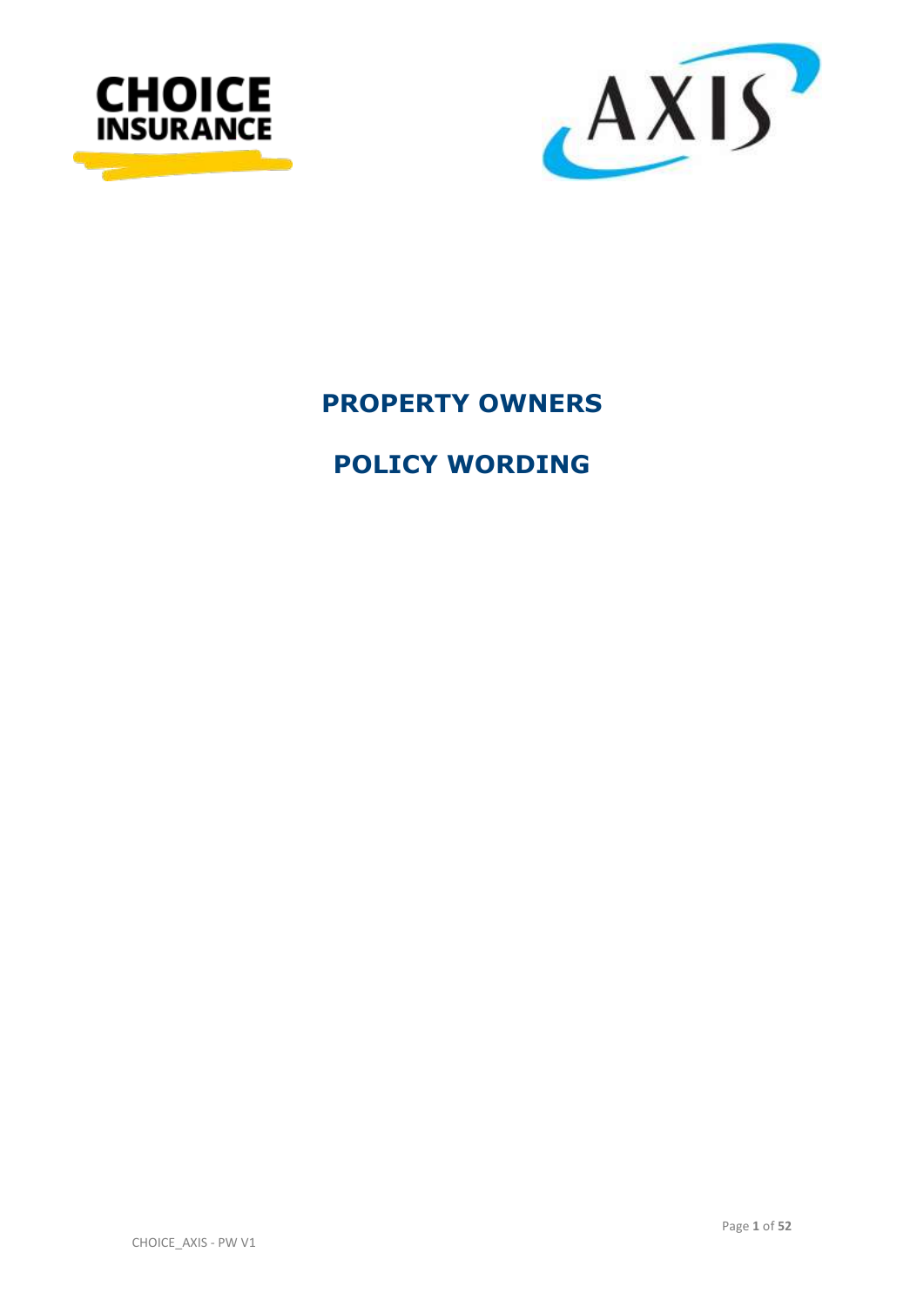



# **INDEX**

|                                     | Page |
|-------------------------------------|------|
| <b>Important Information</b>        | 3    |
| Your Right to Cancel                | 3    |
| Termination                         | 3    |
| Making a Claim                      | 3    |
| Making a Complaint                  | 3    |
| About Our Regulator                 | 4    |
| Applicable Compensation Schemes     | 4    |
| How We Use Your Information         | 4    |
| Employers' Liability Tracing Office | 5    |
| Introduction                        | 7    |
| <b>General Definitions</b>          | 8    |
| <b>General Conditions</b>           | 12   |
| <b>General Exclusions</b>           | 23   |
| Section A Material Damage           | 28   |
| Section B Loss of Rent              | 39   |
| Section C Liability                 | 44   |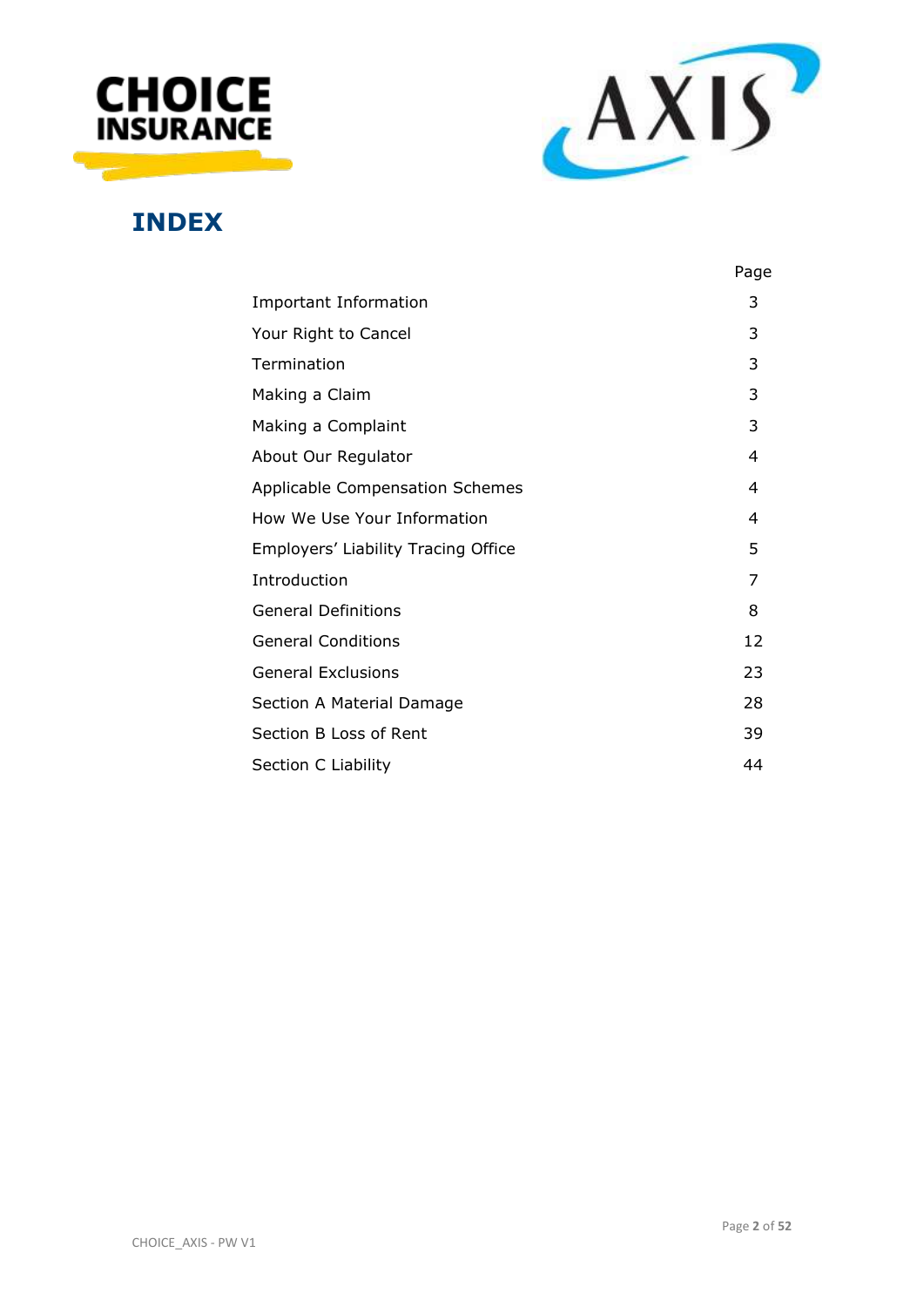



# **IMPORTANT INFORMATION**

This insurance has been arranged by Choice Insurance Agency Ltd in accordance with the authorisation granted under a contract of delegated authority (the reference of which is shown in the Schedule) by AXIS Specialty Europe SE (UK Branch) trading as AXIS Specialty London.

# **YOUR RIGHT TO CANCEL (Cooling-off period)**

If this policy does not meet **Your** requirements, please contact the insurance broker who arranged the policy within fourteen days of receipt. Provided **You** have not made a claim **We** will return the premium in accordance with the General Condition 4 – Cancellation.

# **TERMINATION (Outside the cooling-off period)**

If **You** wish to terminate this policy at any other time, please contact **Your** insurance broker. Provided **You** have not made a claim **We** will allow a refund of premium in accordance with the General Condition 4 – Cancellation.

# **MAKING A CLAIM**

If **You** need to make a claim, or **You** need to inform **Us** of an incident or circumstance that may constitute a claim, please contact **Our** claims representatives as follows: Gallagher Bassett Technical Telephone: 01443 229513 Facsimile: 01443 229995 Email: [uk.gbtechnical.adjusting@gbtpa.com](mailto:uk.gbtechnical.adjusting@gbtpa.com)

Emergency 24/7 Out of Office Number: 01724 761378

Claims in writing should be directed to:

Gallagher Bassett Technical Units 1 & 2, Ground Floor Magden Park Llantrisant Rhondda Cynon Taff CF72 8XT

Gallagher Bassett Technical handle claims on behalf of **Your Insurers**.

# **MAKING A COMPLAINT**

It is always **Our** intention to provide a first-class standard of service. However, it is appreciated that occasionally things go wrong.

If **You** wish to make a complaint, **You** can do so at any time by contacting:

**Complaints** Choice Insurance Agency Ltd. Suite 3 4a Southchurch Road Southend-on-Sea **Eccov** SS1 2NE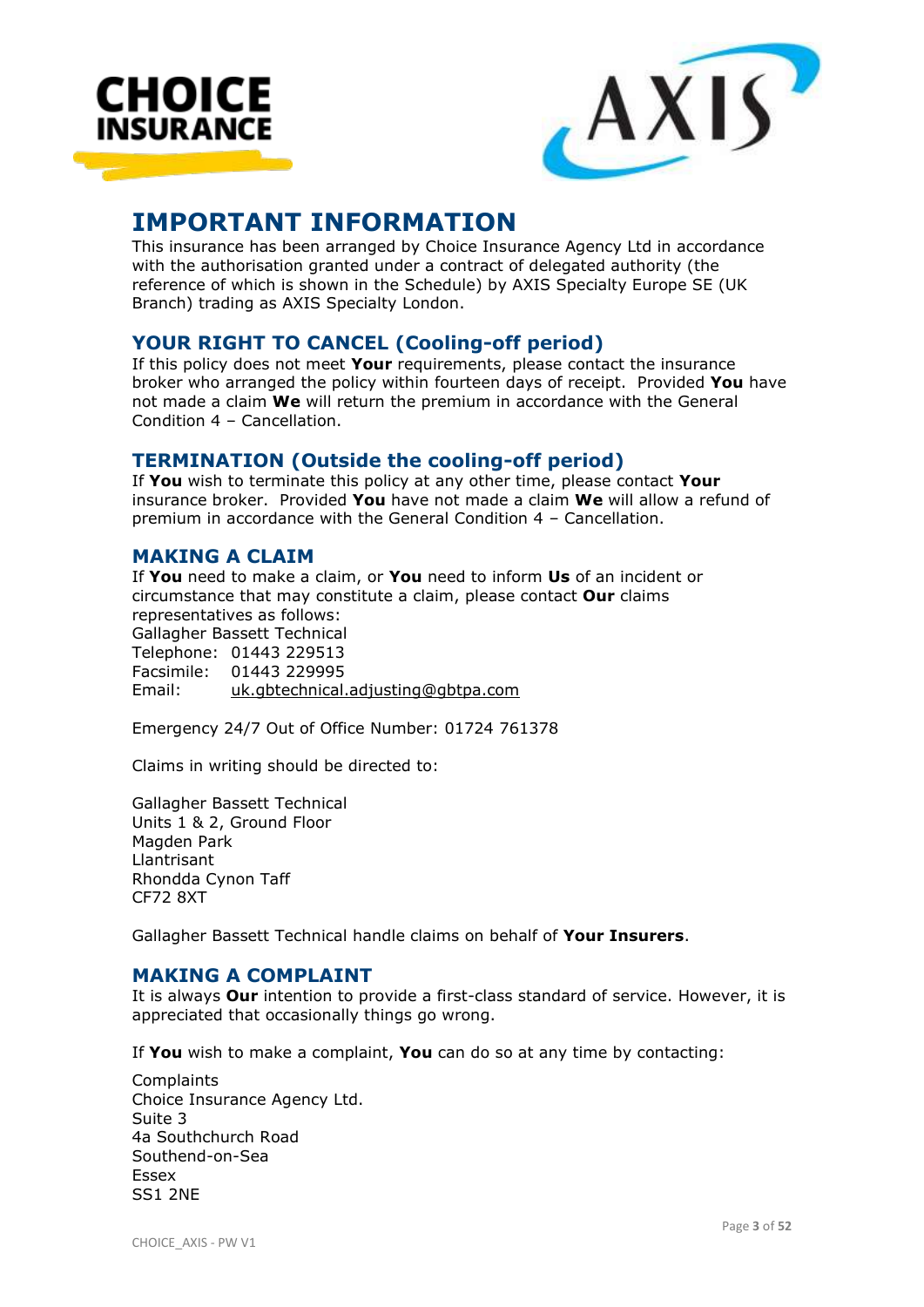



Tel: 01702 411200 E-mail: [Complaints@ChoiceInsuranceAgency.Com](mailto:Complaints@ChoiceInsuranceAgency.Com)

Should **You** remain dissatisfied having received a Final Response to **Your** complaint and **You** fit the definition of an 'eligible complainant', **You** may then be able to refer **Your** complaint to the Financial Ombudsman Service (FOS). Please note that the FOS allow 6 months from the date of the Final Response to escalate **Your**  complaint to them. Further details on eligibility and the referral process can be found on the FOS Website.

Address: The Financial Ombudsman Service Exchange Tower London E14 9SR

Telephone: 0800 0234567 (for landline users) Telephone: 0300 1239123 (for mobile users) Email: [complaint.info@financial-ombudsman.org.uk](mailto:complaint.info@financial-ombudsman.org.uk) Website: [www.financial-ombudsman.org.uk](http://www.financial-ombudsman.org.uk/)

This complaints procedure does not affect **Your** right to take legal action.

#### **APPLICABLE COMPENSATION SCHEMES**

The Financial Services Compensation Scheme (FSCS) may be available to satisfy your claims if **We** are unable to meet **Our** obligations to **You** under this contract. The FSCS is the UK's statutory fund of last resort for customers of financial services firms.

If **You** are entitled to compensation under the Scheme, the level and extent of the compensation would depend on the nature of the contract and **Your** eligibility. Further information about the Scheme, including who is entitled to make a claim under it and the maximum levels of compensation, are available from [www.fscs.org.uk](http://www.fscs.org.uk/)

#### **HOW WE USE YOUR INFORMATION**

In this privacy notice the terms 'we', 'us' and 'our' refer to Choice Insurance Agency Ltd.

We may use the personal and business details **You** have given us or which are supplied by third parties including directors, officers, partners and employees to: provide **You** with a quotation; deal with **Your** Policy; search credit reference and fraud agencies who may keep a record of the search; share with other insurance organisations to help offset risks, help administer **Your** Policy and to handle claims and prevent fraud; support the development of our business by including **Your** details in customer surveys and for market research and compliance business reviews which may be carried out by third parties acting on our behalf.

We may need to collect 'special category' data relating to insured persons, which under the EU General Data Protection Regulation (GDPR) and Data Protection Act 2018 (DPA), includes information relating to health. In addition, we may also need to collect data about criminal convictions or offences. These types of information may be required for the purpose of evaluating the risk or administering claims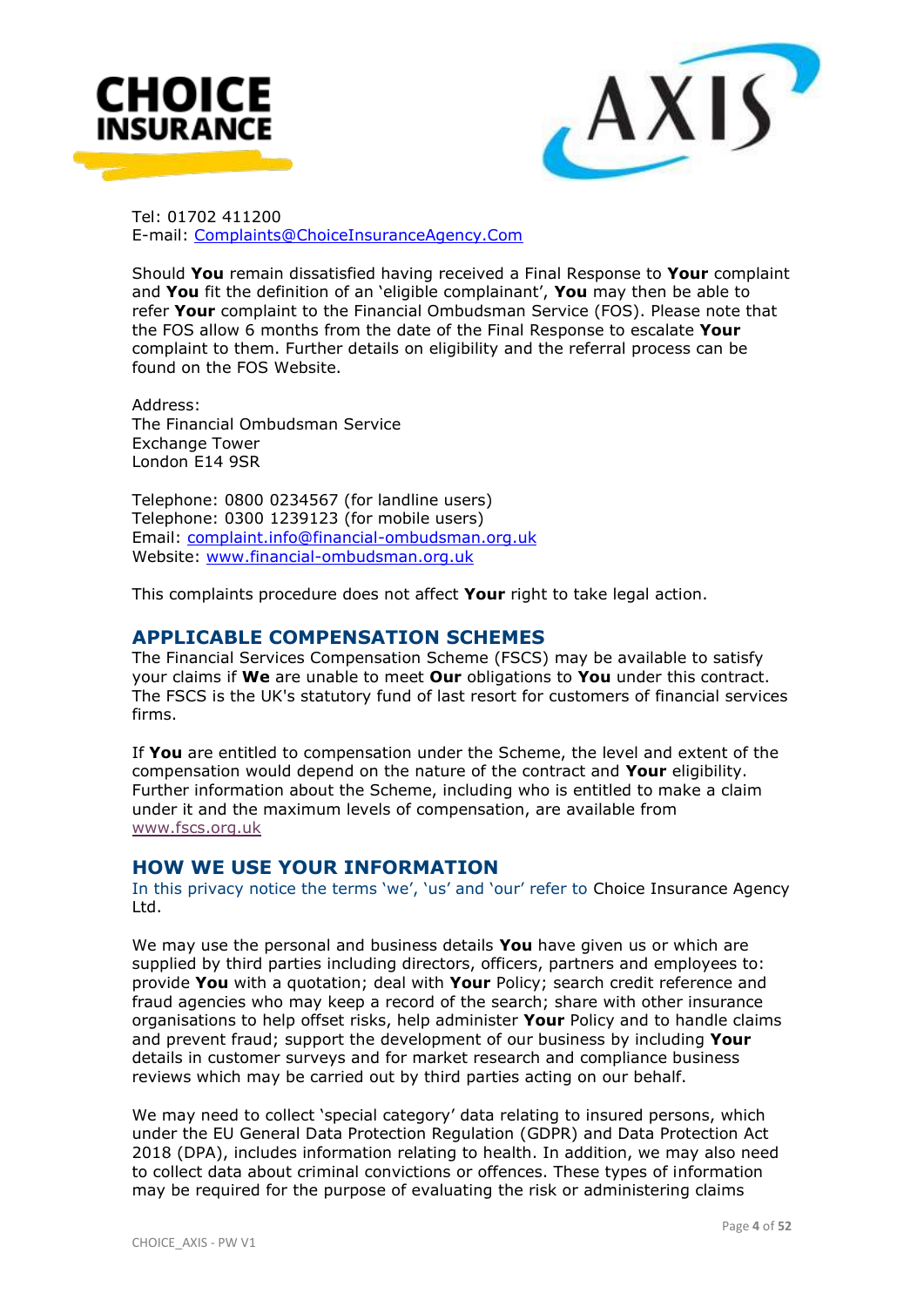



which may occur. **You** must ensure that **You** have explicit written consent from the insured persons to such information being processed by us and that this fact is made known to the insured persons.

Personal data may be transferred to countries outside the EEA. They will at all times be held securely and handled with the utmost care in accordance with all principles of applicable data protection laws.

Under the GDPR and DPA 2018 individuals also have a number of rights relating to their personal information, which includes the right to access their personal data and supplementary information, which can be requested free of charge.

Please contact:

Data Protection Officer Choice Insurance Agency Ltd Suite 3, 4a Southchurch Road Southend-on-Sea Essex SS1 2NE

For further detailed information about how we process personal data please refer to our privacy policy on our website at

[https://www.choiceinsuranceagency.co.uk/privacy-policy-2/.](https://www.choiceinsuranceagency.co.uk/privacy-policy-2/) Alternatively **You** can request a copy of our privacy policy by writing to the above address.

**You** may view the Data Protection policy of AXIS Specialty Europe SE (UK Branch) trading as AXIS Specialty London, the underwriters of this insurance by visiting [https://axiscapital.com/who-we-are/about-axis/privacy-policy.](https://axiscapital.com/who-we-are/about-axis/privacy-policy) This will provide **You** with full details of how they will use and manage **Your** personal information.

# **EMPLOYERS' LIABILITY TRACING OFFICE**

Certain information relating to **Your** insurance policy including, without limitation, the policy number(s), employers' names and addresses (including subsidiaries and any relevant changes of name), coverage dates, employer's reference numbers provided by Her Majesty's Revenue and Customs and Companies House Reference Numbers (if relevant), will be provided to the Employers' Liability Tracing Office (the 'ELTO') and added to an electronic database, (the Database').

This information will be made available in a specified and readily available form as required by the Employers' Liability Insurance: Disclosure By Insurers Instrument 2010. This information will be subject to regular periodic updating and certification and will be audited on an annual basis.

The Database will assist individual consumer claimants who have suffered an employment related injury or disease arising out of their course of employment in the UK for the employers carrying on, or who carried on, business in the UK and who are covered by the employers' liability insurance of their employers, (the 'Claimants'):

-to identify which insurer (or insurers) was (or were) providing employers' liability cover during the relevant periods of employment; and -to identify the relevant employers' liability insurance policies.

The Database will be managed by the ELTO.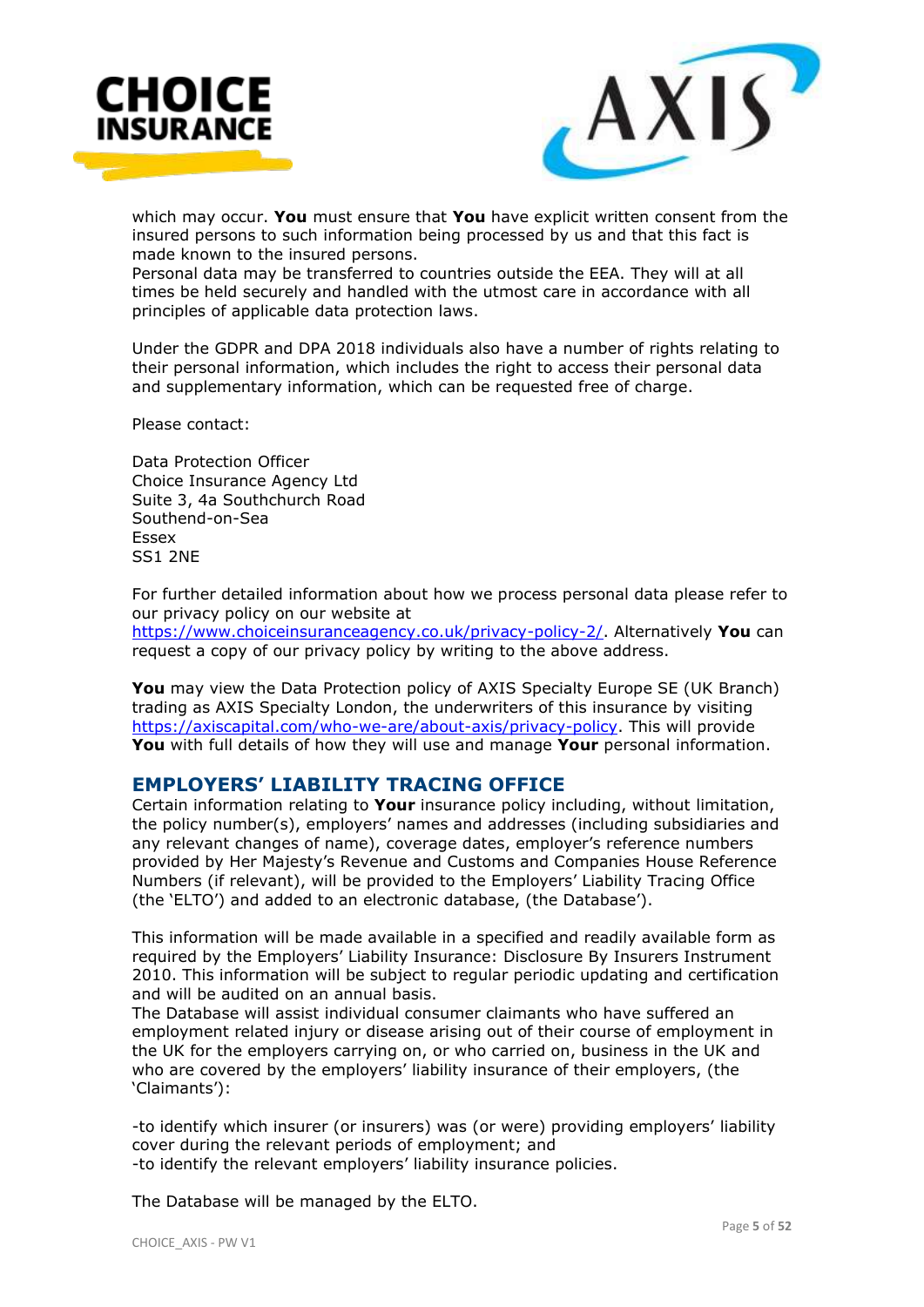



The Database and the data stored on it may be accessed and used by the Claimants, their appointed representatives, insurers with potential liability for UK commercial lines employers' liability insurance cover and any other persons or entities permitted by law.

**By entering into this insurance policy You will be deemed to specifically consent to the use of Your insurance policy data in this way and for these purposes.**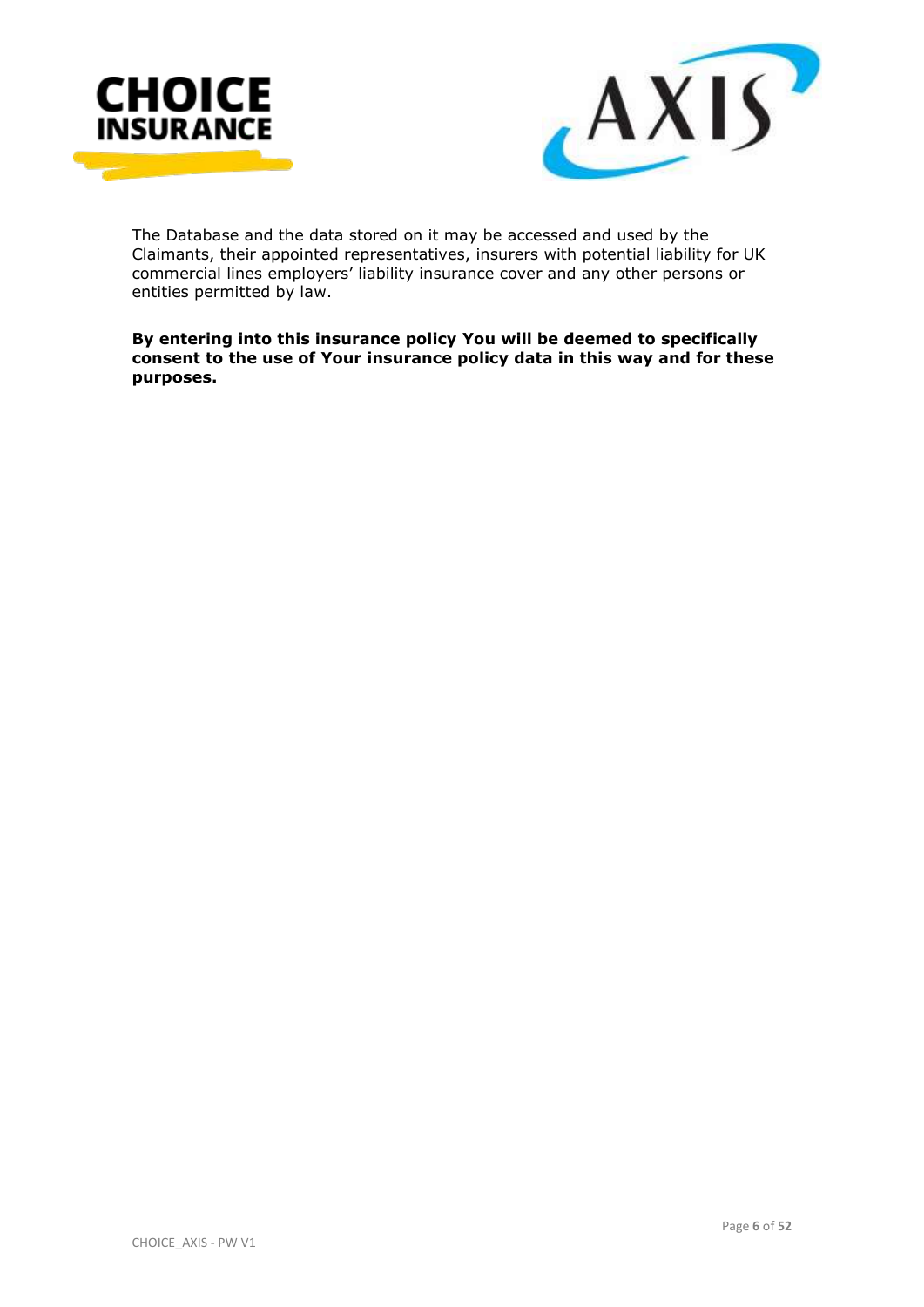



# **INTRODUCTION**

Please read this policy together with the Schedule and notify **Your** insurance broker immediately of any errors or omissions.

The Schedule attached to this booklet provides details of the sections that are operative and the cover that has been agreed.

This Introduction, the General Definitions, General Conditions, General Exclusions, Sections, the Schedule and any Endorsements all form part of this Policy. There are also conditions contained in this Policy that are conditions precedent to Our liability. It is important that **You** comply with any conditions precedent in addition to **Your** duties under each section and under the Policy as a whole. If **You** breach any of these **We** may deny **Your** claim, or reduce the amount **We** pay **You**.

Wherever a particular meaning has been given to a word or expression in the General Definitions or the Definitions within the Sections of the policy, the same meaning will attach to the word or expression whenever it appears in the Policy or Section respectively. In the case of any conflict between the General Definitions and a Section Specific Definition, the Definition in that section will prevail.

**Our** acceptance of this risk is based on the information presented to **Us** being a fair presentation of **Your Business** including any unusual or special circumstances which increase the risk and any particular concerns which have led **You** to seek insurance.

**We** would draw **Your** attention to the General Condition – Information You Have Given Us, where in the event of deliberate or reckless misrepresentation and/or non-disclosure of any unusual or special circumstances which increase the risk, **We** may void the policy.

**Our** continued acceptance is based on any changes from the original information presented being advised and accepted by **Us**.

If **You** are in any doubt about any of the above, **You** should consult **Your** insurance broker or advisor.

**We** will provide the insurance described in this Policy subject to its terms and conditions for the **Period of Insurance** shown in the Schedule and any subsequent period for which **You** pay and **We** agree to accept the premium.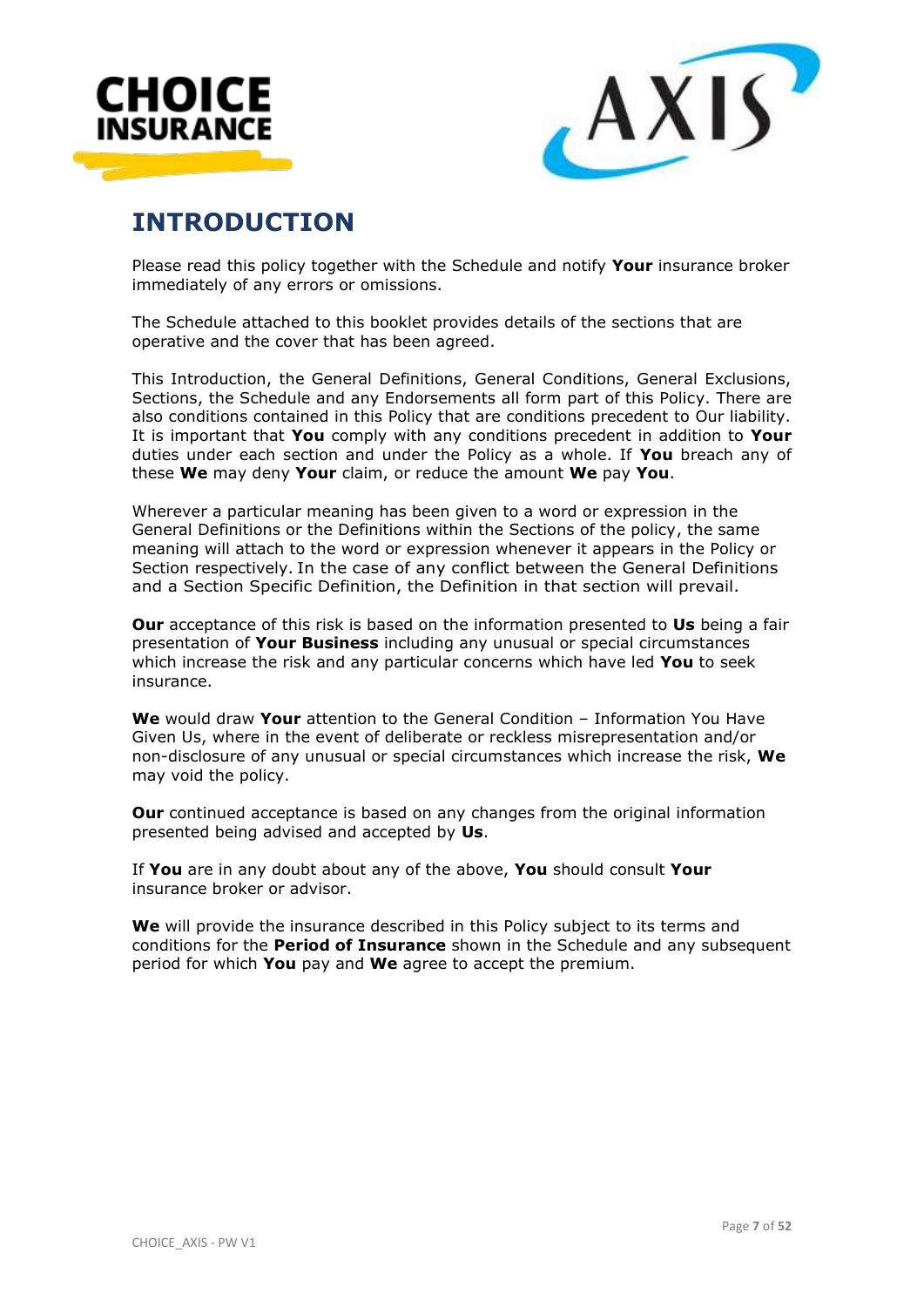



# **GENERAL DEFINITIONS**

Wherever the following words appear in **bold** and a capital letter, they will have the meaning shown below:

#### **Buildings**

The Buildings at the **Premises** shown in the **Schedule** and including:

(a) fixtures and fittings in or on the building including fitted carpets

- (b) **Outbuildings**, extensions and annexes
- (c) telephone, gas, water, sewage and electrical instruments, meters, piping, cabling and all accessories pertaining to them including similar property in adjoining yards or roadways or underground and relating to the **Premises**
- (d) concrete, paved or asphalt roads, yards, vehicle parks, pavements, or paths
- (e) outdoor tennis courts and swimming pools
- (f) fixed glass, sanitaryware and signs
- (g) walls, gates, and fences
- (h) street furniture

all **Your** property or for which **You** are responsible.

#### **Business**

**Your Business** as described in the Schedule including

- a) the ownership, repair and maintenance and decoration of **Your Premises**
- b) the provision and management of canteen, social, sports and welfare organisations for the benefit of any **Employee**
- c) fire, first aid, medical, ambulance and security services but excluding the provision of any first aid administered by a qualified medical practitioner or nurse.

#### **Communicable Disease**

Any disease, illness or condition which is caused by or can be transmitted by means of any substance or agent from any organism to another organism (human or otherwise) where:

- a) the substance or agent includes, but is not limited to, any pathogen, virus, bacterium, parasite, fungus or other organism, micro-organism or any variation or mutation thereof, whether deemed living or not, and
- b) the method of transmission, whether direct or indirect, includes but is not limited to, airborne transmission, bodily fluid transmission, transmission from or to any surface or object, solid, liquid or gas or between organisms
- c) the disease, substance or agent can cause or threaten damage to human health or human welfare or can cause or threaten damage to, deterioration of, loss of value of, marketability of or loss of use of property.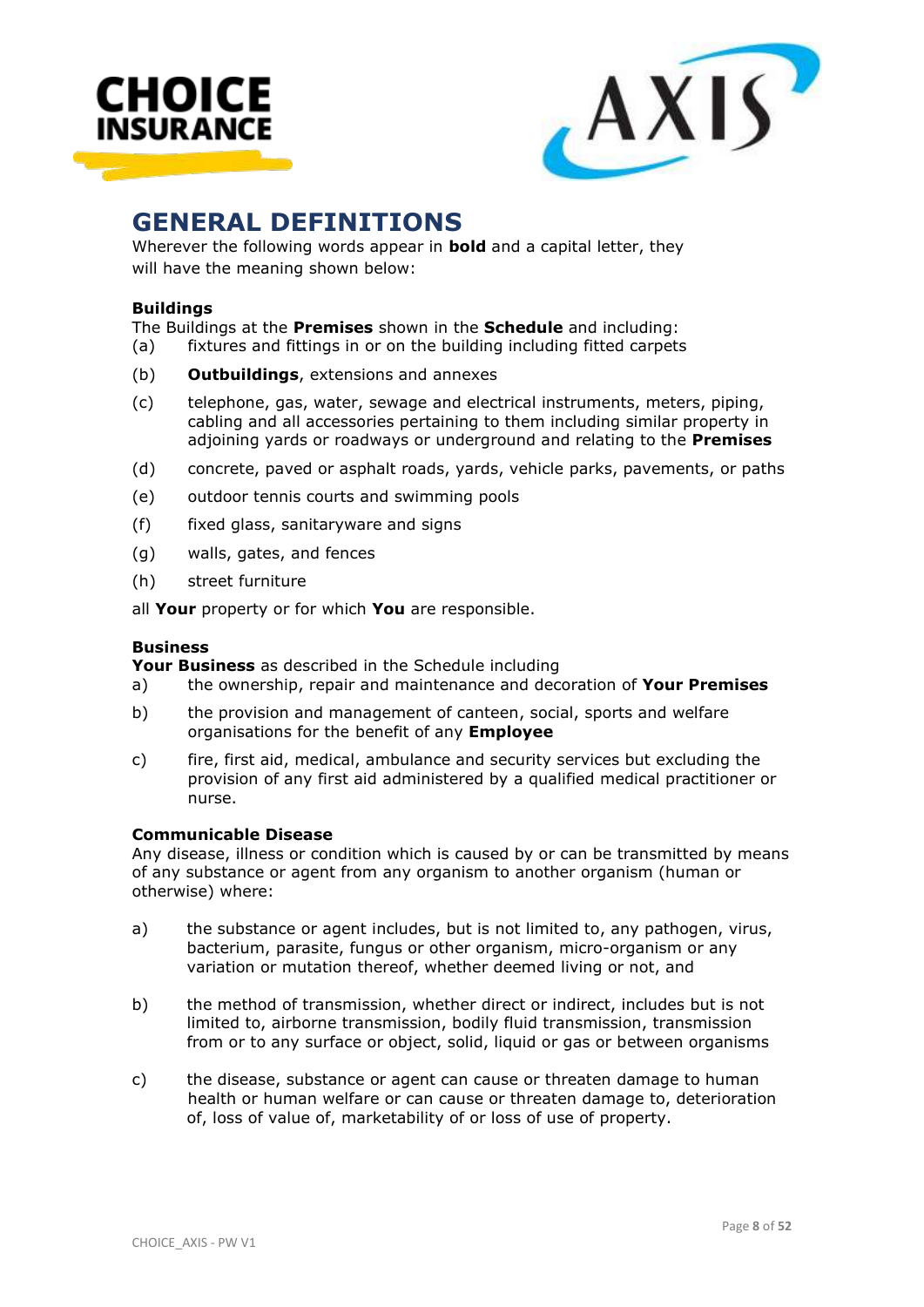



#### **Consequential Loss**

Any loss which happens as a result of, or is a side effect of, an event for which **You**  are insured.

#### **Damage**

Loss, destruction, or damage.

#### **Data**

Information represented or stored electronically including but not limited to code or series of instructions, operating systems, software, programs, and firmware.

#### **Defined Peril(s)**

Fire; lightning; explosion; aircraft or other aerial devices or articles dropped from them; riot; civil commotion; strikers; locked-out workers; persons taking part in labour disturbances; malicious persons (other than thieves); earthquake; storm; flood; escape of water or oil from any tank, apparatus or pipe; impact by any road vehicle or animal; theft or attempted theft; **Subsidence**, **Landslip** or **Heave**.

#### **Employee**

- (a) a person under a contract of service or apprenticeship with **You** or who is retired from full-time employment with **You** but who is still working for **You** as a consultant under **Your** control or direction
- (b) a labour master or labour only sub-contractor or person supplied or employed by them
- (c) a self-employed person
- (d) a person hired to or borrowed by **You** including but not limited to a person on secondment from another employer
- (e) a person under a work experience or training scheme
- (f) voluntary workers
- (g) a person supplied to **You** under a contract or agreement the terms of which deem such person to be in **Your** employment

whilst working under **Your** direction and control in connection with the **Business**.

#### **Excess**

In respect of Section A:

The first part of each and every loss which **You** agree to pay after the application of any under-insurance condition.

In respect of Section C:

The total amount inclusive of claimant's costs fees and expenses as stated in the **Schedule** payable by **You** or any other person entitled to receive indemnity before **We** are liable to make any payment. It being agreed that if any payment made by **Us** includes this amount, such amount will be repaid to **Us** without delay.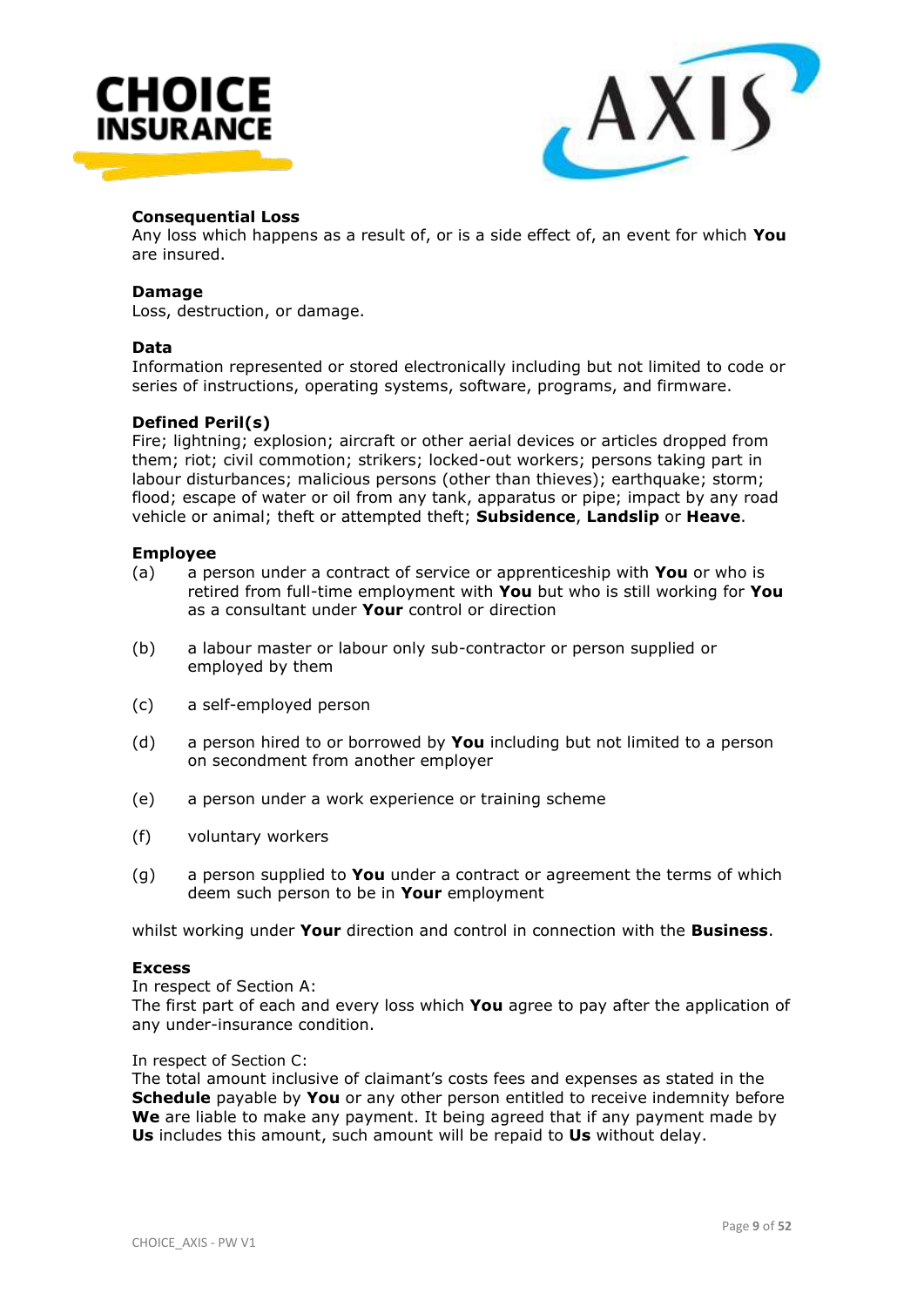



#### **Heave**

Upward movement of the ground beneath the **Buildings** as a result of the soil expanding.

#### **Indemnity Period**

The period necessary for **Reinstatement** of the **Damage**, beginning with the occurrence of the **Damage** and lasting no longer than the **Maximum Indemnity Period**.

#### **Injury**

Death, bodily injury, illness, or disease of or to any person

#### **Insured/You/Your**

The person(s), company or group of companies, or legal liability partnership stated in the Schedule as The Insured.

#### **Insurers/We/Us/Our**

AXIS Specialty Europe SE (UK Branch) trading as AXIS Specialty London AXIS Specialty London is a trading name of AXIS Specialty Europe SE. AXIS Specialty Europe SE is authorised and regulated by the Central Bank of Ireland, with its registered office at Mount Herbert Court, 34 Upper Mount Street, Dublin 2, Ireland (Registered Number 353402). Deemed authorised by the Prudential Regulation Authority. Subject to regulation by the Financial Conduct Authority and limited regulation by the Prudential Regulation Authority. Details of the Temporary Permissions Regime, which allows EEA-based firms to operate in the UK for a limited period while seeking full authorisation, are available on the Financial Conduct Authority's website.

#### **Landlord's Contents**

Furniture, carpets (other than fitted carpets), furnishings and all other **Property** owned by **You** or for which **You** are responsible within the **Buildings** but excluding:

- (i) landlord's fixtures and fittings
- (ii) contents in common parts of the **Buildings**
- (iii) computer and photographic equipment
- (iv) jewellery, stamp, coin and other collections, articles of precious metal, clocks, watches, furs, works of art or paintings
- (v) clothing, personal belongings and pedal cycles
- (vi) stock and materials in trade.

#### **Landslip**

Downward movement of sloping ground.

#### **Limit of Indemnity**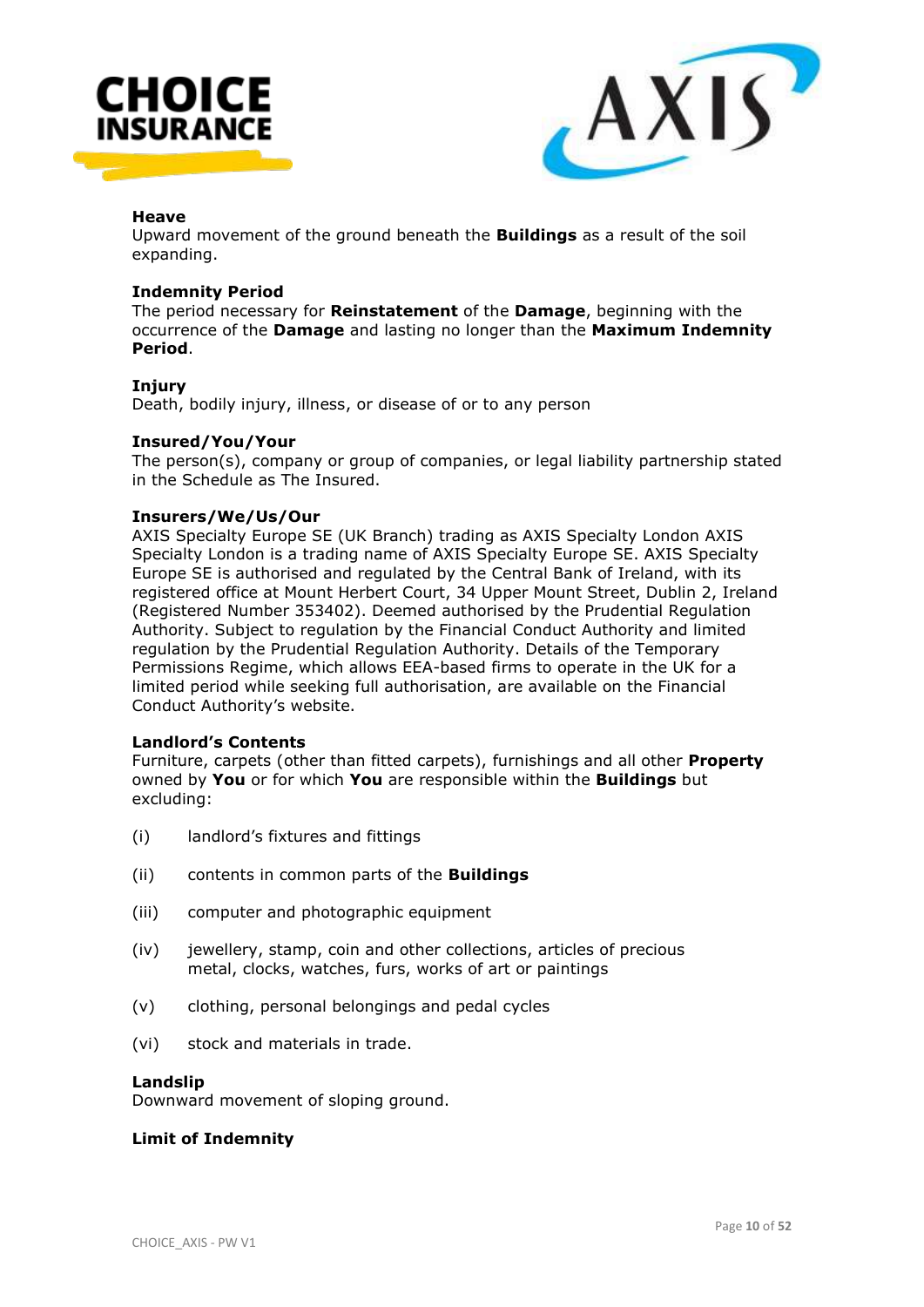



The applicable limit stated in the Schedule.

#### **Maximum Indemnity Period**

The number of months as stated in the **Schedule**.

#### **Offshore**

Embarkation on to a vessel or aircraft for conveyance at the point of final departure to an offshore rig or platform until disembarkation from the conveyance on to land upon return from such offshore rig or platform.

#### **Outbuildings**

Any structure which does not incorporate permanent foundations below ground level and/or which is not capable of being properly secured.

#### **Period Of Insurance**

The period shown in the Schedule for which **We** accept payment of a premium, or until cancelled.

#### **Pollution**

Discharge, disposal, release, or escape, of smoke, vapours, soot, fumes, acids, alkalis, toxic chemicals, liquids, gases, or waste materials, or other irritants, contaminants, or pollutants.

#### **Premises**

The building(s) and land within the boundaries at the insured address(es) shown in the Schedule.

#### **Product**

Any property (including packaging, containers, and labels) after it has left **Your** custody or control which has been designed, specified, formulated, manufactured, constructed, installed, sold, supplied, distributed, treated, serviced, altered, or repaired by **You** or on **Your** behalf.

#### **Property**

Material property but not including **Data**.

#### **Rent**

The money paid or payable to **You** by the tenants in respect of rental of the **Premises** including ground rent and management charges.

#### **Resident(s)**

Any person authorised under the terms of the lease, tenancy agreement or rental agreement who lives in the **Premises** used for residential purposes and any member of their family residing with them.

#### **Settlement**

Downward movement as a result of the ground being compressed by the weight of the **Buildings** within 10 years of construction.

#### **Subsidence**

Downward movement of the ground beneath the **Buildings** where the movement is unconnected with the weight of the building.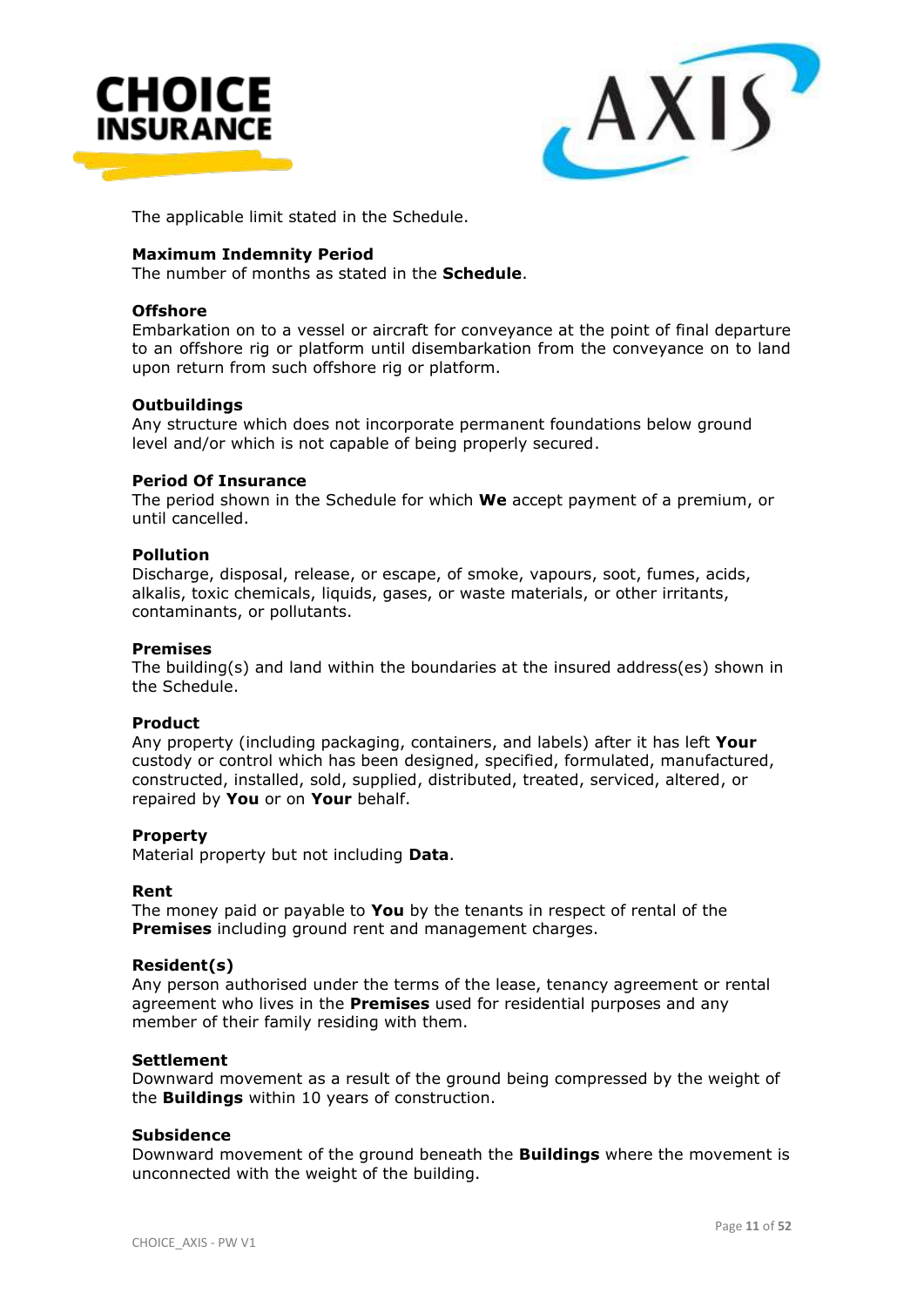



#### **Sum insured**

The most **We** will pay in the event of a claim, as shown in the Schedule.

- **Territorial Limits** England, Scotland, Wales, and offshore installations in territorial waters around Great Britain and its continental shelf
- (b) elsewhere in the world in respect of temporary **Business** visits undertaken by any **Employee** normally resident in the territories defined in (a) above

#### **Terrorism**

An act, including but not limited to the use of force or violence and/or the threat thereof, of any person or group(s) of persons, whether acting alone or on behalf of or in connection with any organisation(s) or government(s), committed for political, religious, ideological or similar purposes including the intention to influence any government and/or to put the public, or any section of the public, in fear.

#### **Unoccupied**

Any **Building** or part of any **Building** which is empty or not in use by **You** or the **Resident** for more than 30 consecutive days.

# **GENERAL CONDITIONS**

#### **OBSERVANCE OF TERMS**

1. You must at all times observe the terms of this policy.

#### **INFORMATION YOU HAVE GIVEN US**

2. In deciding to accept this insurance and in setting the terms and premium, **We** have relied on the information **You** have provided. **You** have a duty to inform **Us** of every material circumstance that **You** know or ought to know, or anyone responsible for **Your** insurances knows or ought to know, in a way that is reasonably clear and accessible to Underwriters. **You** also have a duty to answer any questions **We** have asked **You** accurately and to ensure that any information **You** do provide is correct.

For the purposes of 'every material circumstance' mentioned above, **You** are expected to know what should reasonably have been revealed by a reasonable search of information available to **You**. The information may be held within **Your** organisation, or by any third party (including but not limited to the broker, subsidiaries, affiliates or any other person who will be covered under the insurance). If **You** are insuring subsidiaries, affiliates or other parties, **We** expect that **You** have included them in **Your** enquiries, and that **You** will inform **Us** if **You** have not done so. The reasonable search may be conducted by making enquiries or by other means.

If **We** establish that **You** deliberately or recklessly provided **Us** with false information, **We** will treat this insurance as if it never existed, decline all claims, and retain the premium.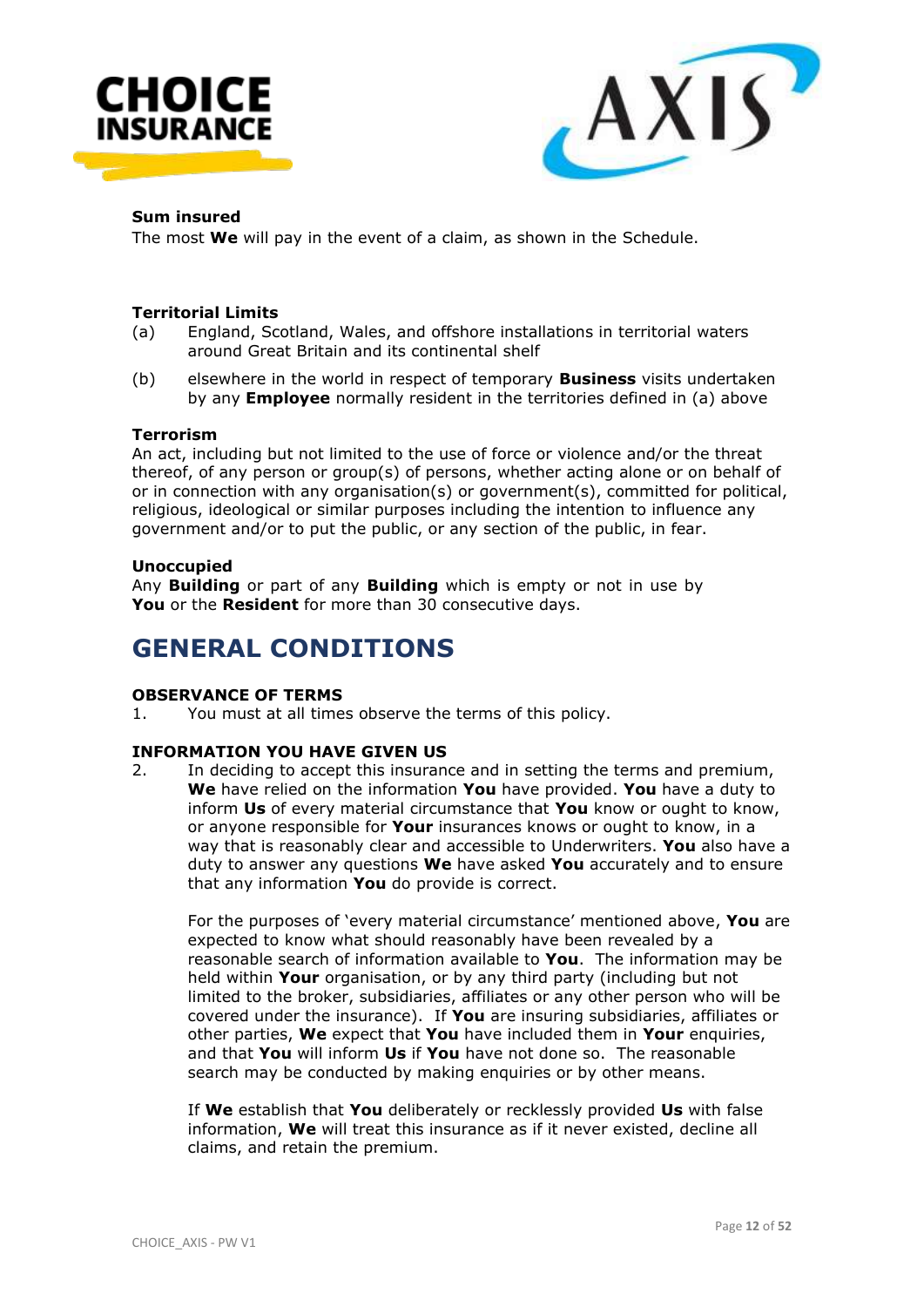



If **You** have breached **Your** duty to provide **Us** with the information **We** have relied upon in accepting this insurance and setting its terms and premium but **Your** breach has not been deliberate or reckless, **We** may:

- treat this insurance as if it had never existed and refuse to pay all claims and return the premium paid. **We** will only do this if **We** provided **You** with insurance cover which **We** would not otherwise have offered;
- amend the terms of **Your** insurance. **We** will then apply these amended terms as if they were already in place at the time of the circumstances giving rise to a claim;
- reduce the amount **We** pay on a claim in the proportion the premium **You** have paid bears to the premium **We** would have charged **You**; and/or
- cancel **Your** Policy in accordance with the cancellation condition detailed in this document.

**We** or **Your** insurance broker or agent will write to **You** if **We**:

- intend to treat this insurance as if it never existed; or
- need to amend the terms of **Your** Policy; and/or
- require **You** to pay more for **Your** insurance.

# **POLICY TERMINATION**

- 3. This policy will be terminated if:
	- (a) the **Business** is wound up or carried on by a liquidator, administrator, or receiver, or permanently discontinued, or;
	- (b) **Your** interest ceases other than by death;

at any time after the commencement of this Policy unless its continuance is agreed by **Us**.

#### **CANCELLATION**

#### 4. *Your Rights*

Within fourteen days of receipt of the policy documentation **You** may cancel this insurance by contacting the insurance broker who arranged the cover on Your behalf confirming such cancellation. Provided there have been no claims and **You** know of no incidents which might lead to a claim **We** will refund **Your** premium in full.

After this fourteen-day period has elapsed **You** may cancel the policy by giving thirty days' written notice to the insurance broker who arranged the cover confirming such cancellation. Provided there have been no claims **We** will refund a proportionate part of **Your** premium. For example, if **You** have been covered for six (6) months, the deduction for the period of cover will be half the annual premium. If **We** pay any claim, in whole or in part, then no return premium will be allowed.

#### *Our Rights*

 **We** may cancel this insurance by sending thirty days' notice of cancellation to **Your** insurance broker whereupon **You will** become entitled to a refund of a proportionate part of the premium. For cancellation following default in payment of premium the period of notice may be reduced to seven days. **We**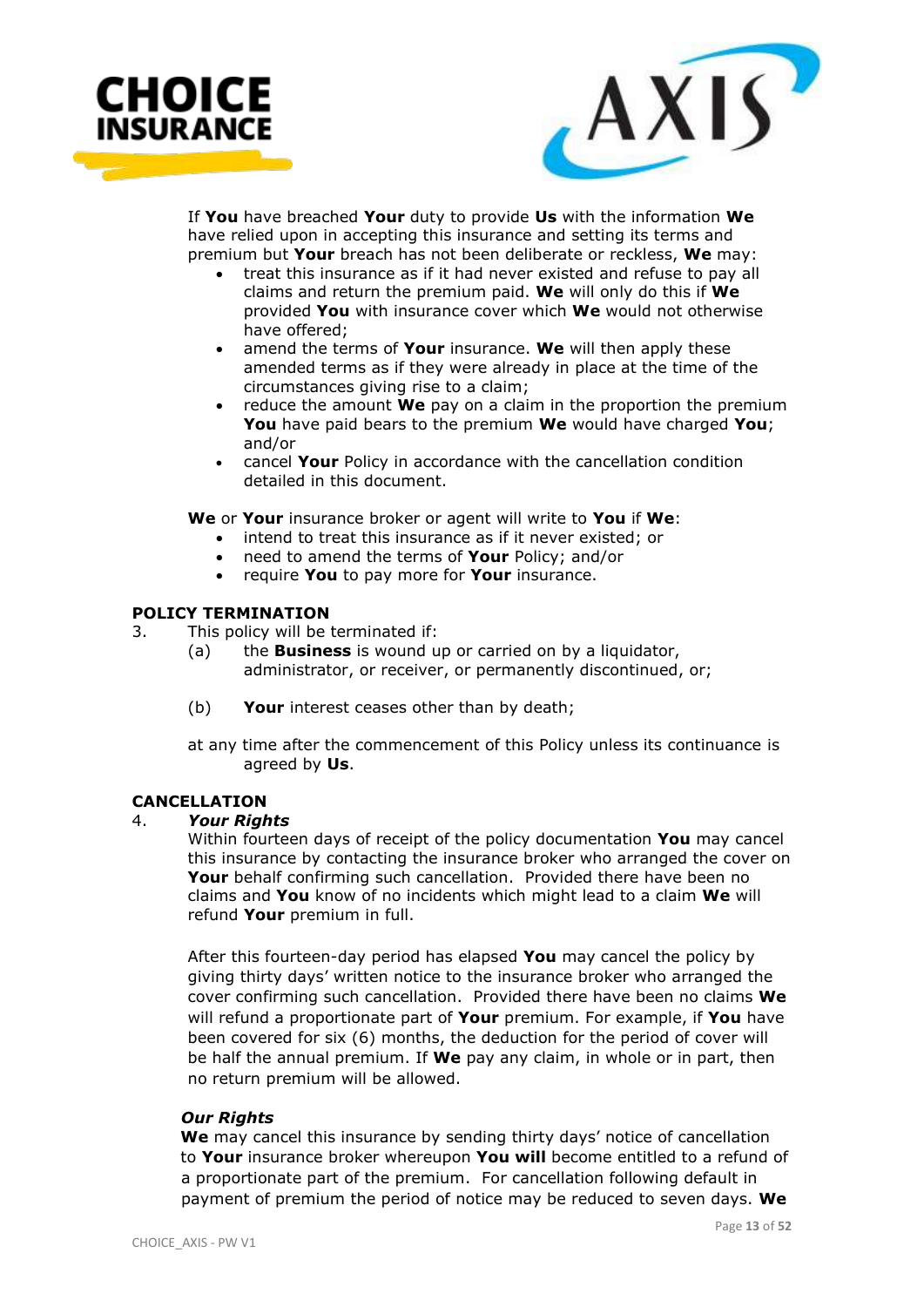



 will only cancel this Policy for a valid reason. Valid reasons include, but are not limited to, the following:

- (a) Where **We** reasonably suspect fraud.
- (b) Where **You** are required in accordance with the terms of this insurance to cooperate with **Us,** or send **Us** information or documentation within a given time period specified by **Us**, and **You** fail to do so in a way that materially affects **Our** ability to process a claim or **Our** ability to defend **Our** interests.
- (c) Where **We** are made aware of changes in **Your** circumstances which mean that it is no longer possible for **Us** to continue to provide cover under this Policy.
- (d) The use of threatening or abusive behaviour or language, or intimidation or bullying of **Our** staff or suppliers.

Provided there have been no claims **We** will refund a proportionate part of **Your** premium. For example, if **You** have been covered for six (6) months, the deduction for the period of cover will be half the annual premium. If **We** pay any claim, in whole or in part, then no return premium will be allowed.

Notice will be deemed to be duly received in the course of the post if sent by pre-paid letter post and properly addressed.

#### **REASONABLE PRECAUTIONS**

- 5. It is a condition precedent to **Our** liability under this Policy that **You must**:-
	- (a) maintain the **Premises**, and all property at the **Premises** in a good state of repair
	- (b) take all reasonable precautions for the safety of the property insured
	- (c) take all reasonable precautions to prevent **Damage**, accident, or injury
	- (d) comply with all relevant statutory requirements, manufacturer recommendations and other safety regulations imposed by any authority relating to the use, inspection and safety of Property and safety of persons
	- (e) exercise care in the selection and supervision of **Employees**
	- (f) take immediate steps to remedy any defect or danger that becomes apparent and take such additional precautions as individual circumstances require, whether of a temporary or permanent nature.

If **You** do not comply with these conditions, in so far as **You** are required to, and **Damage** happens as a result, a claim may be rejected, or payment could be reduced. In some circumstances the Policy might be invalid.

#### **CHOICE OF LAW AND JURISDICTION**

6. This insurance is written in English and all communications about it will be in English.

The laws of England and Wales is the law under which all disputes and/or conflicts under this insurance will be governed and courts in England and Wales will have exclusive jurisdiction over any matter relating to this insurance; unless **Your**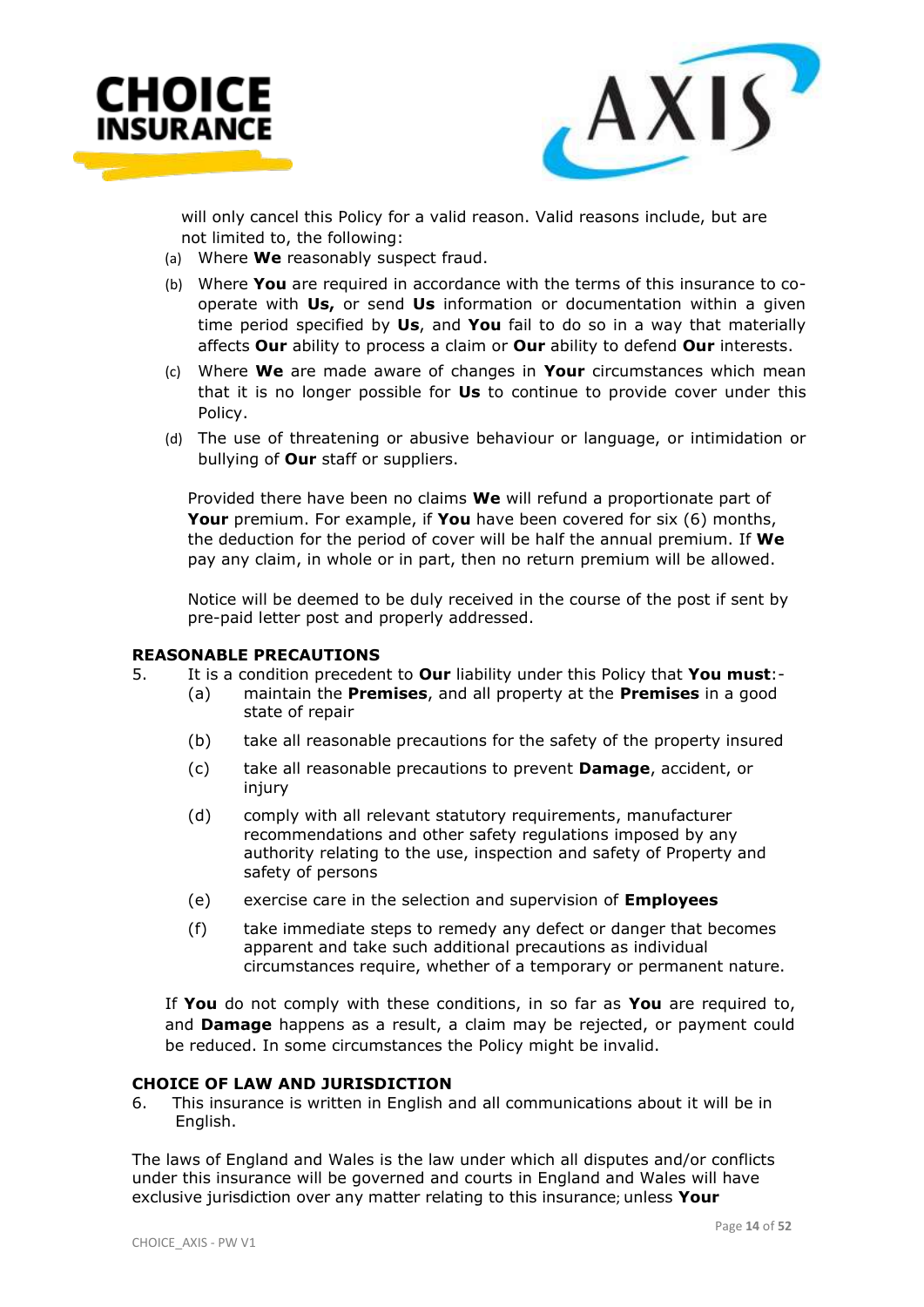



registered office is in another part of the **Territorial Limits**, in which case it will be governed by, and subject to the exclusive jurisdiction of, that part of the **Territorial Limits**.

# **CLAIMS CONDITIONS**

- 7. (a) It is a condition precedent to **Our** liability under this policy that **You** must:
	- (i) advise **Us** within fourteen days of any **Damage**, accident or injury which may give rise to a claim
	- (ii) notify the police as soon as practicable of **Damage** caused by thieves or malicious persons or of any loss of money whatsoever
	- (iii) do and permit to be done all things reasonably practicable to minimise the **Damage** or to minimise or check any interruption of or interference with the **Business** or to avoid or diminish the loss
	- (iv) as soon as practicable forward to **Us** unanswered any letter of claim, writ or summons and any other documentation relating to the claim issued against **You** by any third party or notice of any impending prosecution, inquest, or Fatal Accident Inquiry
	- (v) at **Your** expense, submit to **Us** in writing full details of the claim together with any evidence and information including books of account or other business books or documents or such other proofs that **We** may reasonably require for the purpose of investigating or verifying the claim and (if demanded) a statutory declaration of the truth of the claim and any matter connected with it. This written confirmation is to be sent to **Us** within:
		- seven days of the occurrence in the case of Damage caused by theft or attempted theft, riot, civil commotion, strikers, locked out workers or persons taking part in labour disturbances, or by malicious persons
		- thirty days of any other occurrence
		- thirty days of the end of the **Indemnity Period** in the case of claims for Business Interruption
	- (vi) not negotiate, pay, settle, admit, or repudiate any claim without **Our** written consent

If **You** do not comply with these conditions, in so far as **You** are required to, and **Damage** happens as a result, a claim may be rejected, or payment could be reduced. In some circumstances the Policy might be invalid.

- (b) **We** will be entitled:
	- (i) following any **Damage** in respect of which a claim is made to enter, take, or keep possession of the **Premises** where such **Damage** has occurred and to take possession of, or require to be delivered to **Us**, any property insured and deal with such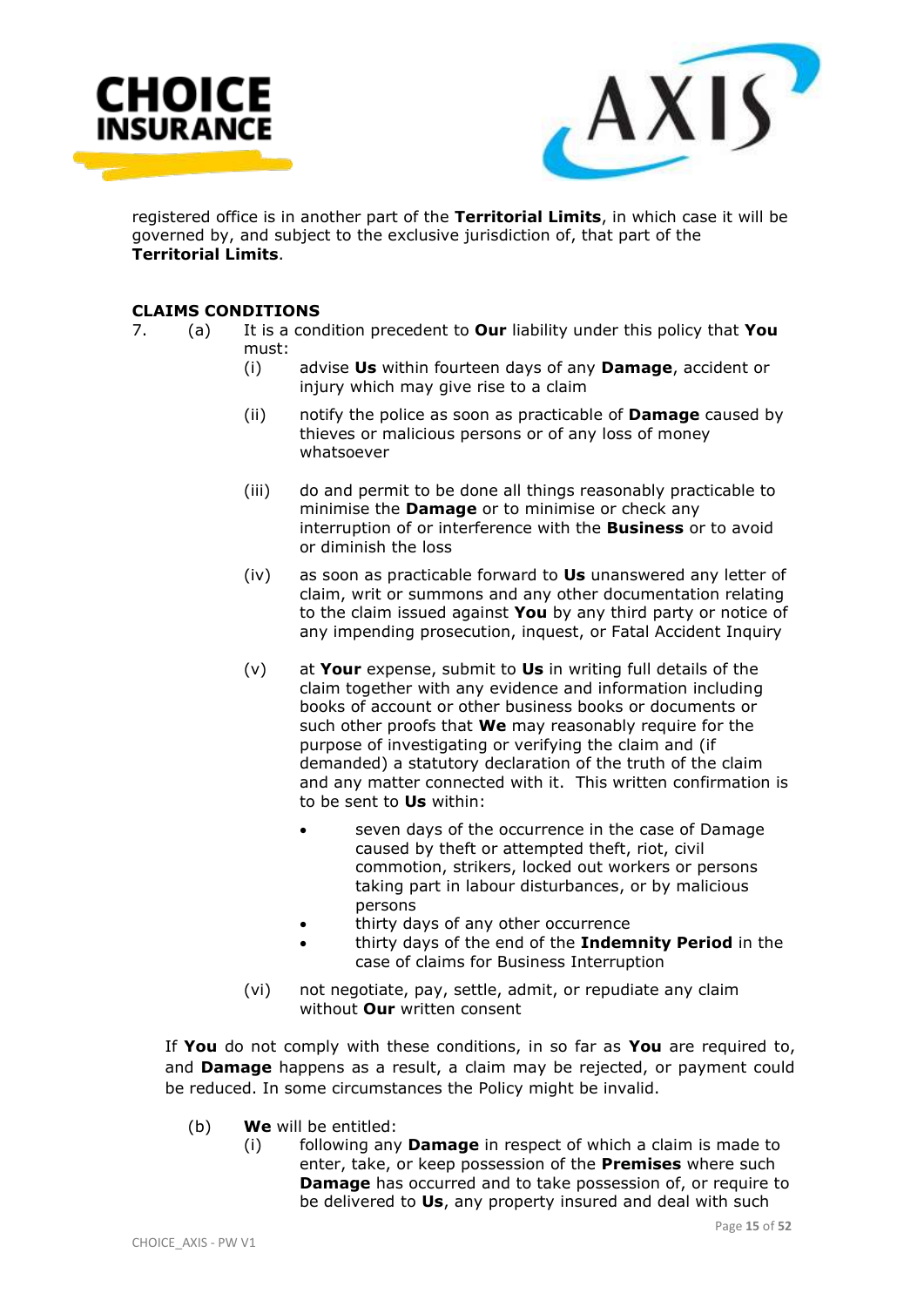



property for all reasonable purposes and in a reasonable manner. Such steps as are taken pursuant to this Claims Condition 7(b) (i) will be taken without prejudice to any rights which may have accrued to **Us** prior to that date, nor will such steps be deemed to be confirmation that the Policy responds to any claim. However, property may not be abandoned to **Us** whether **We** have taken possession of the property or not

- (ii) at **Our** discretion to take over and conduct in **Your** name the defence or settlement of any claim and to prosecute at **Our** expense and for **Our** own benefit any claim for indemnity or damages against any other persons in respect of any event insured by this Policy and **You** must give all information and assistance required at no cost to **Us**
- (iii) at any time to pay the **Limit of Indemnity**, the Limit of Liability or the **Sum Insured** (after the deduction of any sum already paid) or any less amount for which a claim can be settled and relinquish the conduct and control of the claim and be under no further liability except for payment of costs or expenses incurred prior to the date of payment.
- (c) If the terms of Conditions 7(a) or 7(b) have not been complied with, and as a direct consequence, the amount for which **We** are liable under this Policy has increased, then no payment will be made by **Us** in respect of the amount of such increase.
- (d) If **We** so request, any claimant under this policy must at **Our** expense do or permit to be done anything **We** may reasonably require for the purposes of enforcing any rights and remedies or obtaining relief or indemnities from other parties to which **We** are or may become entitled, whether these actions are required before or after **We** agree to indemnity under this policy.
- (e) Arbitration:

If any difference should arise between **You** and **Us** as to the amount to be paid under this insurance (liability being otherwise admitted) such dispute will be referred to an arbitrator to be appointed by the parties in accordance with statutory provisions. Where any difference is to be referred to arbitration as permitted by this condition the making of an award will be a condition precedent to any right of action against **Us**.

- (f) Under-Insurance (Applicable to Sections 1 Property Damage and Section 2 – Business interruption):
	- i. If at the time of **Damage** the **Sum Insured** of the **Buildings**, **Landlords Contents** or all other contents by each item is less than 85% of the cost of **Reinstatement** at the start of the **Period of Insurance**, then **Our** liability for any **Damage** will be limited to the proportion that the **Sum Insured** bears to the cost of **Reinstatement**; but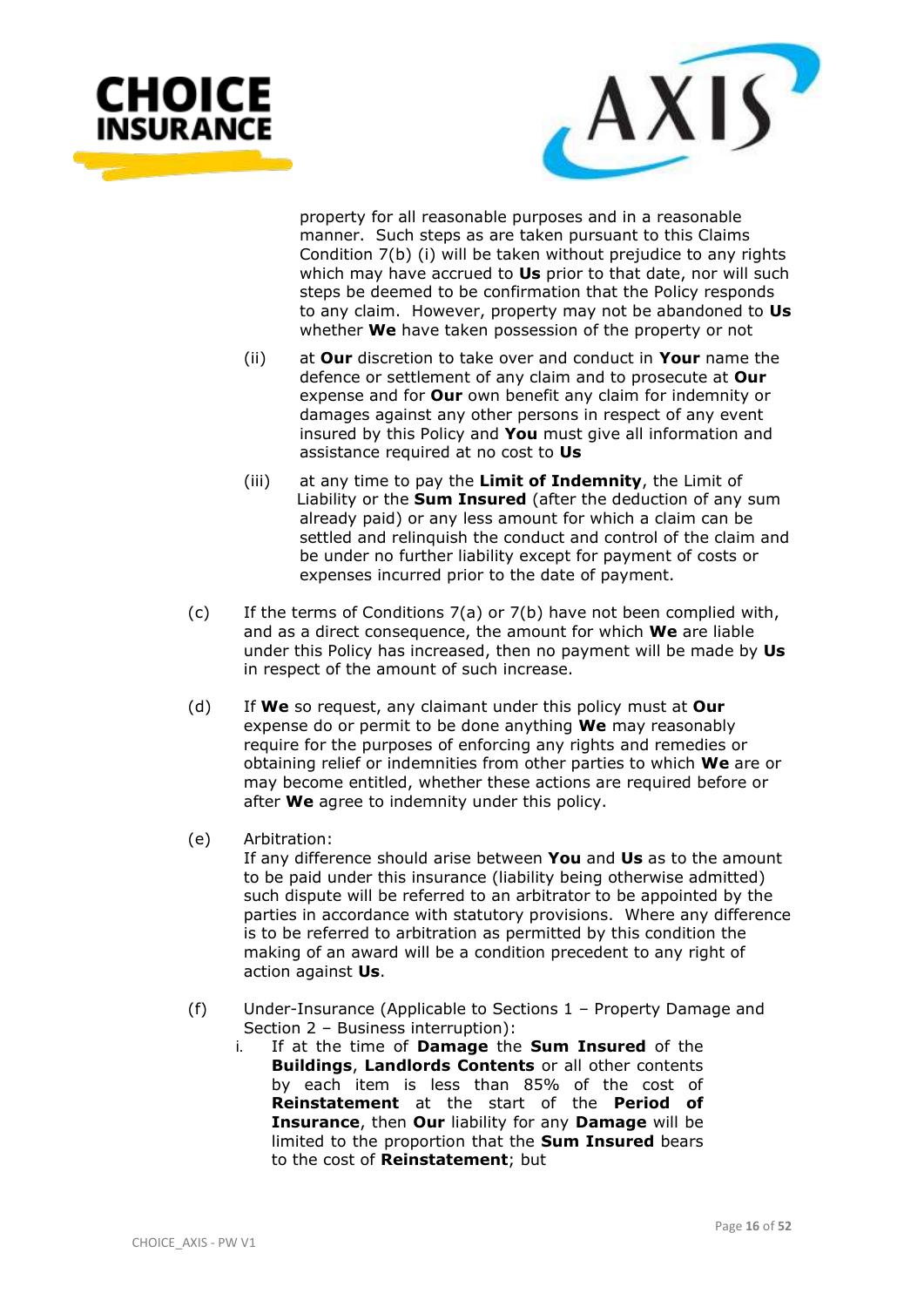



- ii. where a Day one reinstatement clause applies, if at the time of **Damage** the **Declared Value** of the **Buildings**, **Landlords Contents** or all other contents by each item is less than the cost of **Reinstatement**  at the start of the **Period of Insurance**, then **Our**  liability for any **Damage** will be limited to the proportion that the **Sum Insured** bears to the cost of **Reinstatement**;
- iii. For any other item listed in the **Schedule**, if at the time of **Damage** the **Sum Insured** on any of these items is less than the value of the property covered by the item (or for any item on rent, less than the amount of rent during the period to which the item relates), then **You** will be considered as being the insurer for the difference and will bear a rateable share of the loss accordingly. The amount payable by **Us** will be proportionately reduced.
- (g) Contribution:

If at the time of any occurrence which gives rise to a claim under this policy the **Damage**, legal costs, expenses, or liability is covered in whole or in part by any other insurance or would be otherwise insured but for the existence of this policy, **We** will only pay that amount which exceeds the maximum amount payable under such other insurance had this insurance not been effected.

Where a claim includes the defence of criminal proceedings brought or in appeal against conviction, **We** will not pay any costs and expenses where cover is provided by any other insurance or where but for the existence of this Policy would have been provided by such insurance.

# **CONTRACTS (RIGHTS OF THIRD PARTIES) ACT, 1999**

8. A person or company who was not a party to this Policy has no right under the Contracts (Rights of Third Parties) Act 1999 to enforce any term of this Policy but this does not affect any right or remedy of a third party which exists or is available apart from that Act.

#### **SEVERABILITY CLAUSE**

9. If any section, term, condition or exclusion which forms part of **Your** policy is found to be invalid or unenforceable, the remaining sections, terms, conditions and exclusions will be in full force and effect.

 If part of a section, term, condition or exclusion which forms part of **Your**  policy is found to be invalid or unenforceable, the remainder of that section, term, condition or exclusion will be in full force and effect.

#### **PREMIUM PAYMENT**

10. It is a condition precedent to **Our** liability under this Policy that the premium is paid within 60 days of inception.

 If the premium is not paid, **We** or **Your** insurance broker or agent may cancel this Policy by sending 14 days' notice in writing to **Your** last known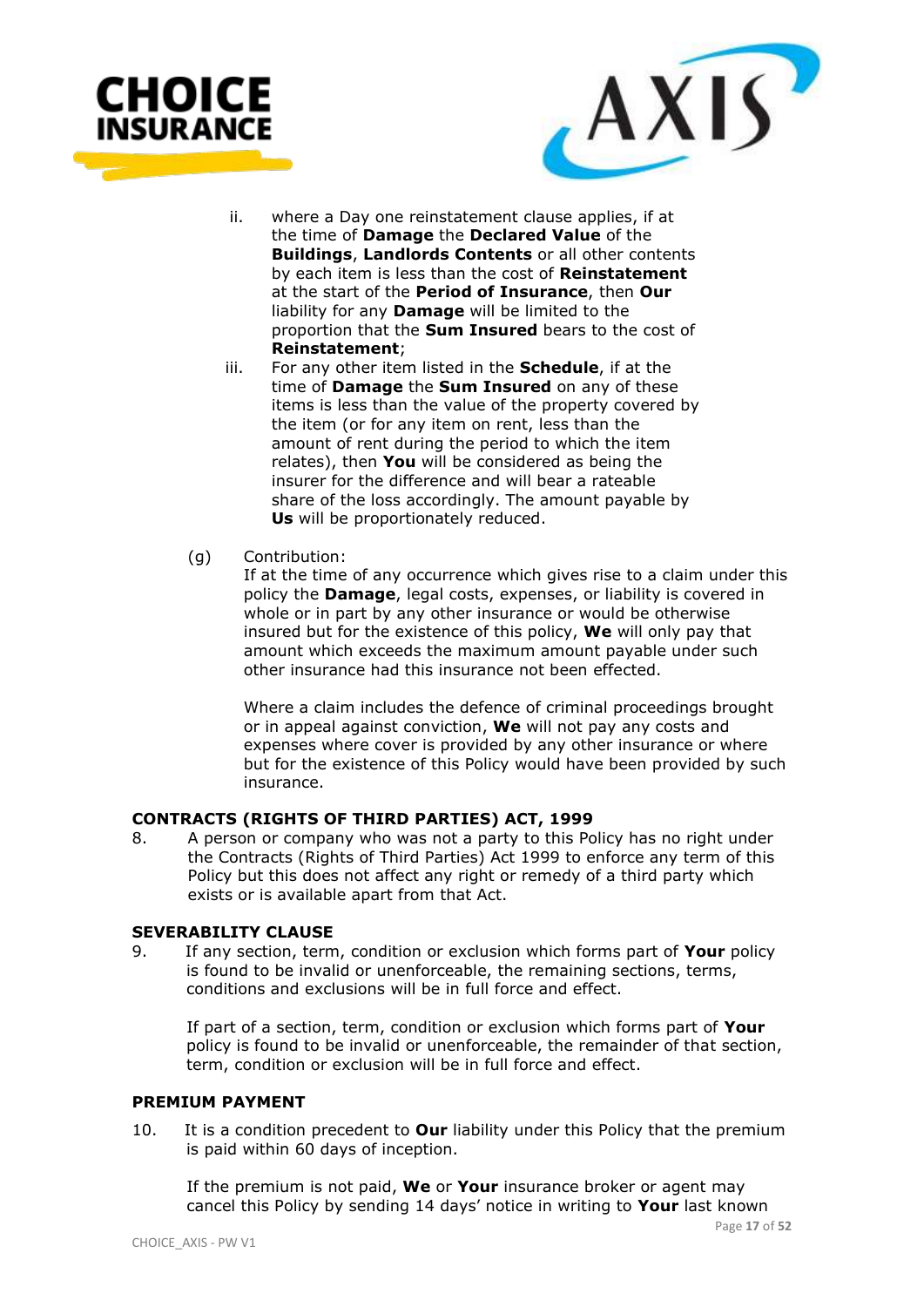



 address. **We** will make a proportionate charge for the time **We** have provided cover (based on the number of days this Policy was in force), with the full premium being payable if a claim has been made, including a claim which is under consideration, or if **You** are aware of an incident which is likely to result in a claim.

 If the premium is paid before the notice period expires **We** will automatically revoke notice of cancellation. If not, the Policy will automatically terminate at the end of the notice period.

 In the event that the premium is not paid within 60 days of inception, **You** will be in breach of this condition and **We** will have no liability under this Policy in respect of loses occurring or attributable to something happening between the date of the breach and the date that the breach is remedied.

#### **INSURED'S COMPLIANCE**

11. **You** must at all times, in addition to **Your** obligations set out in General Condition 7 above, provide such information to and co-operate with **Us** or **Our** appointed agents to allow **Us** to be able to comply with all relevant statutory requirements or such relevant Practice Directions and Pre-Action Protocols as may be issued and approved from time to time by the Head of Civil Justice or comply with the requirements of official investigation pursuant to Statute or otherwise.

#### **LONG TERM AGREEMENT CLAUSE**

- 12. Where the Schedule shows that this General Condition is operative a discount has been allowed from the premium in consideration of **You** having undertaken to offer the renewal of this insurance at the same terms and conditions for the period stated and to pay the premium annually in advance provided that:
	- (i) the **Sum Insured** may be adjusted at any time to correspond with any reduction or increase in:
		- (a) value if this insurance covers property **Damage**
		- (b) the **Business** if this insurance covers Business Interruption
	- (ii) this undertaking applies to any insurance or insurances issued by **Us** in place of this policy
	- (iii) the premium will be subject to revision at any time following any alteration in physical hazard and/or increase in liabilities;
	- (iv) at any renewal date **We** may require revised terms or conditions and if **You** do not accept such terms or conditions the agreement set out in this Condition will lapse;
	- (v) **We** will be under no obligation to accept an offer made under this Condition.

#### **SUBJECTIVITIES**

13. It is a condition precedent to **Our** liability that **You**;

- (i) provide **Us** by the required date(s) with any additional information requested
- (ii) complete by the required date(s) any actions agreed between **You** and **Us**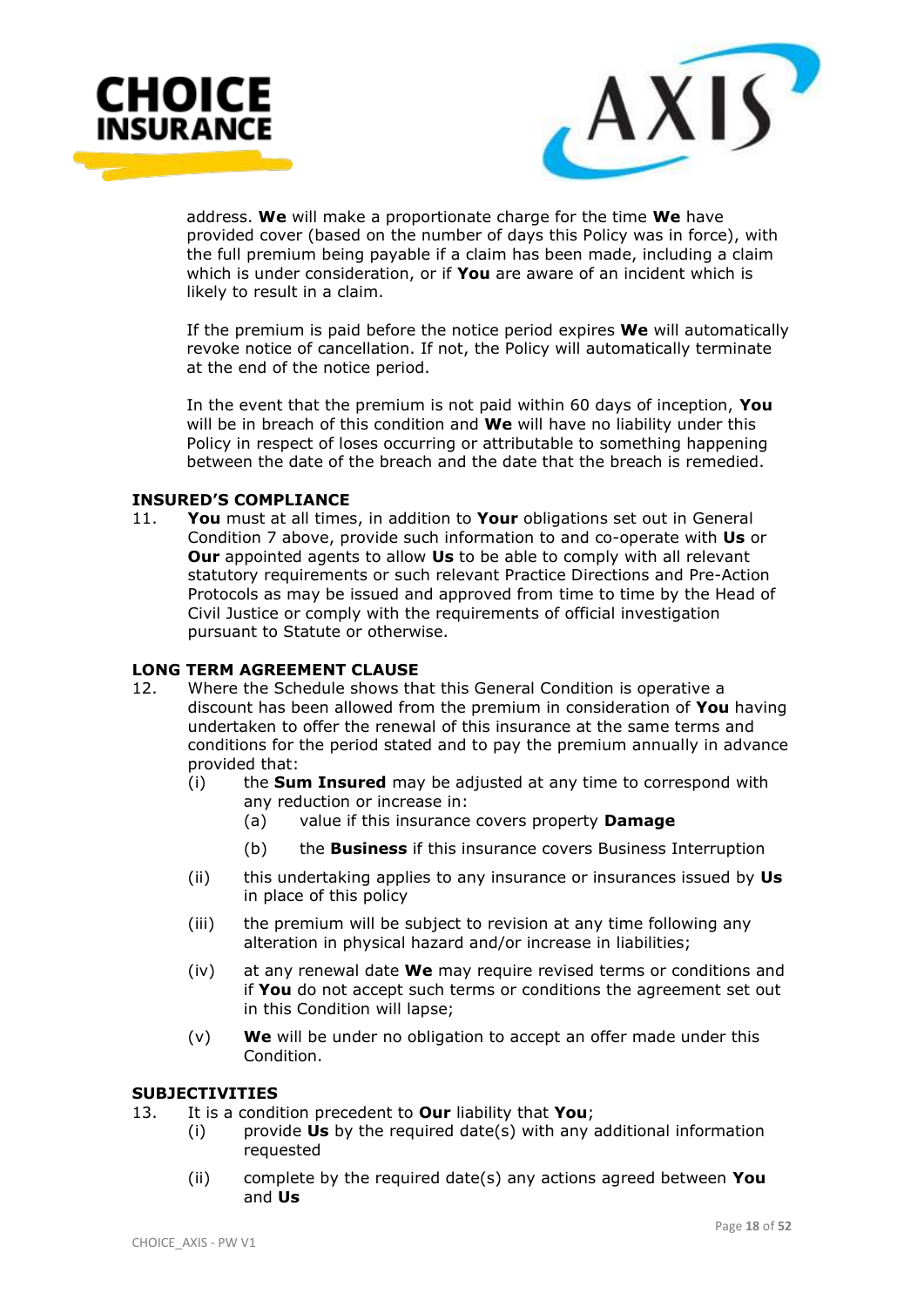



(iii) allow **Us** to complete any actions agreed between **You** and **Us**.

If required by **Us**, **You** must allow **Us** access to the **Premises**, **Your** contract sites, and/or the **Business** to carry out survey(s) within 60 days of the inception or renewal date unless **We** agree otherwise in writing.

Upon completion of these requirements (or if they are not completed by the required dates), **We** may, at **Our** option:

- (i) modify **Your** premium,
- (ii) issue a mid-term amendment to **Your** policy or Section terms and conditions
- (iii) require **You** to make alterations to the **Premises** insured or to the **Business** by the required date(s)
- (iv) exercise **Our** right to cancel **Your** policy
- (v) leave the policy or Section terms and conditions and **Your** premium unaltered

**We** will contact **You** with **Our** decision and where applicable specify the date(s) by which:

- (i) any action(s) agreed must be completed by **You** and/or
- (ii) any decision by **Us** will take effect.

**Our** requirements and decisions will take effect from the date(s) specified unless and until **We** agree otherwise in writing. If **You** disagree with **Our**  requirements and/or decisions, **We** will consider **Your** comments and where **We** consider appropriate, will continue to negotiate with **You** to resolve the matter to **Your** and **Our** satisfaction. In the event that the matter cannot be resolved

- (i) **You** have the right to cancel this policy from a date agreed by **You** and **Us** and providing no claims have been made **We** will refund a proportionate part of the premium paid for the unexpired period of cover.
- (ii) **We** may at **Our** option exercise **Our** right under General Condition 4 - Cancellation.

The above Condition does not affect **Our** right to void the policy as specified in General Condition 2.

#### **FINANCIAL OR TRADE SANCTIONS**

14. **We** will not provide coverage or be liable to provide any indemnity or payment or other benefit under this Policy if and to the extent that doing so would breach any prohibition or restriction imposed by law or regulation.

If any such prohibition or restriction takes effect during the **Period of Insurance** either **You** or **Us** may cancel that part of this Policy which is prohibited or restricted with immediate effect by giving written notice to the other at their last known registered address.

After such cancellation **We** will, subject to any applicable minimum premium payment requirements, refund a proportionate amount of the premium for the unexpired **Period of Insurance** provided that;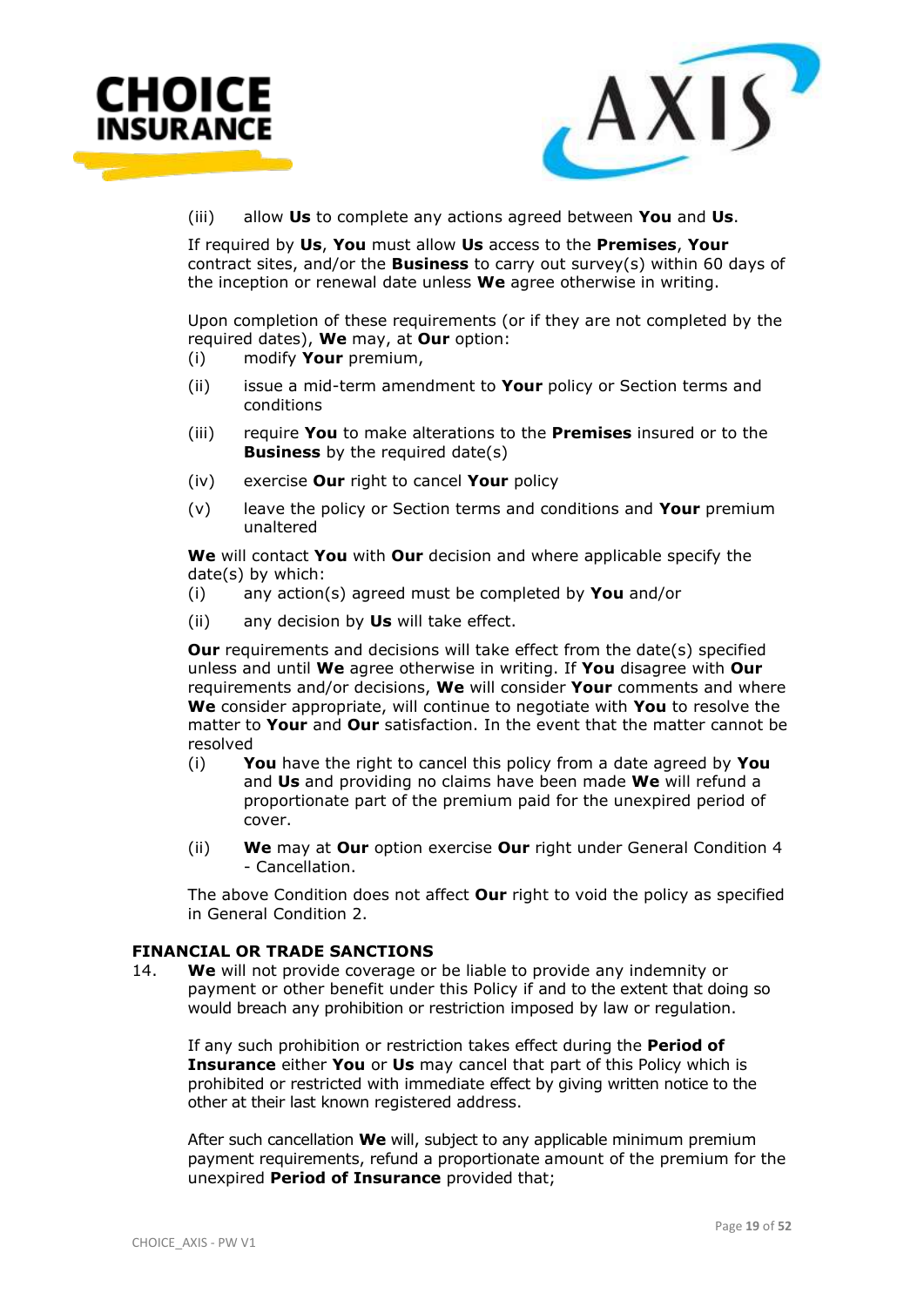



- (i) no circumstances that could reasonably be considered as being likely to give rise to a claim under the Policy have been notified to **Us** by **You** and
- (ii) no claims have been paid by **Us** or have accrued and are outstanding awaiting payment in respect of such claims prior to the date on which such prohibition or restriction took effect.

#### **SEVERAL LIABILITY**

15. The liability of the **Insurers** is several and not joint and is limited solely to the extent of their individual proportions. The **Insurers** are not responsible for the subscription of any co-subscribing insurer or any other insurer or coinsurer who for any reason does not satisfy all or part of its obligations.

#### **FRAUD**

- 16. If a claim is in any respect fraudulent or if any fraudulent means or devices be used by **You** or anyone appointed to act on **Your** behalf to obtain any benefit under this Policy or if any **Damage**, claim, or loss is occasioned by the wilful act or connivance of **You**, **We** will:
	- (a) have no liability to pay any part of or the whole of the fraudulent claim
	- (b) be entitled to refuse all claims arising after the fraudulent action
	- (c) remain liable for legitimate claims before the fraudulent action
	- (d) terminate the Policy from the date of the fraudulent action whether or not the Policy had expired before the discovery of the fraud.

#### **UNOCCUPIED PREMISES CONDITION**

- 17. In respect of
	- (i) any residential property which has been **Unoccupied** for 30 or more consecutive days
	- (ii) **Unoccupied** blocks of flats
	- (iii) any other **Premises** or part of a **Premises** which is left **Unoccupied**

Cover will be limited to Fire, Lightning, Explosion, and Aircraft or other aerial devices or articles dropped from them, only.

It is a condition precedent to **Our** liability that **You** must comply with the following:

- (a) the gas supply must be turned off at the main
- (b) the water supply must be turned off at the main and the water installation fully drained down unless: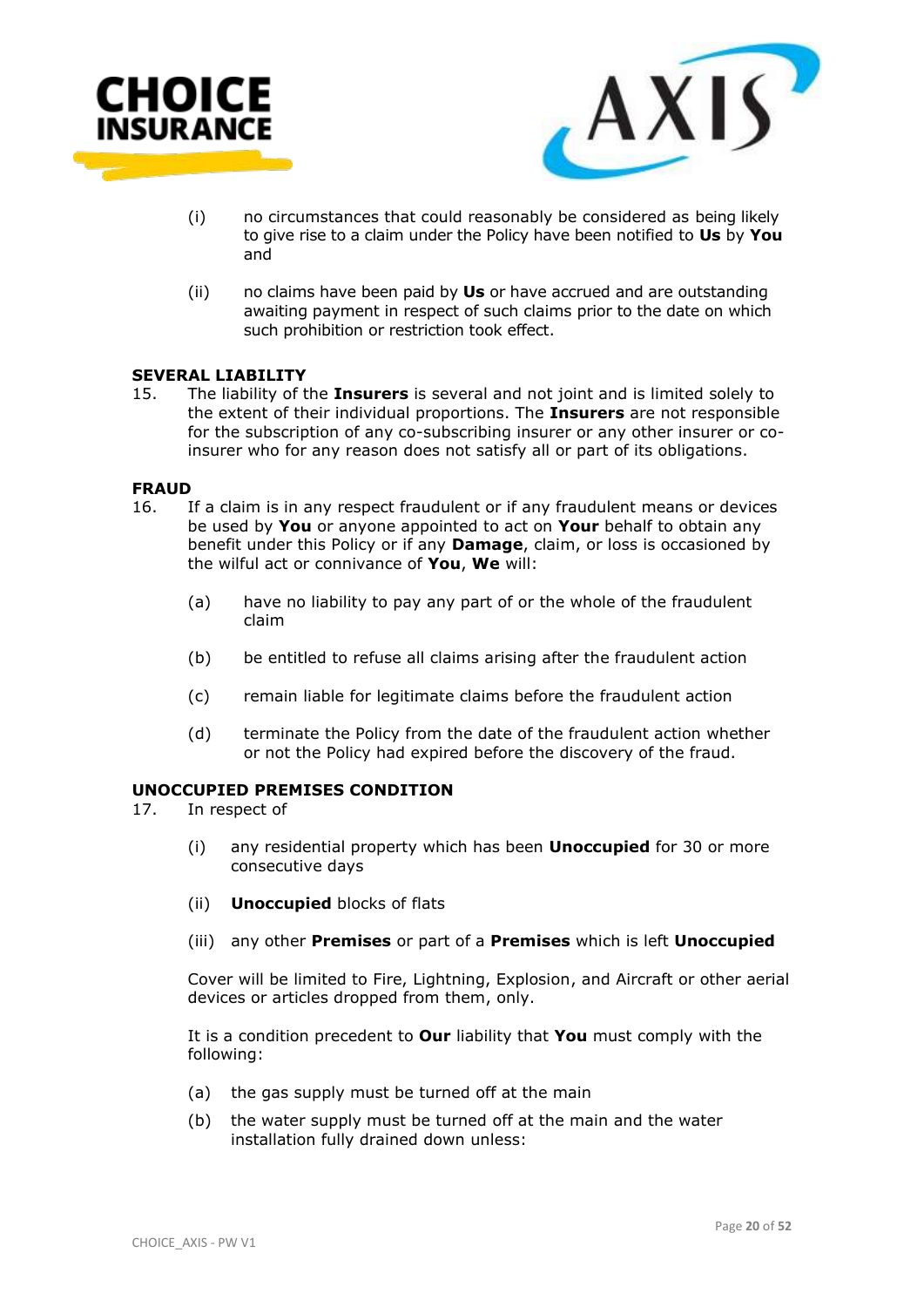



- (i) for the period 1st October to 30th April the **Premises** has low pressure hot water heating systems which are to remain on and
- (ii) the mains services to the heating installation(s) are maintained in good condition and boilers are regularly serviced
- (c) the electricity supply to be turned off at the main except if it is necessary for essential circuits to be left on for:
	- (i) intruder alarm systems
	- (ii) fire alarm systems
	- (iii) low pressure hot water heating systems
	- (iv) lighting for periodic security

and it must be ensured that

- (1) the wiring to those parts is in safe and satisfactory condition
- (2) non-essential circuits are isolated either by turning off at the main switch or by removal of fuses
- (d) all letterboxes to be sealed to prevent any insertion
- (e) all combustible contents to be removed from the **Premises**
- (f) the **Premises** to be made secure to prevent unauthorised entry with all glazed doors and ground, basement, and other vulnerable windows to be securely boarded up unless either:
	- (i) a security company is engaged to visit at night and an intruder alarm giving full external protection is operative or
	- (ii) a security company is engaged to guard the Premises on a 24 hour basis
- (g) any fire or theft protection/detection equipment to be maintained in efficient working order
- (h) the **Premises** to be visited at least once a week by a responsible adult and a thorough inspection carried out with a written record of visits maintained.

If **You** do not comply with these conditions, in so far as **You** are required to, and **Damage** happens as a result, a claim may be rejected, or payment could be reduced. In some circumstances the Policy might be invalid.

#### **CHANGE OF RISK**

- **18. You** must give notice to **Us,** via **Your** insurance broker, as soon as possible of any alteration or any change of circumstances which materially affects the risk insured by this Policy or any material change to the information provided in relation to this insurance which happens before or during the **Period of Insurance**. Examples of information **You** must notify **Us** of include, but are not limited to:
	- (i) if the **Premises** are not in a good state of repair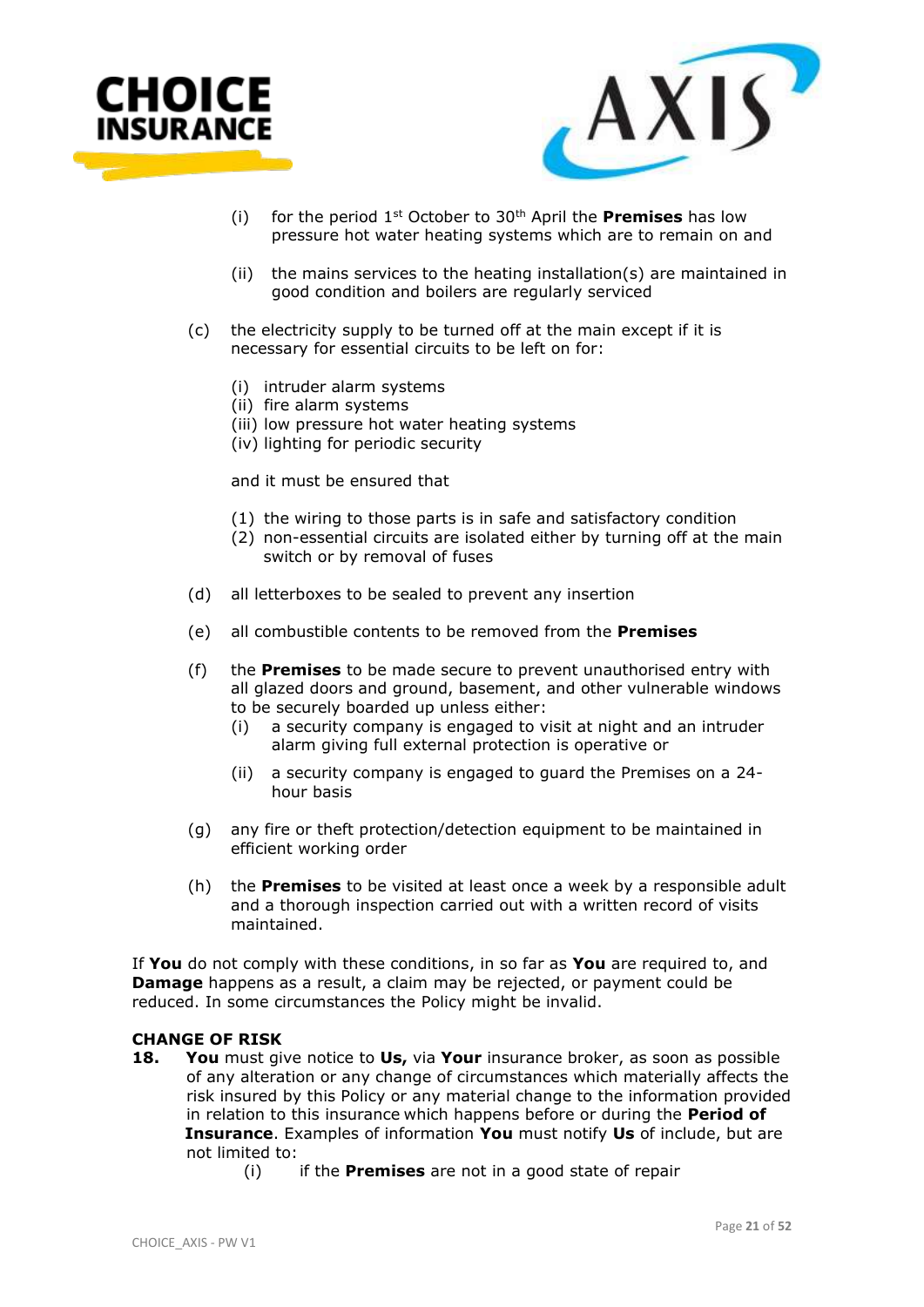



- (ii) if any work is being carried out on the **Premises** other than routine maintenance or decoration
- (iii) any change in tenancy of the **Premises** (other than in respect of residential properties which remain in the same type of residential use)
- (iv) disposal or acquisition of the **Premises**
- (v) if any building, demolition, or excavation work, is being carried out on an adjoining premises.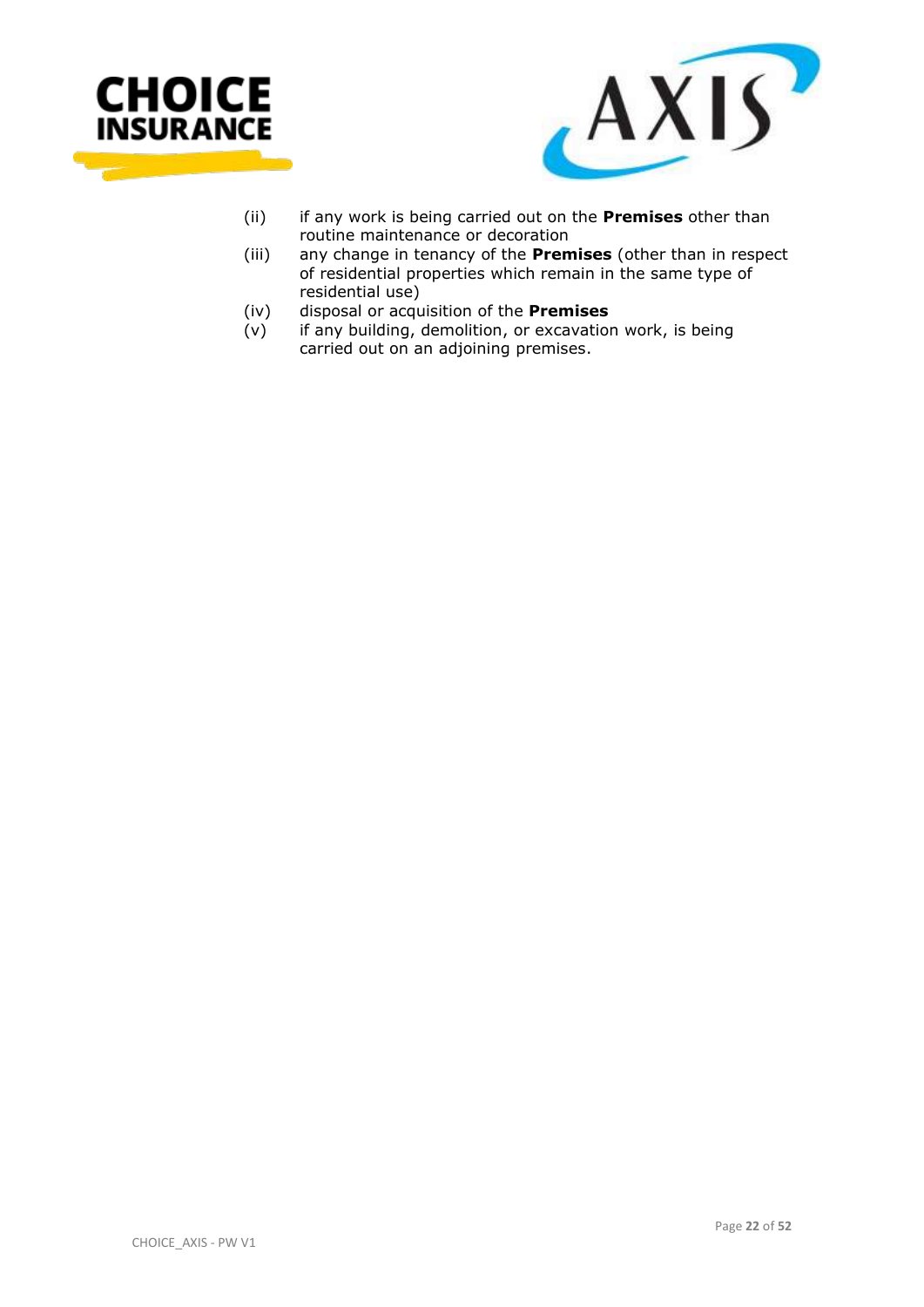



# **GENERAL EXCLUSIONS**

# **1 RADIOACTIVE CONTAMINATION**

This insurance does not cover **Damage**, cost, expense, or indemnity, against any legal liability of any nature directly or indirectly caused by resulting from or in connection with any of the following, regardless of any other cause or event contributing concurrently or in any other sequence to the loss:

- (a) ionising radiations from or contamination by radioactivity from any nuclear fuel or from any nuclear waste or from the combustion of nuclear fuel
- (b) the radioactive, toxic, explosive, or other hazardous, or contaminating properties of any nuclear installation, reactor, or other nuclear assembly, or nuclear component thereof
- (c) the use of any explosive nuclear weapon or device or the emission, discharge, dispersal, or escape, of fissile material emitting a level of radioactivity
- (d) the emission, discharge, dispersal, release, or escape, of any solid, liquid, or gaseous, chemical compound which when suitably distributed is capable of causing incapacitating disablement or death amongst people or animals
- (e) the emission, discharge, dispersal, release, or escape of any pathogenic (disease producing) micro-organism(s) and chemically synthesised toxin(s) (including genetically modified organisms and chemical synthesised toxin(s) (including genetically modified organisms and chemically synthesised toxins)

# **2 SONIC BANGS**

This insurance does not cover **Damage** directly caused by pressure waves caused by aircraft or other aerial devices travelling at sonic or supersonic speeds.

# **3 WAR & SIMILAR RISKS**

- (a) This insurance does not cover **Damage** or indemnity against any legal liability directly or indirectly occasioned by, happening through, or in consequence of; war, invasion, act of foreign enemies, hostilities, or war like operations, (whether war be declared or not) civil war, mutiny, civil commotion, assuming the proportions of or amounting to popular rising, military rising, insurrection, rebellion, revolution, military or usurped power, martial law, confiscation, or nationalisation, or requisition, or destruction of, or damage, to property by or under the order of any Government or public or local authority.
- (b) This insurance also excludes **Damage**, cost, or expense, of anynature directly or indirectly caused by resulting from or in connection with any action taken in controlling, preventing, suppressing, or in any way relating to 3 (a) above.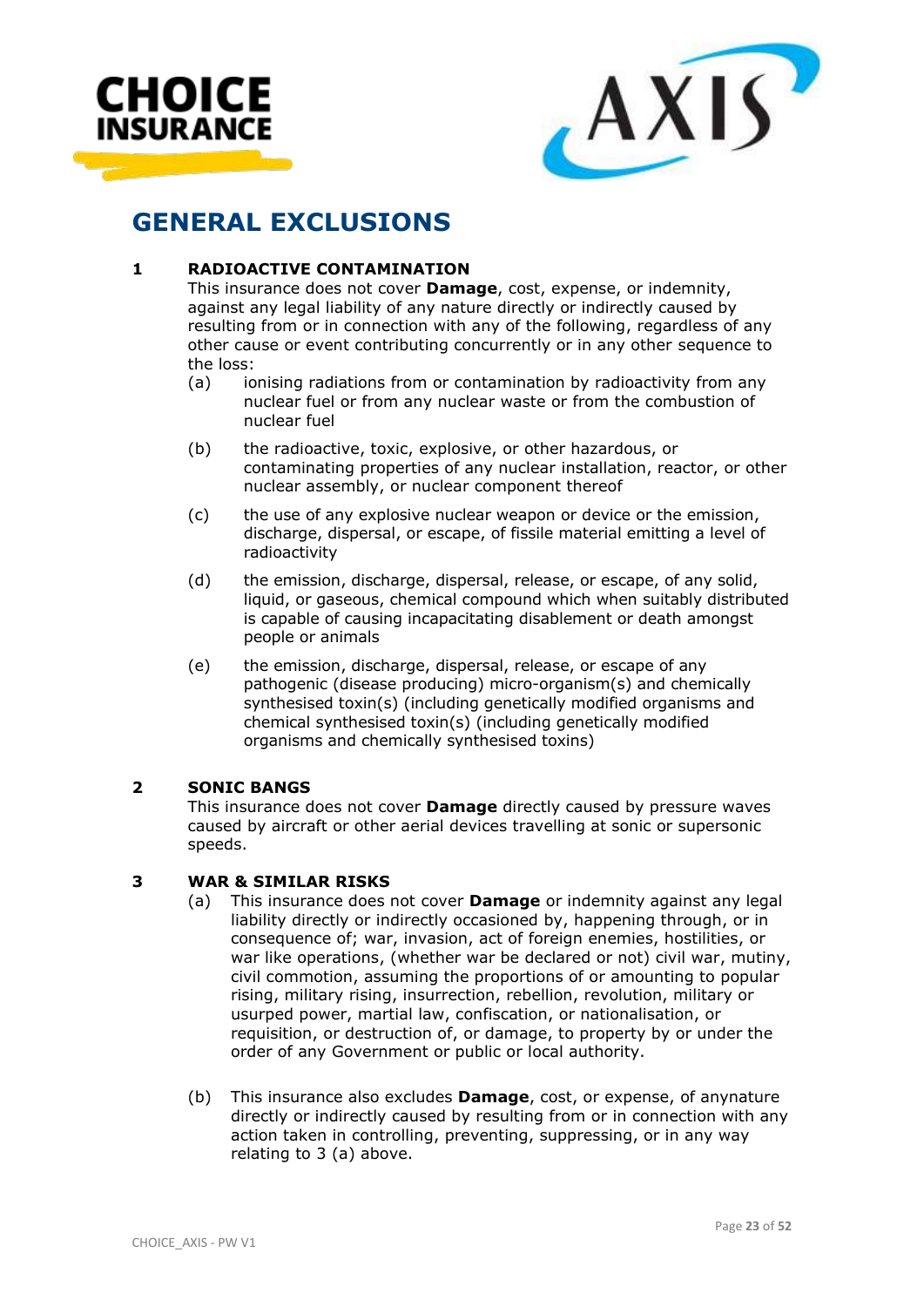



### **4 CYBER AND DATA**

This insurance does not cover any loss, damage, liability, claim, fines, penalties, cost, or expense, of any nature directly or indirectly caused by, contributed to by, resulting from, arising out of or in connection with any:

- (a) Cyber Act or Cyber Incident including, but not limited to, any action taken in controlling, preventing, suppressing, or remediating any Cyber Act or Cyber Incident; or
- (b) loss of use, reduction in functionality, repair, replacement, restoration, reproduction, loss, or theft of any Electronic Data, including any amount pertaining to the value of such Electronic Data;
- (c) loss of, alteration of, or damage to, or a reduction in the functionality, Availability, or operation of, a Computer System;

regardless of any other cause or event contributing concurrently or in any other sequence thereto.

If **We** allege that by reason of this exclusion that loss sustained by **You** is not covered by this policy, the burden of proving the contrary will be upon **You**.

In the event any portion of this exclusion is found to be invalid or unenforceable, the remainder will remain in full force and effect.

In respect of Section C – Liability (where applicable) and subject to all the terms, conditions, limitations, and exclusions of this policy or any endorsement thereto, paragraph (a) above will not apply in respect of liability for

- (i) any ensuing third party bodily injury (other than mental injury, mental anguish or mental disease);
- (ii) any ensuing physical damage to third party property;
- (iii) any ensuing bodily injury to an **Employee**;

arising out of a Cyber Incident or a Cyber Act and provided that nothing contained in the foregoing will provide any coverage for any action taken in controlling, preventing, suppressing, or remediating a Cyber Incident or a Cyber Act.

Definitions Applicable to this exclusion

#### **Computer System**

Any computer, hardware, software, communications system, electronic device (including, but not limited to, smart phone, laptop, tablet, wearable device), server, cloud or microcontroller including any similar system or any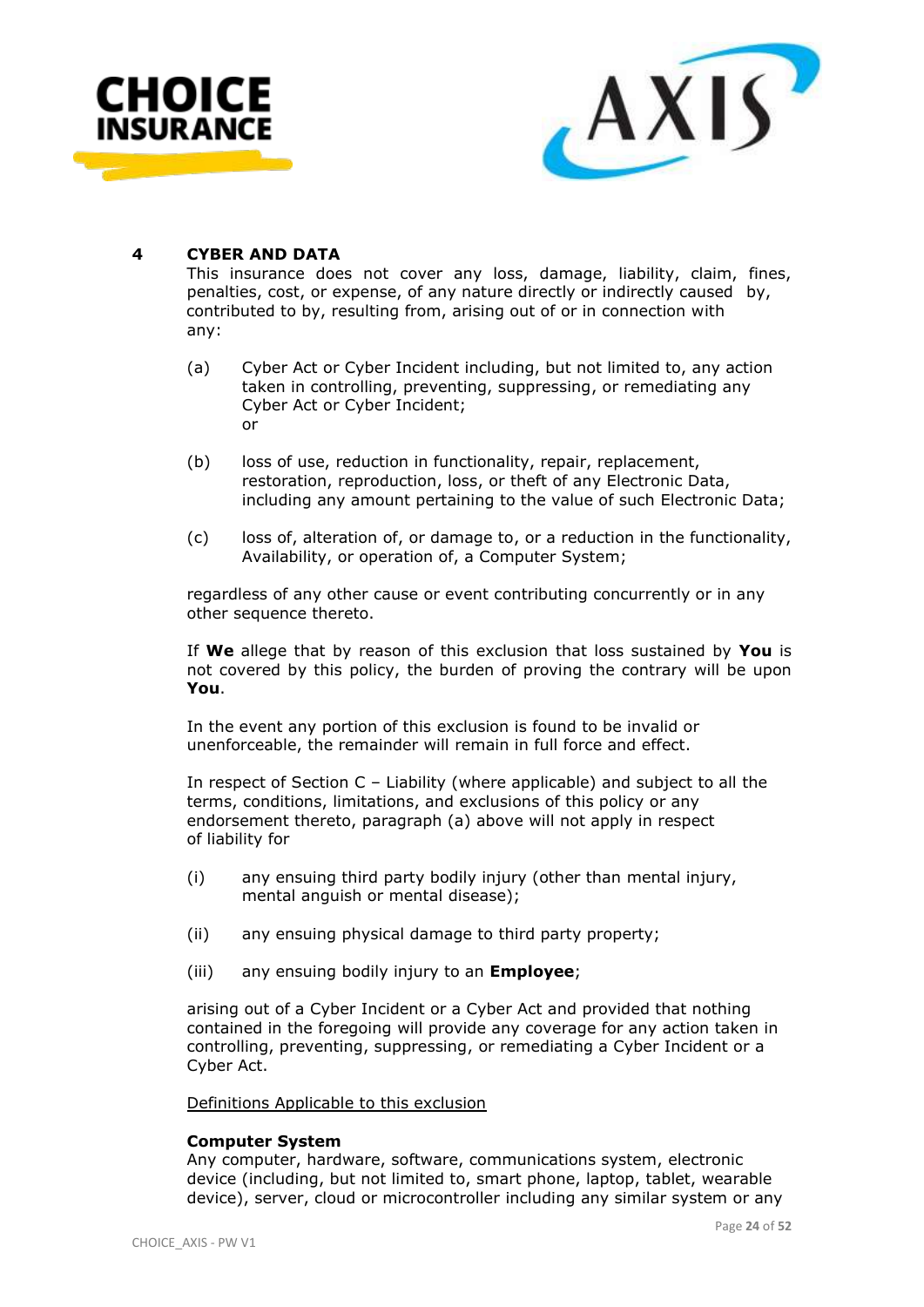



configuration of the aforementioned and including any associated input, output, data storage device, networking equipment or back up facility, owned or operated by **You** or any other party.

#### **Cyber Act**

An unauthorised, malicious, or criminal act or series of related unauthorised, malicious, or criminal acts, regardless of time and place, or the threat or hoax thereof involving access to, processing of, use of, or operation of, any Computer System.

#### **Cyber Incident**

- (i) Any error or omission or series of related errors or omissions involving access to, processing of, use of, or operation of, any Computer System; or
- (ii) Any partial or total unavailability or failure or series of related partial or total unavailability or failures to access, process, use, or operate, any Computer System.

#### **Electronic Data**

Information, facts, concepts, code, or any other information of any kind that is recorded or transmitted in a form to be used, accessed, processed, transmitted, or stored, by a Computer System.

#### **5 TERRORISM**

This insurance excludes **Damage** or financial loss or expense, occasioned by or happening through or following **Terrorism** regardless of any other cause or event contributing concurrently or in any other sequence to the loss.

This insurance also excludes **Damage**, cost, or expense, of any nature directly or indirectly caused by, resulting from, or in connection with, any action taken in controlling, preventing, suppressing, or in any way relating to, any act of **Terrorism**.

In any action, suit, or other proceedings, where **We** allege that any **Damage** is not covered by this insurance (or is covered only up to a specified limit of liability) the burden of proving that such **Damage** is covered (or is covered beyond a specified limit of liability) will be upon **You**.

This exclusion will apply to all sections of this policy, other than liability covered under:

a) Section C – Sub Section 1 - Employers Liability

Where the maximum limit for any one loss or series of claims arising from one source or original cause will not exceed £5,000,000 inclusive of all costs and expenses.

and

b) Section C - Sub Section 2 – Property Owners' Liability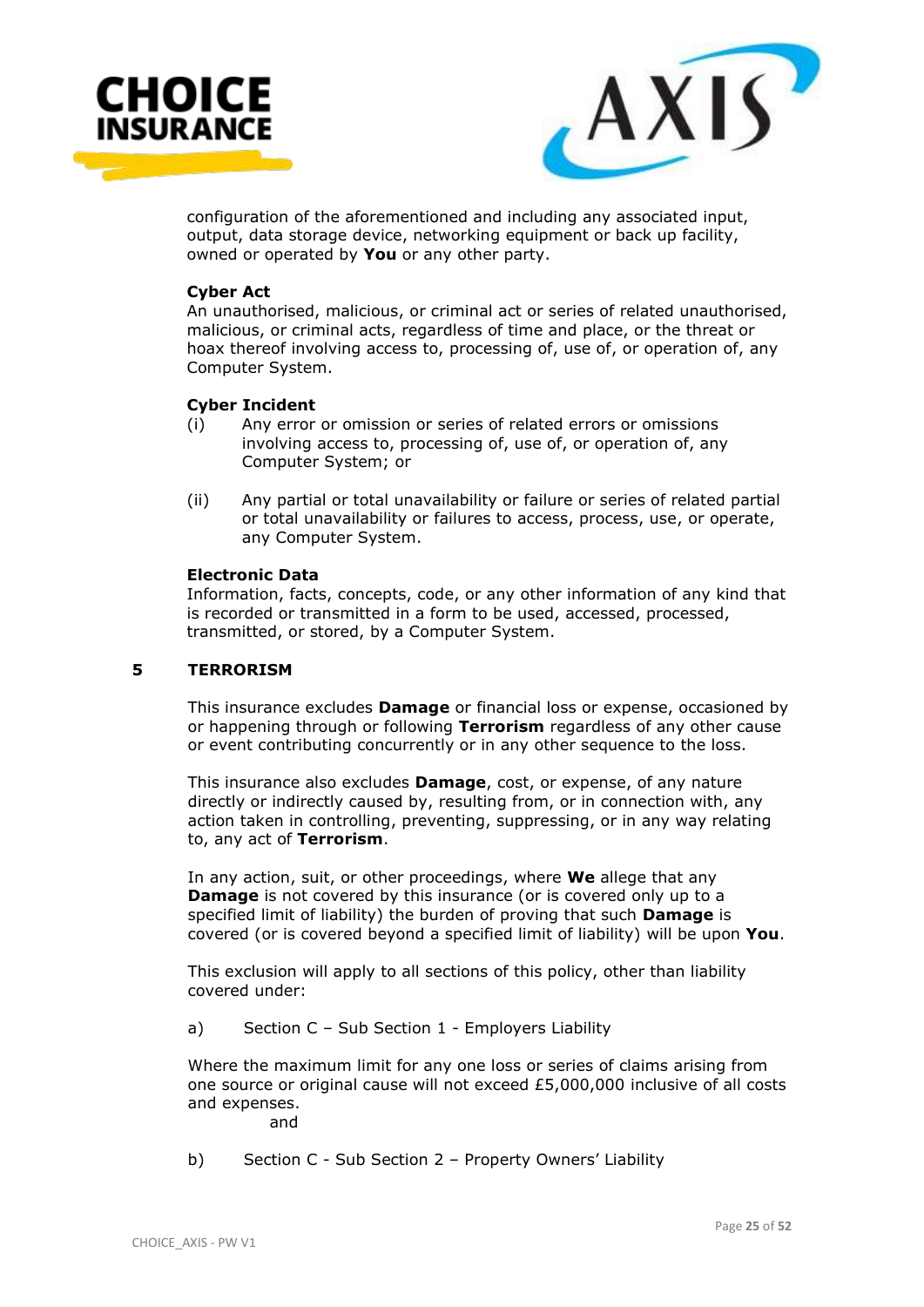



Where the maximum limit for any one loss or series of claims arising from one source or original cause will not exceed £2,000,000 inclusive of all costs and expenses.

In the event any portion of this clause is found to be invalid or unenforceable the remainder will remain in full force and effect.

#### **6 DATE RECOGNITION EXCLUSION**

This insurance will not cover liability of any nature or any physical **Damage** or any **Consequential Loss** directly or indirectly caused by, or consisting of, or arising from, the failure of any computer, data processing equipment, or media, microchip, integrated circuit, or similar device or any computer software, whether belonging to **You** or not, to

- (a) correctly recognise any date as its true calendar date; or
- (b) capture, save, or retain, and/or correctly to manipulate, interpret, or process, any data or information or command or instruction as a result of treating any date otherwise than as its true calendar date; or
- (c) capture, save, retain, or correctly to process, any data as a result of the operation of any command which has been programmed into any computer software, being a command which caused the loss of data or information or command or instruction or the inability to capture, save, retain, or correctly to process, such data or information, command, or instruction, on or after any date; or
- (d) otherwise function correctly.

But this section does not exclude:

- A. any ensuing physical **Damage** to property insured under Section A;
	- (i) resulting from a **Defined Peril**, and
	- (ii) which is not otherwise excluded;

nor

B. any **Consequential Loss**, as covered under Section B of this insurance, which may arise from such ensuing physical **Damage**.

Provided that nothing in this or any other provision or extension of this insurance will be construed to extend **Our** liability to cover any costs and expenses, whether preventative, remedial, or otherwise, arising out of or relating to change, alteration, or modification, of any computer system, hardware, program, or software, or any microchip, integrated circuit or similar device, in computer or non-computer equipment, whether **Your** property or not.

# **7 DISEASE EXCLUSION** *Not applicable to Section C – Sub-Section 1 - Employers Liability.*

This insurance does not cover any loss (including business interruption loss, loss of value and loss of use), **Damage**, claim, liability, cost, or expense, of any nature, directly or indirectly caused by or in any way contributed to by, resulting from, arising out of, or in connection with: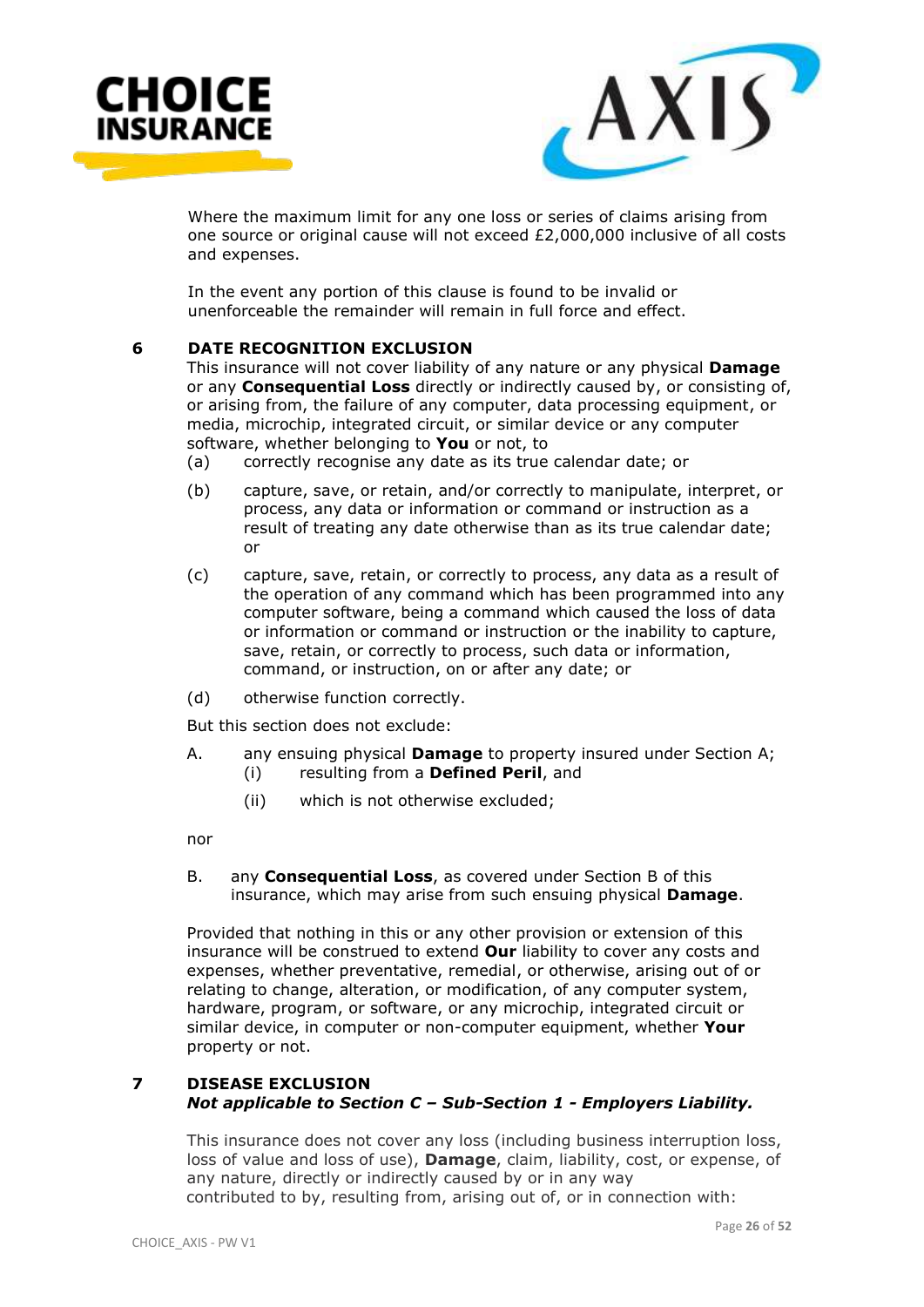



#### 1) any **Communicable Disease**

- 2) any fear or threat (whether actual or perceived) of any **Communicable Disease**
- 3) any advice given, or action taken (whether or not by a competent authority) in controlling, preventing, or suppressing, the occurrence, outbreak, spread, or effects, of any **Communicable Disease**
- 4) the cleaning, disinfecting, decontaminating, repair, replacement, recall, inspecting, testing, and checking, of property which is or is feared to have been affected by any **Communicable Disease**

#### **8 Biological or Chemical Materials**

 This Insurance excludes loss, damage, cost, or expense, of any nature directly or indirectly caused by, resulting from, or in connection with, the actual or threatened malicious use of pathogenic or poisonous biological or chemical materials regardless of any other cause or event contributing concurrently or in any other sequence thereto.

#### **9 Renovation/Building Work**

**We** will not pay in respect of **Damage** caused by renovation or building work.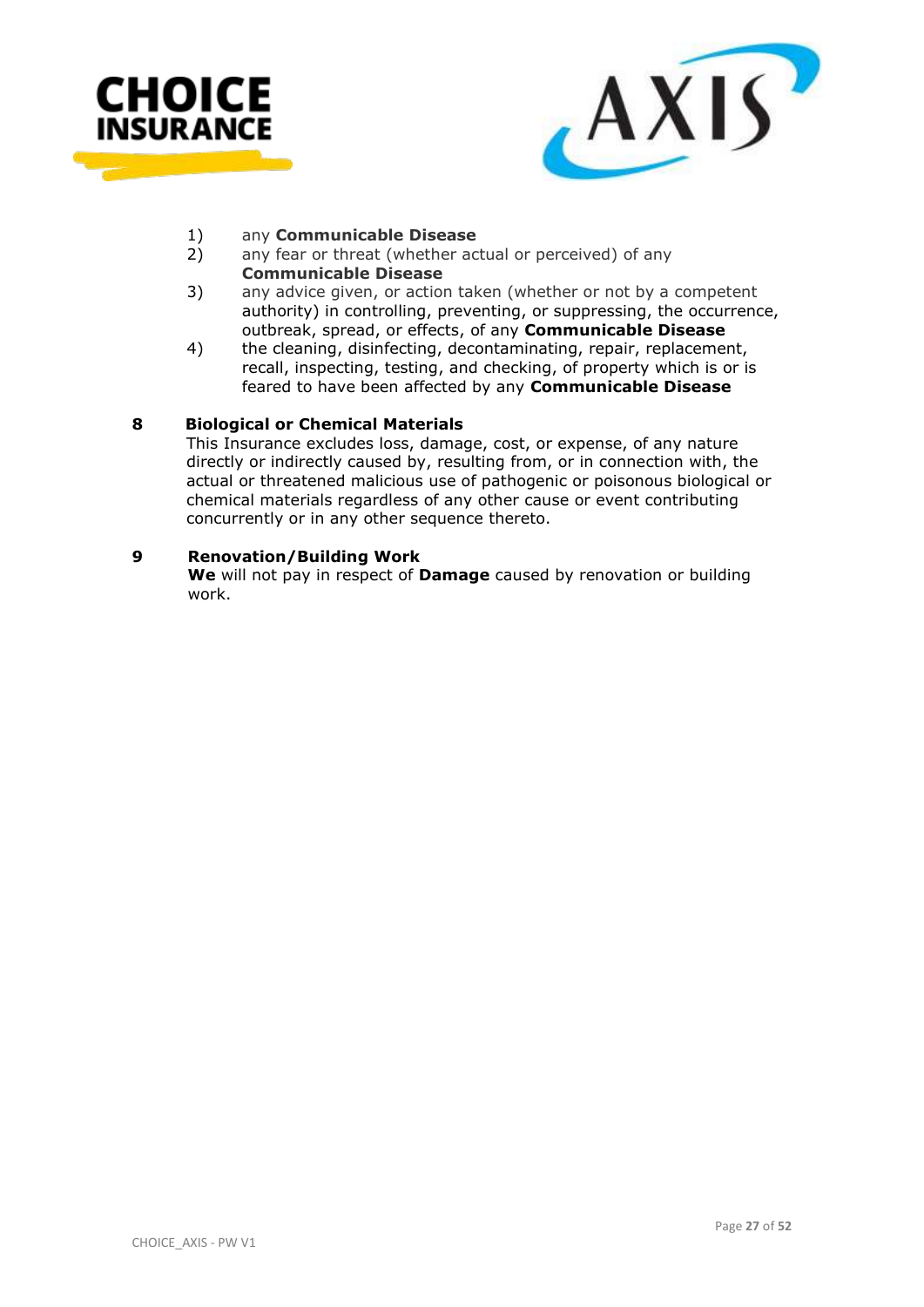



# **SECTION A MATERIAL DAMAGE**

The following applies only if the Schedule shows that it is included.

# **COVER**

In the event of accidental **Damage** to the property insured described in the Schedule which occurs at the **Premises** during the **Period of Insurance** by any accidental cause not otherwise excluded **We** will pay **You** the value of the property at the time of **Damage** or the amount of the **Damage** or, at **Our** option, replace or reinstate the property.

Provided that **Our** liability in any one **Period of Insurance** will not exceed in respect of any one item its **Sum Insured** or in the whole the Total **Sum Insured** or any other stated Limit of Liability.

# **CLAIMS SETTLEMENTS**

#### **DAY ONE BASIS:**

In the event of the property insured under each item of the Schedule on **Buildings** and **Landlord's Contents** being the subject of **Damage** giving rise to **Our** liability under this section the basis upon which **Our** liability in respect of each of the said items is to be calculated will be the Reinstatement of the property which has been the subject of **Damage**.

For the purposes of this clause:

"Declared Value" means:

**Your** assessment of the cost of reinstatement of the property insured, arrived at in accordance with paragraph (a) of the Reinstatement definition (see below) at the level of costs applying at the inception of the **Period of Insurance** (ignoring inflationary factors which may operate subsequently) together with, insofar as the insurance by the item provides, due allowance for:

- (a) the additional cost of reinstatement to comply with Local Authority requirements;
- (b) professional fees;
- (c) removal costs.

"Reinstatement" means:

- (a) in the case of destruction, the rebuilding of or replacement by similar property, in either case in a condition equal to but not better or more extensive than its condition when new;
- (b) where property is damaged, the repair of the damage or restoration of the damaged portion of the property to a condition substantially the same as but not better or more extensive than its condition when new.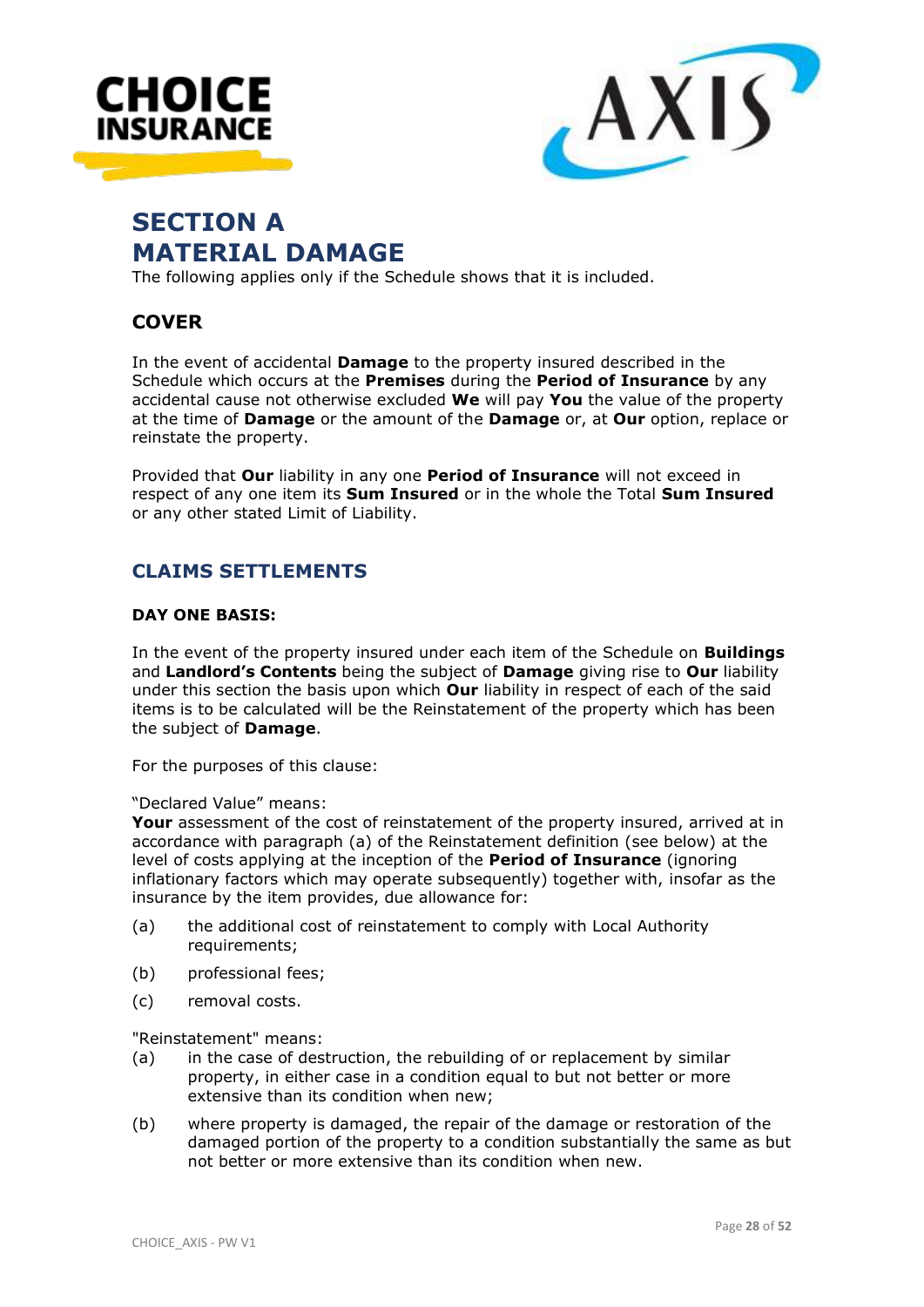



#### SPECIAL PROVISIONS

- The Declared Value for each item is as stated on the Schedule. At the inception of each **Period of Insurance You** must notify **Us** of the Declared Value of the property insured by each of the said items. In the absence of a declaration the last amount declared by **You** will be taken as the Declared Value for the ensuing **Period of Insurance** (suitably adjusted for Index Linking where appropriate).
- 2 No payment will be made beyond the value of the property insured at the time of **Damage**
	- (a) until the cost of Reinstatement has actually been incurred
	- (b) unless Reinstatement (which, subject to **Our** liability not being thereby increased, may be carried out upon another site and in any manner suitable to **Your** requirements) commences and proceeds without unreasonable delay
	- (c) If the **Damage** or liability which is the subject of a claim under this policy is covered by any other insurance, **We** will not pay more than our rateable proportion.
- 3 When any property insured is damaged in part only, **Our** liability will not exceed the sum **We** could have been called upon to pay for reinstatement if such property had been wholly destroyed.
- 4 In respect of each item to which this clause applies, General Condition 7(f) Under-insurance is amended to read:

If at the time of loss, the Declared Value of the property covered by such item is less than the cost of reinstatement at the inception of the **Period of Insurance**, then **Our** liability will be proportionately reduced.

5 In the event of loss **Our** liability in respect of each item to which this clause applies will not exceed its **Sum Insured**. The **Sum Insured** applicable to each item to which this clause applies is calculated by applying a 15% uplift to the Declared Value as stated in the Schedule (unless a different uplift is specified in the Schedule).

# **EXTENSIONS**

(These Extensions apply to **Your** policy automatically)

# **1 GLASS**

**We** will pay for:

- (a) the cost of repair or replacement of lettering, alarm foil, or other ornamentation work, on glass provided that **Our** liability for any one occurrence does not exceed £500 or £2,500 in total in any one **Period of Insurance.**
- (b) the necessary costs of;
	- (i) boarding up and temporary glazing, pending replacement of broken glass
	- (ii) removing and re-fixing window fittings and other obstacles to replacing broken fixed glass.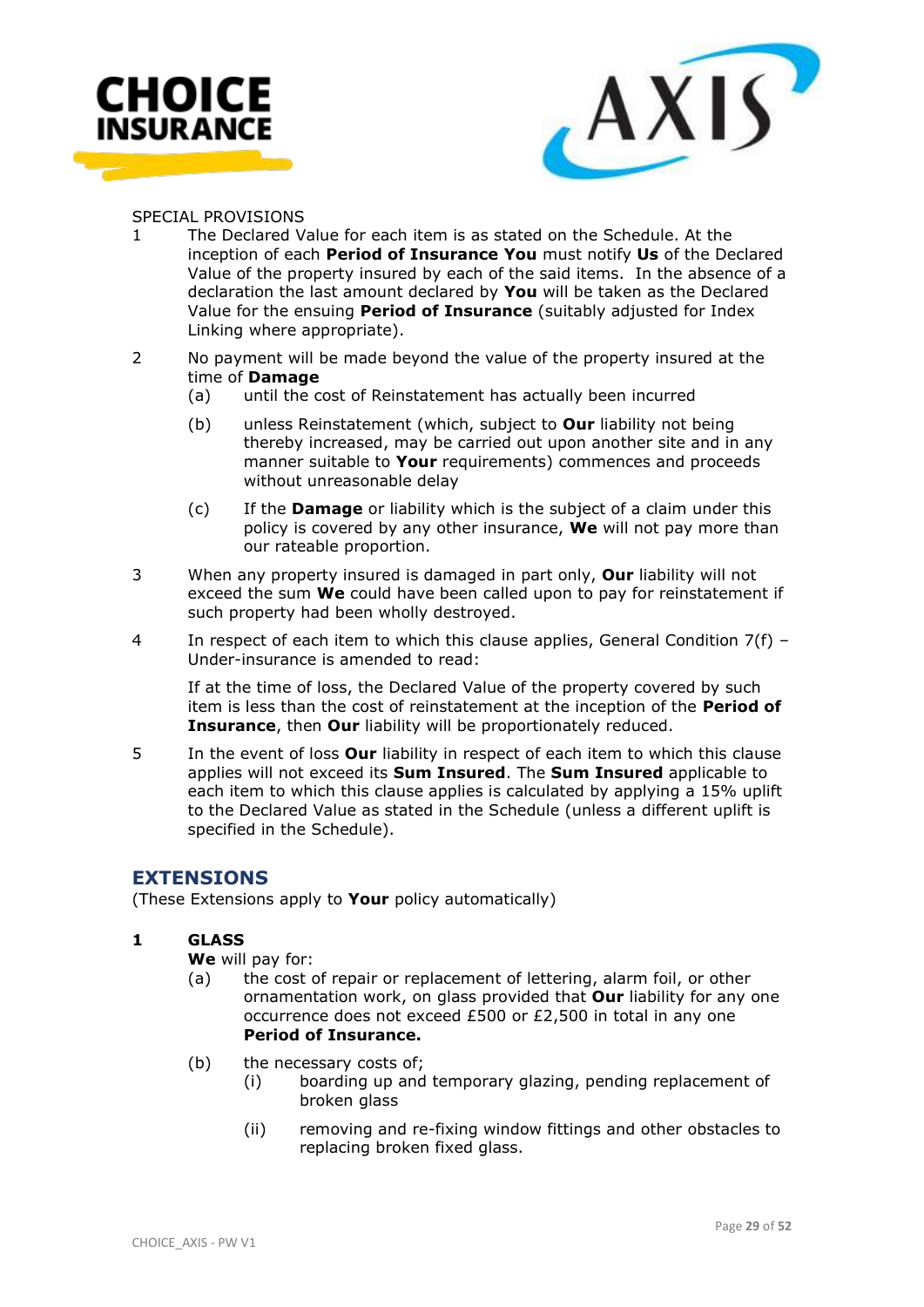



# **2 LOCAL AUTHORITIES**

The insurance in respect of **Buildings** and **Landlord's Contents** extends to include such additional cost of reinstatement of the insured property which has been the subject of **Damage** as may be incurred solely by reason of the necessity to comply with Building Regulations or local authority or other statutory requirements. Provided that:-

- 1 The amount recoverable under this Extension will not include:-
	- (a) the cost incurred in complying with any of the aforesaid regulations or requirements
		- (i) in respect of **Damage** occurring prior to the granting of this Extension;
		- (ii) in respect of **Damage** not insured by this Section;
		- (iii) under which notice has been served upon **You** prior to the happening of the **Damage**
		- (iv) in respect of undamaged property or undamaged portions of property other than foundations (unless foundations are specifically excluded from the insurance by this Material Damage Section) of that portion of the property destroyed or damaged;
	- (b) the additional cost that would have been required to make good the property which has been the subject of **Damage** to a condition equal to its condition when new had the necessity to comply with any of the aforesaid Regulations or requirements not arisen
	- (c) the amount of any rate, tax, duty, development, or other charge or assessment, arising out of capital appreciation which may be payable in respect of the property or by the owner thereof by reason of compliance with any of the Regulations or requirements referred to.
- 2 The work of reinstatement must be commenced and carried out within a reasonable period and in any case must be completed within twelve months after the **Damage** or within such further time as **We** may (during the said twelve months) agree in writing and may be carried out wholly or partially upon another site (if the aforesaid Regulations or requirements so necessitate) subject to **Our** liability under this Extension not being thereby increased.
- 3 If **Our** liability under any item of the Schedule apart from this Extension will be reduced by the application of any of the terms and conditions of this Section, then **Our** liability under this Extension in respect of any such item will be reduced in like proportion.
- 4 The total amount recoverable under this section for any property insured will not exceed the **Sum Insured** shown against that item.

# **3 ARCHITECTS', SURVEYORS' AND CONSULTANTS' FEES**

The **Sum Insured** by each item of the Schedule for **Buildings** and **Landlord's Contents** includes an amount in respect of Architects', Surveyors', Consulting Engineers', Legal, and Other Fees, necessarily incurred in the reinstatement of the property insured consequent upon its **Damage** as insured by this Section but not for preparing any claim.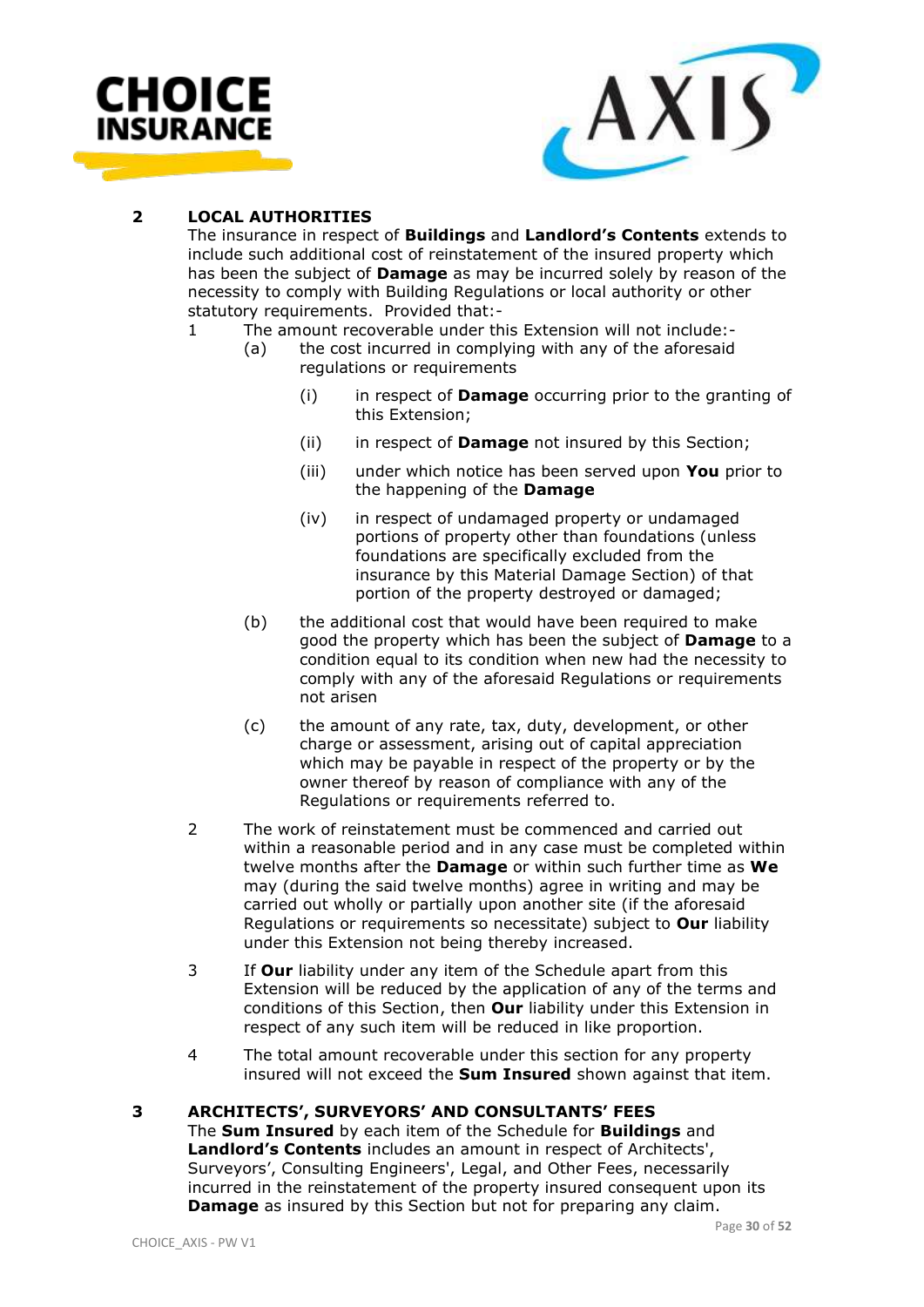

![](_page_30_Picture_1.jpeg)

Provided that **Our** total liability for such **Damage** and fees will not exceed in the aggregate the **Sum Insured** by each item.

#### **4 DEBRIS REMOVAL**

The insurance of the property insured extends to include costs and expenses necessarily incurred by **You** with **Our** consent, which will not be unreasonably withheld, in:

- a) removing debris
- b) the clearing of drains and sewers providing services to or from the **Buildings** and for which **You** are responsible
- c) dismantling and/or demolishing
- d) shoring up or propping

of the portion or portions of the property insured that have sustained **Damage** insured by this Section.

Provided that

- i) **We** will only pay such costs following **Damage** which is insured by this Section
- ii) in respect of **Damage** to property insured comprising roads, yards, vehicle parks, pavements, and gardens **Our** liability in respect of any one occurrence will not exceed
	- (1) 10% of the **Sum Insured** for **Buildings** or
	- (2) £100,000

whichever is less

- iii) cover includes the property of others not owned by **You** but for which **You** are responsible up to an amount not exceeding £10,000 for any one occurrence
- iv) **We** will not pay for any costs or expenses;
	- (1) incurred in removing debris elsewhere than from the site of such property which has been the subject of **Damage** and the area immediately adjacent to such site
	- (2) in respect of drains and sewers; beyond a half mile radius of the site of the insured property
	- (3) arising from **Damage** to property not insured by this insurance
- v) **Our** liability under this Extension will in no case exceed the **Sum Insured** or Declared Value (whichever is lower) in respect of that item.

#### **5 WORKMEN**

Any trades person(s), company, firm, or organisation, may be allowed on the **Premises** and instructed by **You** to effect repairs and minor structural alterations in all or any of the **Buildings** without prejudice to this insurance.

# **6 AUTOMATIC REINSTATEMENT OF SUM INSURED**

In consideration of the insurance not being reduced by the amount of any **Damage You** must pay the appropriate extra premium on the amount of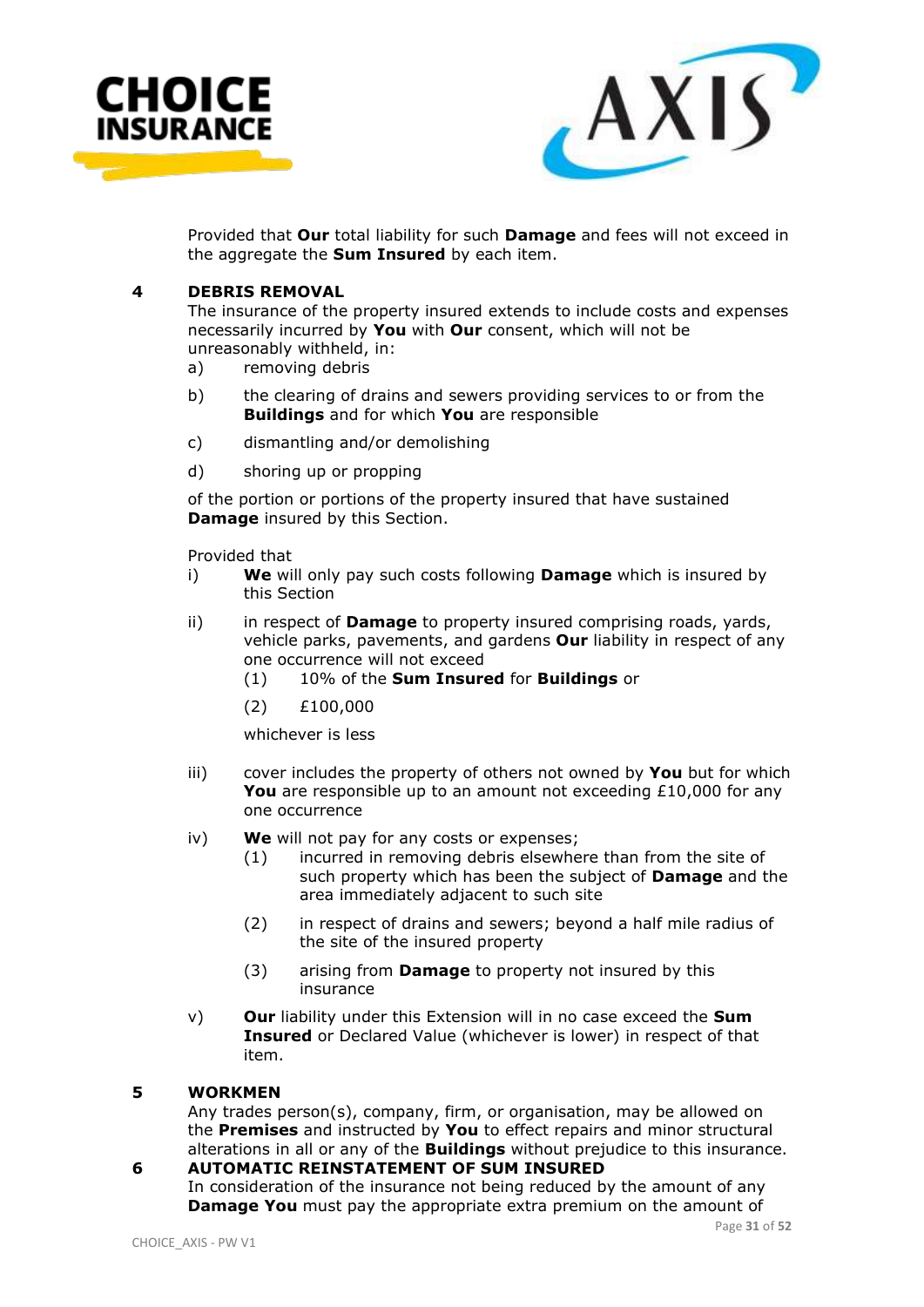![](_page_31_Picture_0.jpeg)

![](_page_31_Picture_1.jpeg)

the **Damage** from the date of the **Damage** to the date of the expiry of the **Period of Insurance**.

# **7 CAPITAL ADDITIONS**

This Section extends to cover the following property situated anywhere in Great Britain:-

- (a) any newly erected and/or newly acquired **Buildings**; and
- (b) alterations, additions, and improvements, to **Buildings** but not in respect of any appreciation in value;

Provided that:

- 1 **Our** maximum liability at any one situation will not exceed :-
	- (a) 10% of the total **Buildings Sum Insured** by this Section, or (b) £250,000
	- whichever is the lower.
- 2 **You** provide particulars of any property in respect of which this extension is sought as soon as practicable and, in any event, at intervals of not more than 6 months and to effect specific insurance thereon retrospective to the date of the commencement of **Your** responsibility.
- 3 **You** must pay the appropriate additional premium from the date on which the item(s) become **Your** responsibility.
- 4 The property is not insured elsewhere.

#### **8 EMERGENCY SERVICES**

**We** will pay costs and expenses **You** incur to restore or repair grounds, landscaped gardens, pavements, road surfaces and any other property comprising the **Premises** damaged by the emergency services attending as a result of insured **Damage** to the **Premises**. Provided that **Our** maximum liability will not exceed £5,000 in any one **Period of Insurance**.

#### **9 LOSS AVOIDANCE**

**We** will indemnify **You** for costs **You** incur in taking reasonable but exceptional measures to avoid or mitigate impending **Damage** which would otherwise have resulted in a claim under this insurance. Provided that:

- (a) the impending **Damage** did not stem from any reasonably foreseeable cause
- (b) indemnity under this insurance would have been a natural outcome to be expected in the absence of such measures
- (c) **We** are satisfied that the **Damage** has been avoided or reduced in consequence of the measures taken
- (d) the terms, conditions, and exclusions, of this insurance will apply as if **Damage** had occurred
- (e) the amount payable by **Us** will be no greater than the cost that would have been incurred had the measures not been taken and **Damage**  had occurred
- (f) **Our** liability is limited to £100,000 any one occurrence or series of events arising out of one occurrence.

#### **10 TRACE AND ACCESS**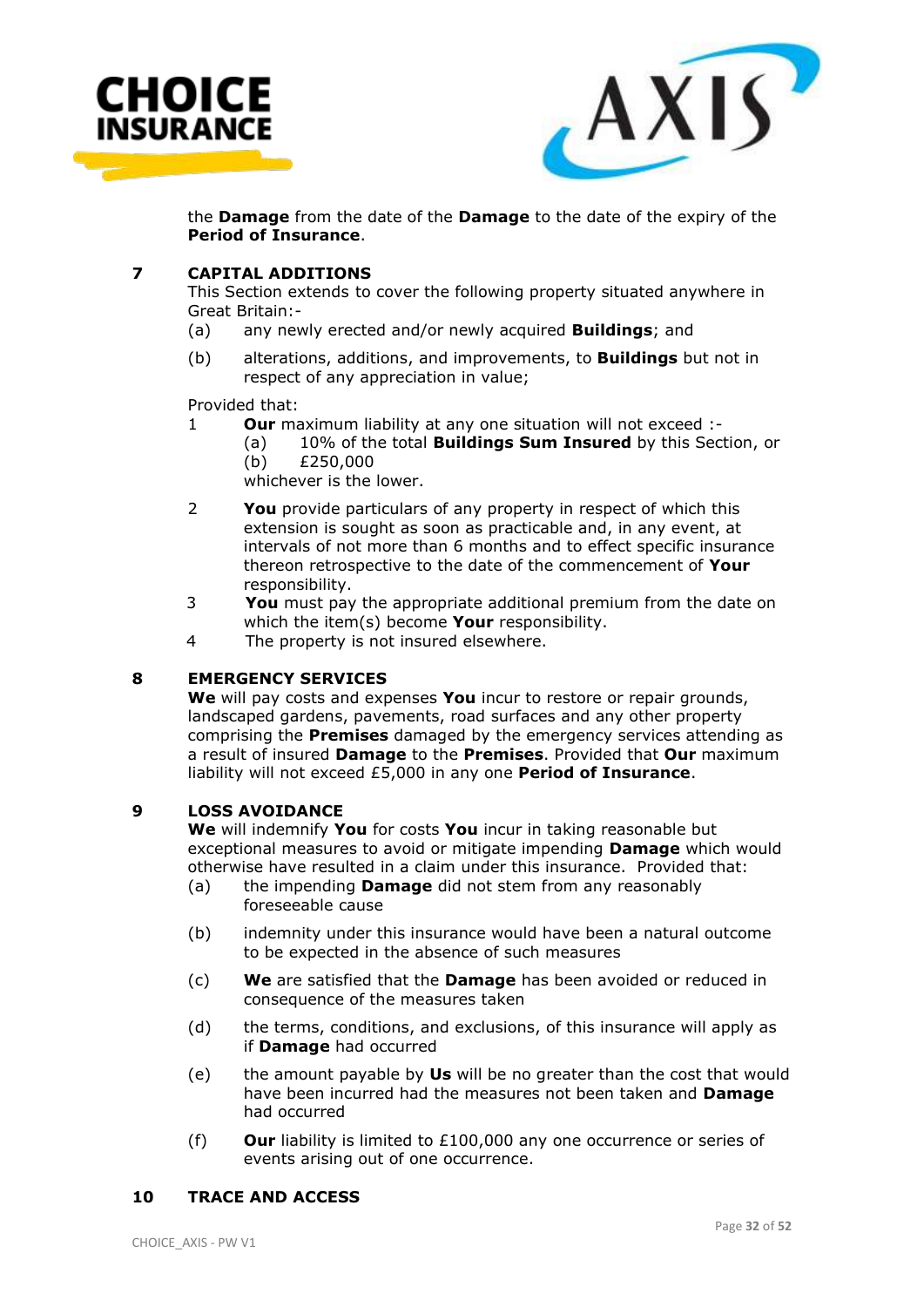![](_page_32_Picture_0.jpeg)

![](_page_32_Picture_1.jpeg)

In the event of **Damage** resulting from escape of water or oil as insured by this insurance **We** will pay all costs necessarily incurred in locating the source of such **Damage** and making good.

Provided that **Our** liability is limited to £1,000 any one occurrence or series of events arising out of one occurrence.

#### **11 CHANGING LOCKS**

This insurance extends to cover the cost of changing locks at the **Premises** following the loss of keys during the **Period of Insurance** by:-

- (a) theft or any attempted theft from the **Premises** or from **Your** home or that of an authorised director, partner or employee;
- (b) robbery whilst such keys are in **Your** personal custody or that of an authorised director, partner or employee;

Provided that:

- i) if such keys relate to a safe they must not be left on the **Premises** overnight unless the **Premises** are occupied by **You** or an authorised employee in which case they must be deposited in a secure place not in the vicinity of the safe.
- ii) **Our** liability is limited to £500 in respect of any one loss.

#### **12 ADDITIONAL METERED WATER CHARGES**

The insurance by this Section extends to include additional metered water charges incurred by **You** and for which **You** are responsible as a result of **Damage** to the water installation at the **Premises**.

Provided that:

- i) The amount payable will be ascertained by comparing the charge made by the water authority on their account for the period during which the loss of metered water occurred with the charges for the previous period adjusted for any relevant factors affecting **Your** normal consumption of water during the periods concerned
- ii) **Damage** in respect of any **Building** which is **Unoccupied** is excluded
- iii) **Our** maximum liability under this Extension will not exceed £10,000 in the aggregate during any one **Period of Insurance**
- iv) **You** must take all practical steps to remedy the **Damage** to the installation as soon as it is discovered.

#### **13 EXTINGUISHMENT EXPENSES**

**We** will pay the necessary costs **You** incur for refilling fire extinguishment appliances and replacing used sprinkler heads but excluding

- (a) costs other than as a direct result of **Damage** caused by a **Defined Peril**
- (b) any amount in excess of £5,000 in any one **Period of Insurance**.

#### **14 TEMPORARY REPAIRS**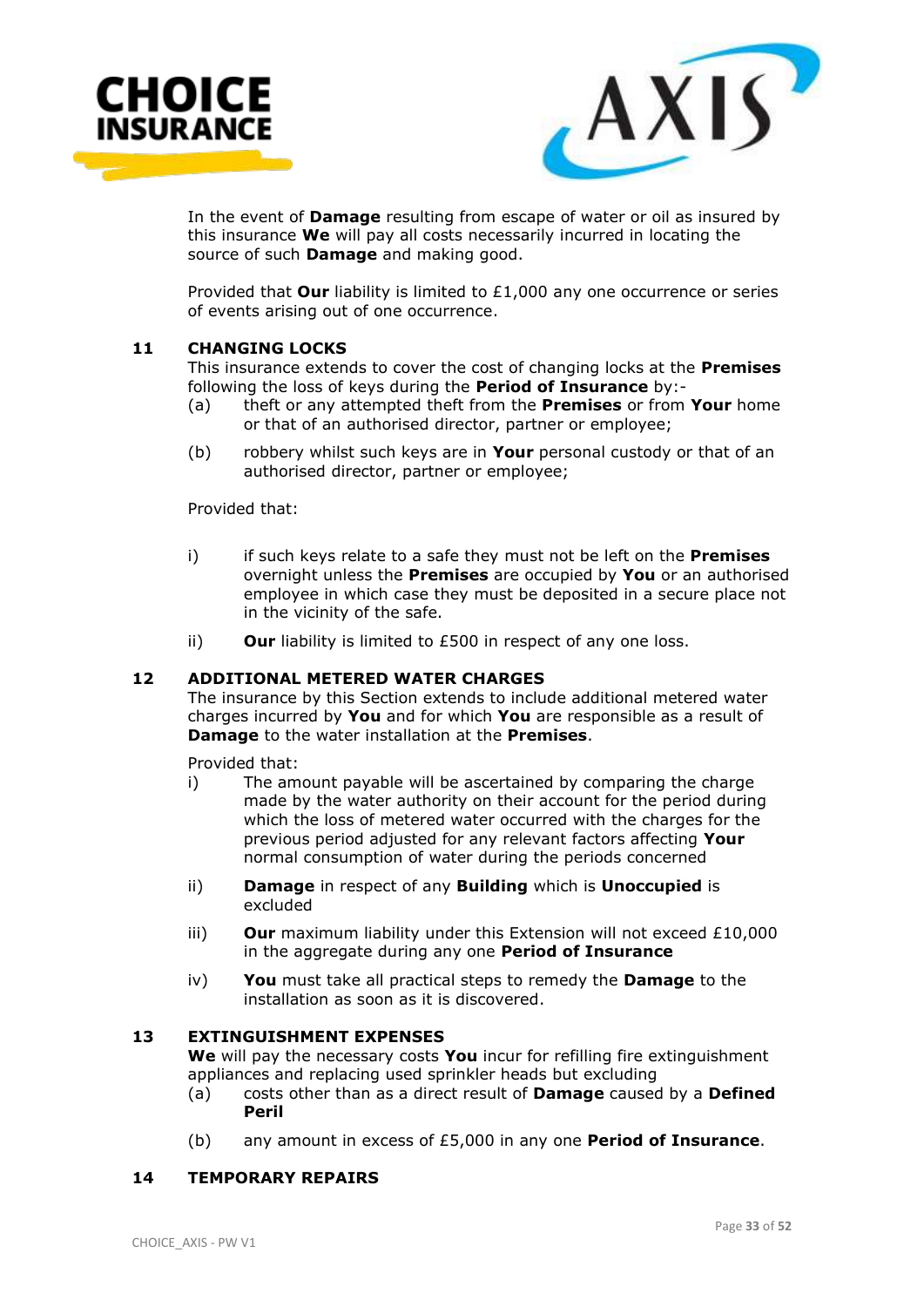![](_page_33_Picture_0.jpeg)

![](_page_33_Picture_1.jpeg)

**We** will pay the necessary costs **You** incur (with **Our** consent) in making temporary repairs and erecting temporary buildings and/or contents following **Damage** subject to a limit of £25,000 in any one **Period of Insurance**.

#### **15 UNAUTHORISED USE OF ELECTRICITY, GAS, OIL OR WATER**

**We** will indemnify **You** for the cost of metered electricity, gas, oil, or water, for which **You** are legally responsible following its unauthorised use during the **Period of Insurance** by persons taking possession, keeping possession, or occupying, the **Premises** without **Your** authority. Provided that:

- (a) all practical steps are taken to terminate the unauthorised use as soon as it is discovered
- (b) **Our** liability in respect of such costs is limited to £10,000 in any one **Period of Insurance**.

### **16 REMOVAL OF WASP AND BEE NESTS**

**We** will indemnify **You** for the costs incurred in removing wasp or bee nests from the **Buildings** at the **Premises** during the **Period of Insurance** provided that:

- (a) **We** will not be liable for the cost of removing nests already in the **Buildings** prior to the inception of this insurance, and
- (b) **Our** liability will not exceed £1,500 in respect of any one occurrence.

### **17 TREE FELLING AND LOPPING**

**We** will indemnify **You** for costs incurred with **Our** consent for removing or lopping trees which during the **Period of Insurance** have become an immediate threat:

- (a) to the safety of life, or
- (b) of **Damage** to property

Provided that:

- (i) this will not apply to the cost of routine maintenance
- (ii) **Our** liability will not exceed £1,000 any one occurrence.

#### **18 TEMPORARY REMOVAL**

**We** will indemnify **You** for **Damage** as insured by this section to **Landlord's Contents** occurring during the **Period of Insurance** and not otherwise insured whilst temporarily removed to any other premises in Great Britain:

- (i) which **You** occupy in connection with the **Business**, or
- (ii) for cleaning, renovation, or repair purposes.

# **CONDITIONS – Applicable to Section A**

(The General Conditions also apply to this section)

# **1 NOTICE OF OCCUPANCY**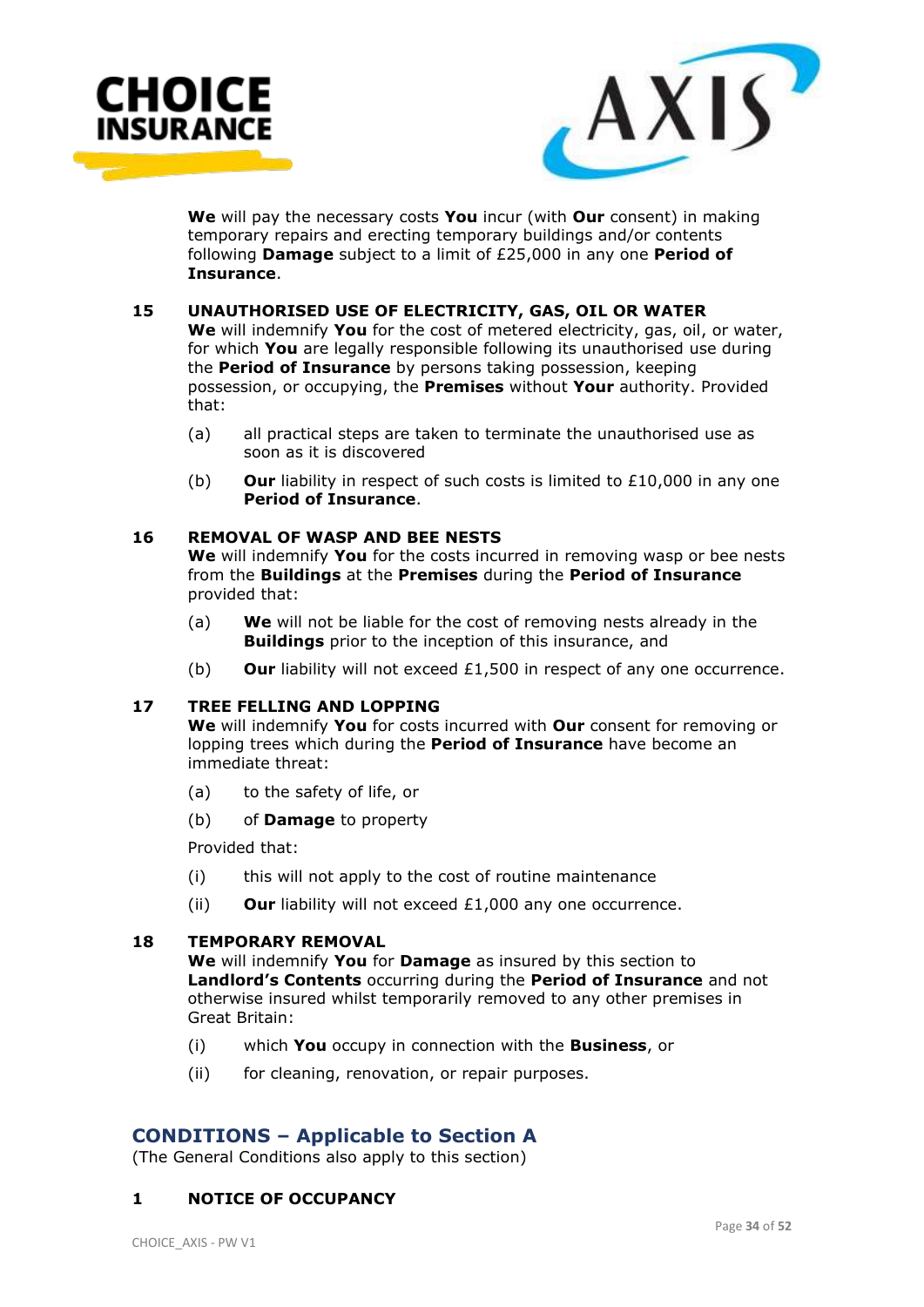![](_page_34_Picture_0.jpeg)

![](_page_34_Picture_1.jpeg)

 It is a condition precedent to **Our** liability that **You** tell **Us**, via **Your** insurance broker, without delay, when any of the **Buildings** becomes **Unoccupied** or when any **Unoccupied** portion of such **Buildings** becomes occupied. **We** will adjust the premium, if necessary, based on the new circumstances.

 If **You** do not comply with this condition, and a claim happens as a result, a claim may be rejected, or payment could be reduced. In some circumstances the Policy might be invalid.

#### **2 DESIGNATION OF PROPERTY**

For the purpose of determining where necessary the item under which property is insured, **We** agree to accept the designation under which such property has been entered in **Your Business** books.

#### **3 APPLICATION OF UNDER-INSURANCE CONDITION**

The **Sum Insured** under each Item shown on the Schedule is separately subject to General Condition 7(f).

#### **4 NON-INVALIDATION**

The insurance of this Section will not be invalidated by any act, error, omission, or alteration, unknown to **You** or beyond **Your** control whether the risk of **Damage** is increased or otherwise. Provided that **You** inform **Us**, via **Your** insurance broker, as soon as possible after **You** become aware of the act, error, omission, or alteration, and pay an additional premium if required.

# **5 OTHER INTERESTS**

**We** will automatically note the interests of any freeholders, lessees, underlessees, assignees and/or mortgagees. Provided that **You** advise **Us** of the name of any interested party and the nature and extent of their interest in the event of **Damage**.

# **6 BUILDINGS AWAITING DEMOLITION**

If at the time of the **Damage** any **Buildings** are awaiting demolition, **Our** liability is limited to the additional cost of removing debris, as detailed in Extension 4 of Section A, which is incurred by **You** solely as a result of such **Damage**.

#### **7 BUILDINGS AWAITING REFURBISHMENT, REDEVELOPMENT OR RENOVATION**

If at the time of the **Damage** any **Buildings** are awaiting refurbishment, Redevelopment, or renovation, **We** will not pay for any costs which would have been incurred by **You** in the absence of such **Damage**.

# **EXCLUSIONS Applicable to Section A**

(The General Exclusions also apply to this Section)

**We** will not pay in respect of: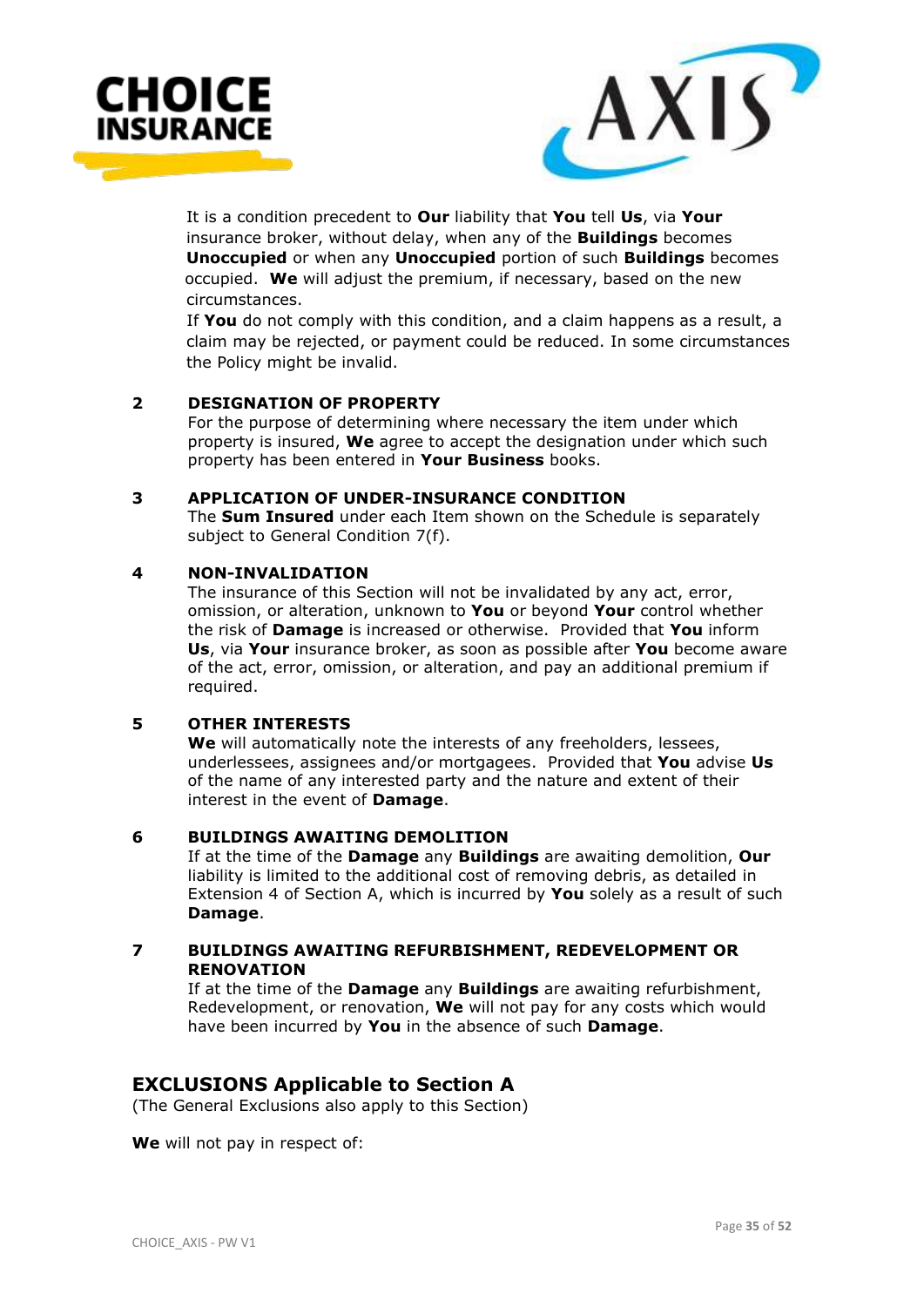![](_page_35_Picture_0.jpeg)

![](_page_35_Picture_1.jpeg)

- 1 **Damage** caused by the bursting of any boiler, economiser, or other vessel, machine, or apparatus, belonging to **You** or under **Your** control in which internal pressure is due to steam only but this will not exclude:
	- (i) **Damage** caused by explosion of any boiler used for domestic purposes only
	- (ii) subsequent **Damage** itself resulting from a cause not otherwise excluded.
- 2 **Damage** attributable solely to change in the water table level.

#### 3 **Damage** caused by or consisting of:

- (a) wear and tear; frost; wet or dry rot; dampness or dryness; or anything that happens gradually;
- (b) corrosion; rust; shrinkage; evaporation; loss of weight; marring; scratching;
- (c) change in:
	- (i) temperature
	- (ii) colour
	- (iii) texture, or
	- (iv) finish
- (d) (i) moth
	- (ii) vermin
	- (iii) insects
	- (iv) fungal attack, or
	- (v) mould

however caused;

- (e) inherent vice; latent defect; faulty or defective design or materials;
- (f) faulty or defective workmanship; operational error or omission on **Your** part or the part of any of **Your Employees**;
- (g) joint leakage; failure of welds; cracking; fracturing; collapse or overheating of boilers, economisers, superheaters, pressure vessels or any range of steam and feed piping in connection therewith;
- (h) mechanical or electrical breakdown or failure;
- (i) chewing, scratching, tearing or fouling caused by pets;

but this will not exclude subsequent **Damage** which itself results from a cause not otherwise excluded.

- 4 **Damage** caused by any kind of seepage or any kind of pollution and/or contamination but this will not exclude **Damage** to the property insured specified in the Schedule caused by:
	- (a) pollution or contamination which itself results from a **Defined Peril**
	- (b) a **Defined Peril** which itself results from pollution or contamination.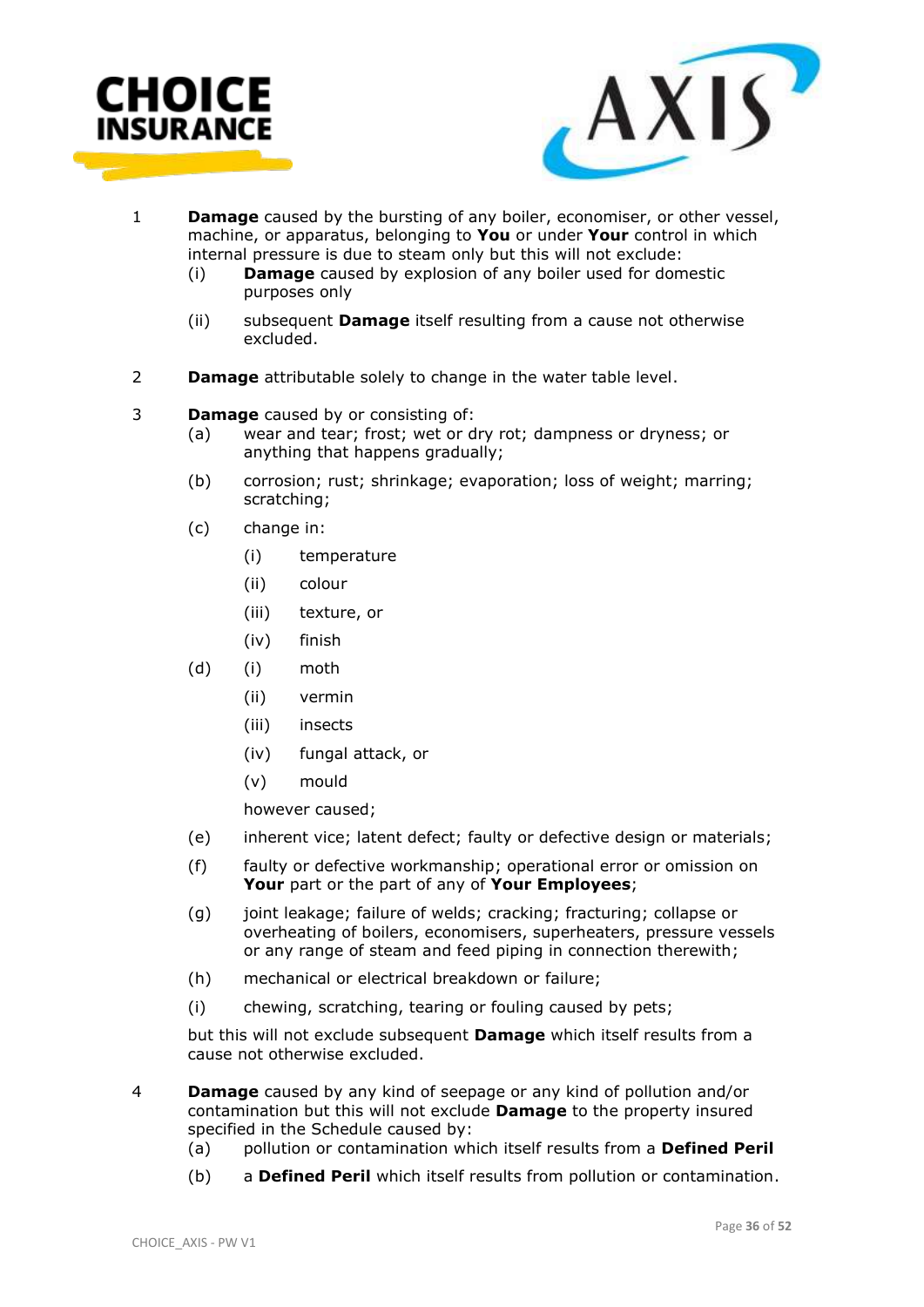![](_page_36_Picture_0.jpeg)

![](_page_36_Picture_1.jpeg)

- 5 **Damage** by storm, wind, rain, hail, sleet, snow, flood, or dust, to movable property in the open, gates, fences, or posts, unless caused by falling trees or there is **Damage** to structural parts of the **Buildings** at the same time.
- 6 **Damage** by theft or attempted theft which does not involve either:
	- (a) entry to or exit from the **Premises** by forcible and violent means, or
		- (b) actual or threatened assault or violence.
- 7 **Damage** by malicious damage, theft or attempted theft, caused by any tenant or person lawfully on the **Premises**.
- 8 **Damage** caused by or consisting of acts of fraud, dishonesty, or deception.
- 9 **Damage** to property in transit other than whilst at the **Premises** or in the circumstances provided for by the following Extensions: Extension 20 – Temporary Removal.
- 10 **Damage** to money and securities of any description.

#### 11 **Damage** caused by **Subsidence**, **Landslip**, or ground **Heave**:

- (a) to yards, car parks, roads, pavements, street furniture, outdoor swimming pools, outdoor tennis courts, walls, gates, and fences, unless also affecting the **Buildings**
- (b) caused by or consisting of:
	- (i) the normal **Settlement** or bedding down of new structures;
	- (ii) the settlement or movement of made-up ground;
	- (iii) coastal or river erosion;
- (c) resulting from:
	- (i) demolition, construction, structural alteration, or repair, of any property
	- (ii) groundworks or excavation
	- at the same premises
- (d) which originated prior to the inception of this cover.
- 12 **Damage** caused by or due to disappearance, unexplained or inventory shortage, misfiling, or misplacing, of information.
- 13 **Damage** to a building or structure caused by its own collapse or cracking.
- 14 **Damage** to property resulting from its undergoing any process of production, packing, treatment, testing, commissioning, servicing, alteration, cleaning, or repair.
- 15 **Damage** to fixed glass or sanitaryware:
	- (i) occurring during installation or removal, or
	- (ii) which was cracked or fractured prior to inception of this insurance, or
	- (iii) occurring whilst the **Premises** are **Unoccupied** unless specifically agreed.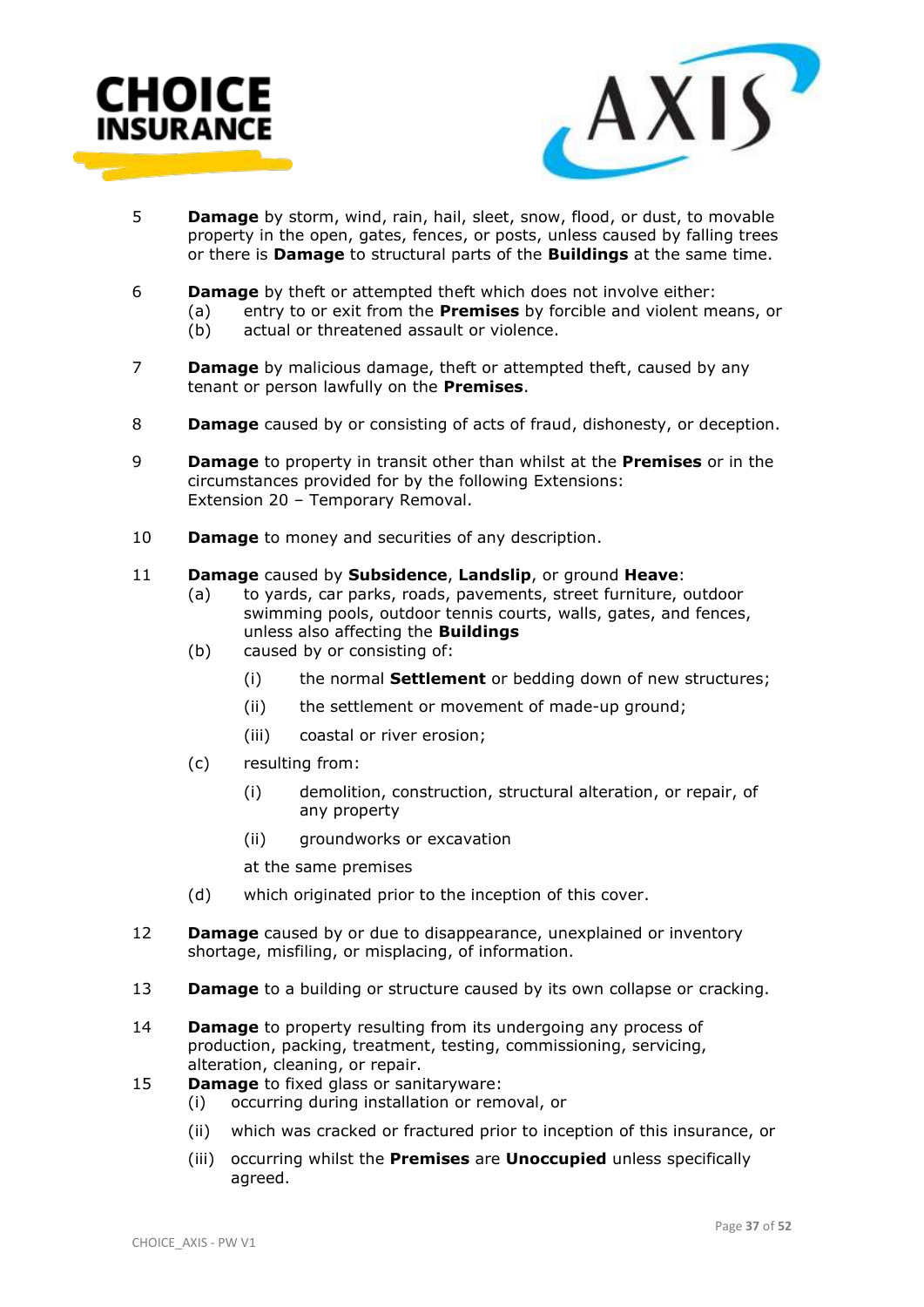![](_page_37_Picture_0.jpeg)

![](_page_37_Picture_1.jpeg)

- 16 **Damage** by fire to property caused by its undergoing any process involving the application of heat.
- 17 **Damage** to property or structures in the course of construction or erection and materials or supplies in connection with all such property in the course of construction or erection.
- 18 The cost of maintenance or routine alteration or decoration.
- 19 Delay; loss of market; or any form of **Consequential Loss**.

#### 20 **Damage** to:

- (a) livestock; growing crops; or trees
- (b) vehicles licensed for road use; caravans; trailers; railway locomotives; rolling stock; watercraft or aircraft
- (c) piers; jetties; bridges; culverts; or excavations
- (d) property more specifically insured
- (e) property which is or but for the existence of this policy would be insured under a marine policy or policies except in respect of any excess beyond the amount which would have been payable under the marine policy or policies had this policy not been effected.
- 21 The amount of the **Excess** specified in the Schedule
- 22 **Damage** caused by any of the following whilst any of the **Buildings** are **Unoccupied**:
	- (a) Riot, civil commotion, strikers, locked-out workers or persons taking part in labour disturbances, or malicious persons.
	- (b) Escape of water or oil from any tank, apparatus, pipe, or appliance.
	- (c) Theft or attempted theft.
- 23 **Damage** caused as a result of any property being used by occupants for illegal activities.
- 24 Theft or attempted theft occasioned by use of a key, key code, or key card.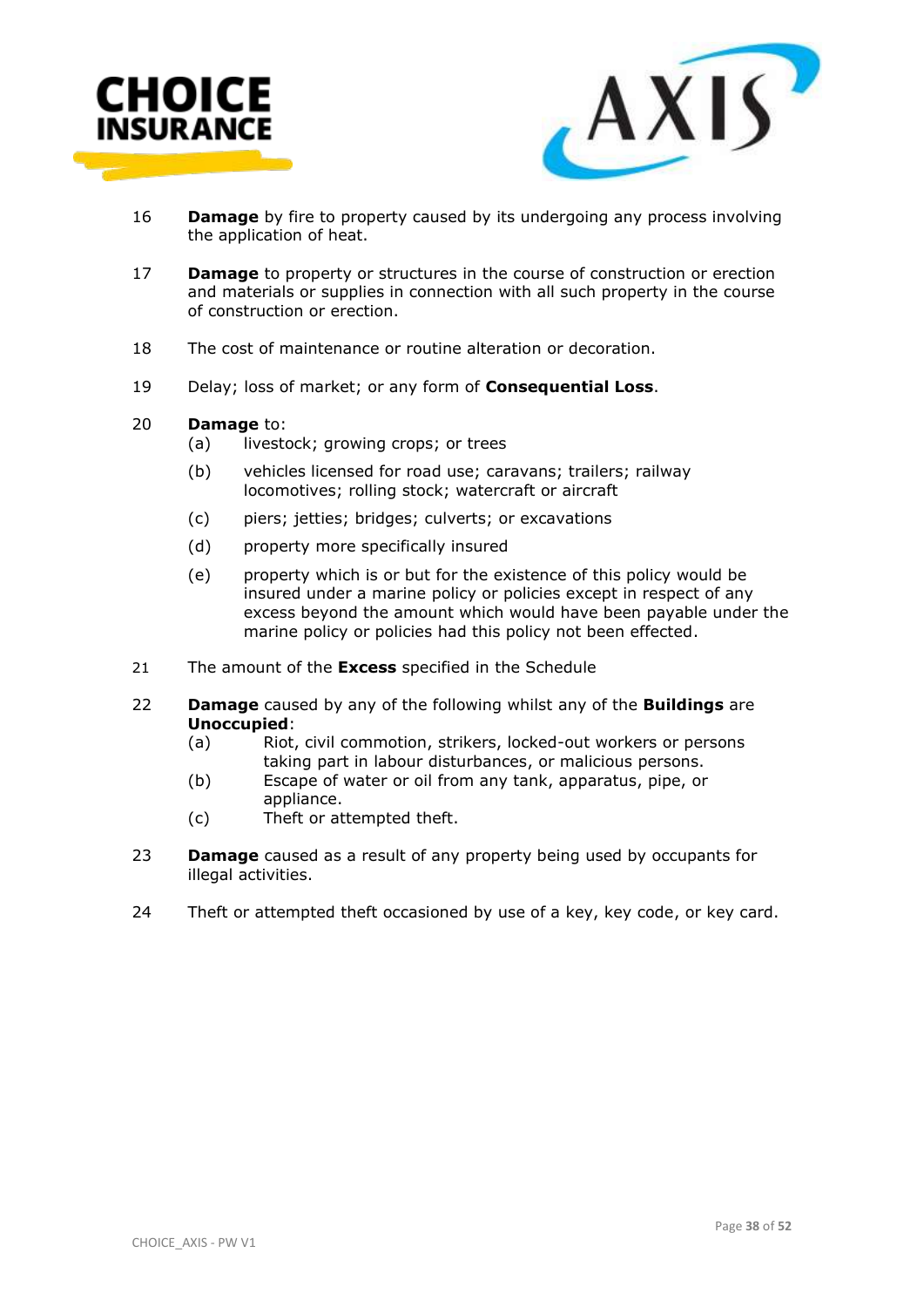![](_page_38_Picture_0.jpeg)

![](_page_38_Picture_1.jpeg)

# **SECTION B LOSS OF RENT**

The following applies only if the Schedule shows that it is included.

# **COVER**

**We** will pay up to the **Sum Insured** stated in the Schedule in consequence of accidental **Damage** as insured under Section A occurring during the **Period of Insurance** for:

- 1 loss of **Rent** which will be:
	- (a) the shortfall between the **Rent** received during the **Indemnity Period** and the **Rent** which would have been received but for the **Damage**
	- (b) the additional expenditure necessarily incurred to avoid such a shortfall but only to the extent of the shortfall thereby avoided
- 2 the costs necessarily incurred from the date of the **Damage** until the expiry of the **Indemnity Period** in re-letting the **Premises** (including legal fees in connection with the re-letting)

Provided that at the time of the **Damage** there is in force an insurance covering **Your** interest in the property at the **Premises** against such **Damage** and that:

- (a) payment has been made or liability admitted in respect of the **Damage** or
- (b) payment would have been made or liability would have been admitted but for the operation of a proviso in such insurance excluding liability for losses below a specified amount.

except that this clause will not apply in respect of any item on **Rent** where another party (other than **You**) is responsible for insuring the **Buildings** by virtue of lease or other contractual arrangements.

To the extent that **You** are accountable to the tax authorities for Value Added Tax all terms in this Section will be exclusive of such tax.

# **CONDITIONS – Applicable to Section B**

(The General Conditions also apply to this section)

# **1 SAVINGS**

The amount payable will be reduced by:

- (a) any sum saved during the **Indemnity Period** on business expenses or charges payable out of **Rent** which cease or reduce as a result of the **Damage**, and
- (b) any **Rent** received from the use of other premises to provide accommodation to tenants or prospective tenants of the **Buildings** during the **Indemnity Period.**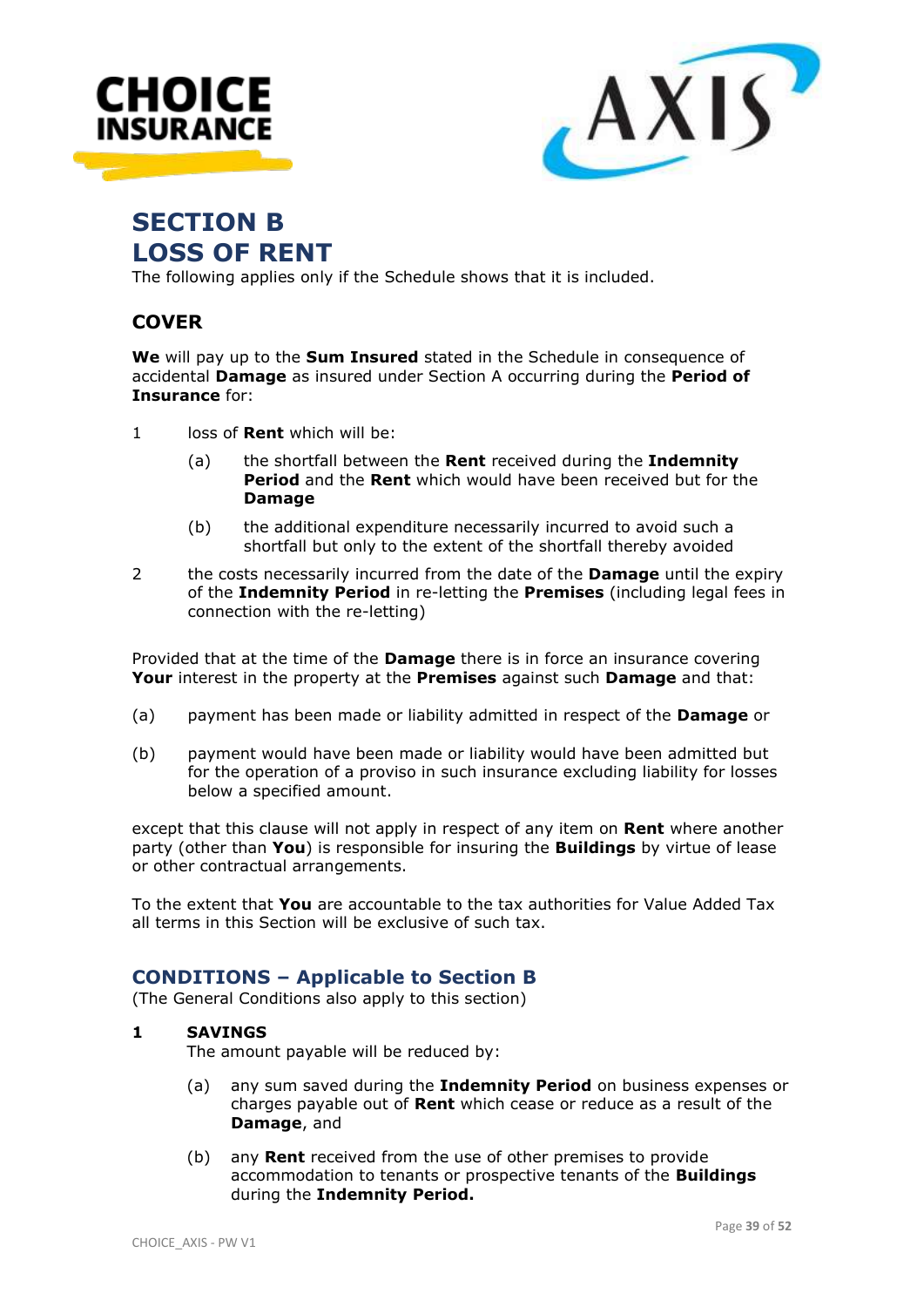![](_page_39_Picture_0.jpeg)

![](_page_39_Picture_1.jpeg)

#### **2 PAYMENTS ON ACCOUNT**

Payments on account will be made to **You** in respect of claims for loss of **Rent** on the date upon which the **Rent** would have been due from the lessee but for the **Damage**.

#### **3 UNDER-INSURANCE**

Provided that if the **Sum Insured** by **Rent** is less than the **Rent** during the twelve months immediately before the date of the **Damage** (or a proportionately increased multiple thereof where the **Maximum Indemnity Period** exceeds twelve months) the amount payable will be proportionately reduced.

#### **4 UNOCCUPIED BUILDINGS**

If at the time of the **Damage** the **Buildings** or any portions of the **Buildings** are **Unoccupied**, cover in respect of **Rent** will only apply if there is an ongoing tenancy agreement in force for which a rental income is being received that can be identified in **Your** records.

# **EXTENSIONS**

(These Extensions apply to your policy automatically)

#### **1 REINSTATEMENT OF LOSS**

In the event of loss under this Section, and in the absence of written notice by **You** or **Us** to the contrary, the amount of such loss is to be automatically reinstated from the date of the loss and **You** undertake to pay such additional premium as **We** may reasonably require for the reinstatement for the remainder of the **Period of Insurance**.

#### **2 BUILDINGS AWAITING SALE**

If, at the time of **Damage**, **You** have contracted to sell **Your** interest in the **Buildings**, or have accepted an offer in writing to purchase **Your** interest in the **Buildings** in accordance with contract and the sale is cancelled or delayed solely following **Damage** insured by Section A occurring during the **Period of Insurance**, then provided that **You** have made all reasonable efforts to complete the sale of the **Buildings** as soon as practicable after the **Damage**, **You** may opt for the amount payable by **Us** to be as follows:

- (a) loss of **Rent**, being the actual amount of the reduction in the **Rent** receivable by **You** solely following **Damage**, during the period before the date upon which, but for the **Damage**, the **Buildings** would have been sold;
- (b) loss of interest during the period commencing with the date upon which, but for the **Damage**, the **Buildings** would have been sold and ending with the actual date of sale or with the expiry of the **Indemnity Period**, if earlier. 'Loss of interest' will be:
	- (i) the actual interest incurred on capital borrowed (solely to offset in whole or in part the loss of use of the sale proceeds) for the purpose of financing the **Business**; plus
	- (ii) the investment interest lost to **You** on any balance of the sale proceeds (after deduction of any capital borrowed as provided for under paragraph (i) above) less any amount receivable in respect of **Rent**,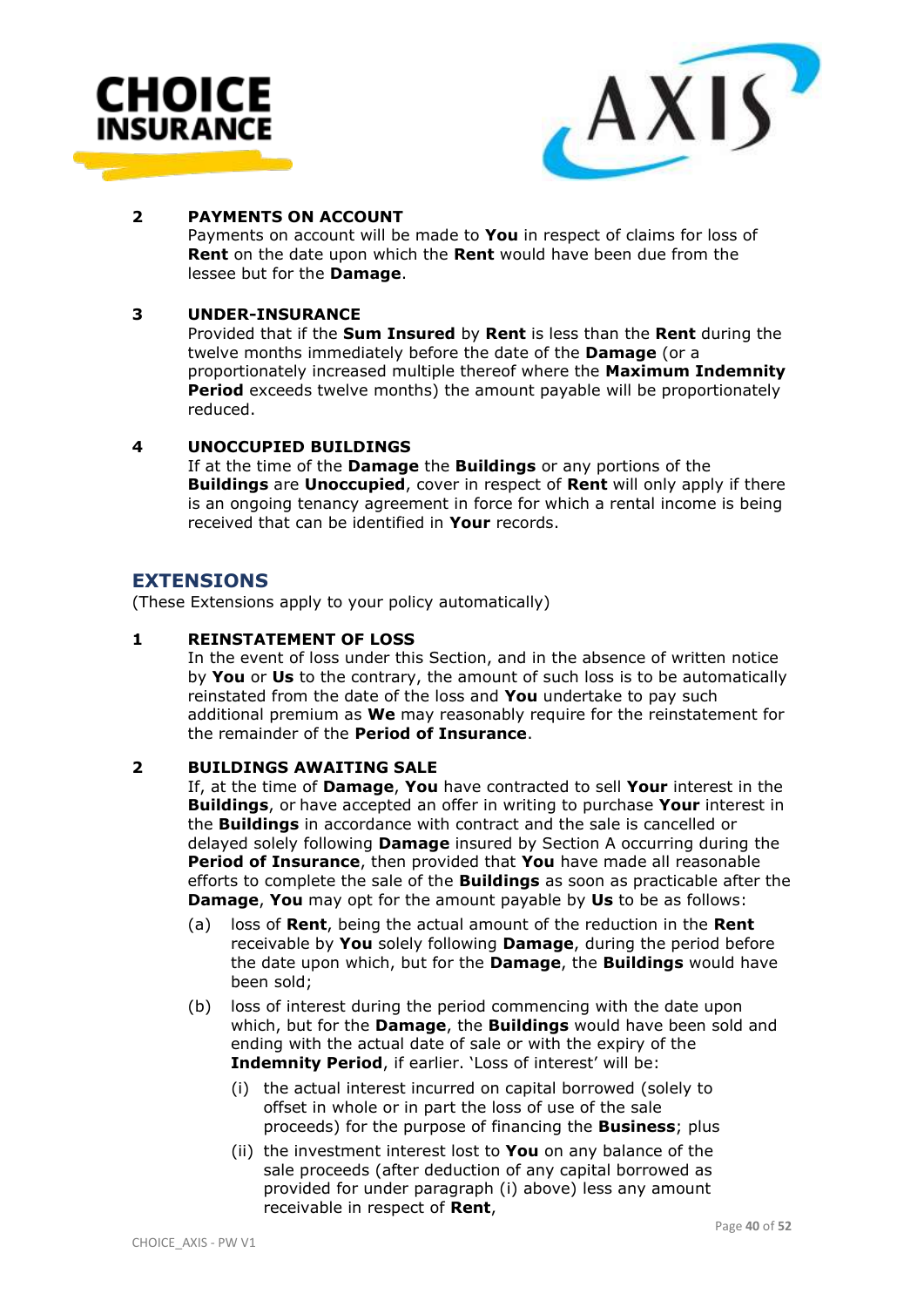![](_page_40_Picture_0.jpeg)

![](_page_40_Picture_1.jpeg)

- (c) additional expenditure, being:
	- (i) the expenditure necessarily incurred following **Damage** solely to avoid or minimise the loss payable under paragraphs (a) or (b) above, but not exceeding the amount of loss avoided by that expenditure; and
	- (ii) the additional legal fees and other expenditure incurred solely as a result of the cancellation or delay following **Damage** but not exceeding the lesser of an amount equivalent to the expenditure incurred before the **Damage** or £50,000 except:
		- 1) the amount payable will be adjusted to provide for any benefit derived by **You** from cancellation of or delay in the sale so that it represents as nearly as possible the actual loss suffered by **You**; and
		- 2) in the event of underinsurance, the amount payable will be adjusted in accordance with Claims Condition 7f.

#### **3 CAPITAL ADDITIONS (RENT)**

**We** will indemnify **You** for loss of **Rent** that is not otherwise insured for:

- (a) any newly acquired or newly erected buildings
- (b) alterations, additions, or improvements, to **Buildings** covered under Section A

anywhere in Great Britain

Provided that:

- (i) **Our** maximum liability at any one premises under this clause does not exceed 10% of the **Sum Insured** on **Rent** up to a maximum of £100,000 during any one **Period of Insurance**
- (ii) **You** undertake to provide particulars of such extension to cover as soon as possible
- (iii) **You** undertake to pay any reasonable additional premium **We** require.

#### **4 EXPLOSION**

Notwithstanding Exclusion 1 of Section A, **We** will pay for loss of **Rent** resulting from interruption or interference with the **Business** carried on at the **Premises** in consequence of the explosion of any boiler or economiser on the **Premises** in which internal pressure is due to steam only.

#### **5 LOSS OF ATTRACTION**

**We** will indemnify **You** for loss of **Rent** occurring during the **Period of Insurance** as a result of accidental **Damage** to property at the **Premises** which results in a fall in the number of tenants attracted to the **Premises** Provided that:

- (a) **We** will not pay for loss arising from obstruction of roads, streets, and pavements by weather or climatic conditions
- (b) **We** will not be liable for loss of **Rent** resulting from **Damage** which is excluded under Section A
- (c) **Our** liability is limited to the period beginning with the occurrence of the **Damage** and lasting no longer than 1 month thereafter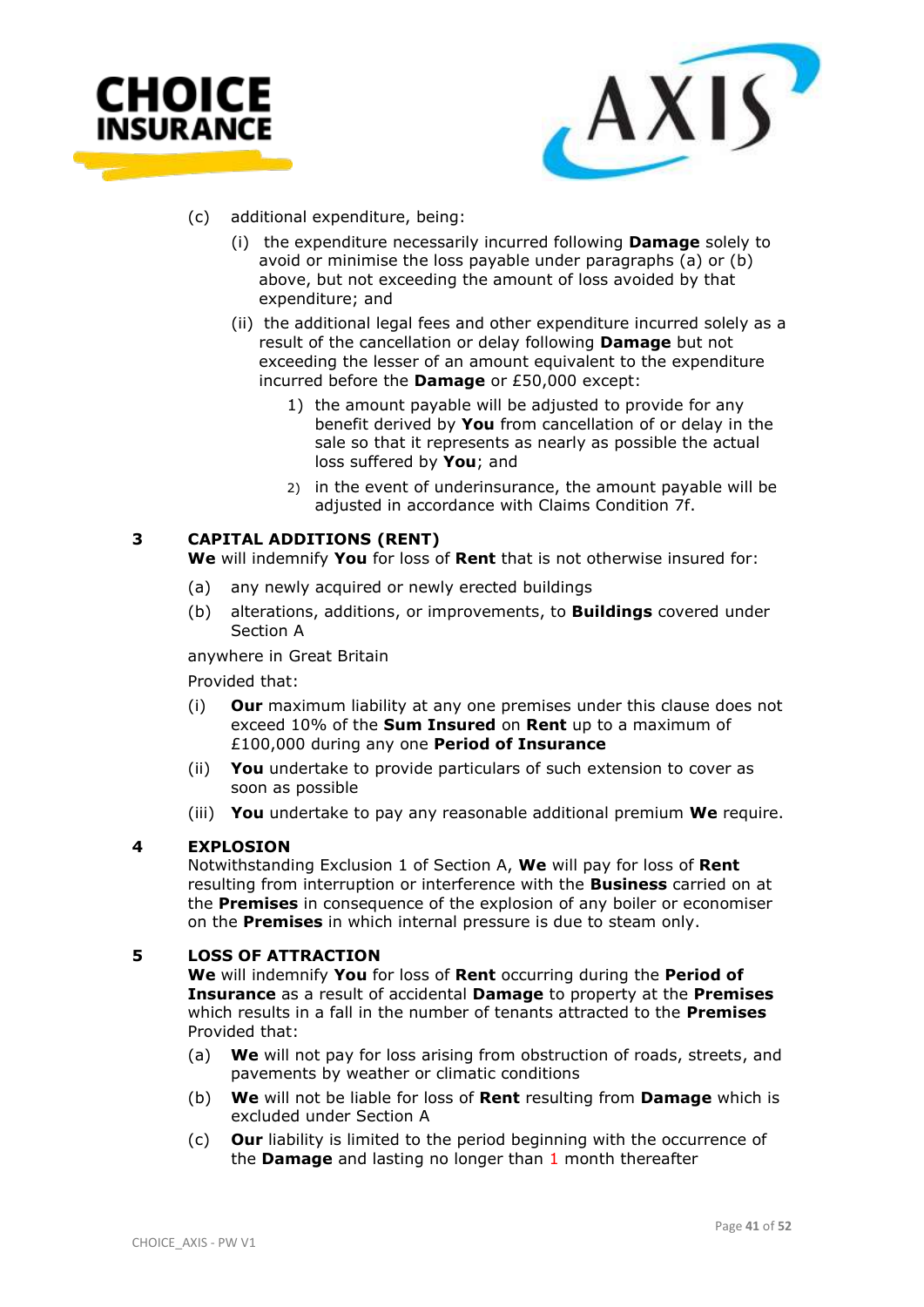![](_page_41_Picture_0.jpeg)

![](_page_41_Picture_1.jpeg)

(d) **Our** maximum liability under this extension will not exceed 5% of the **Sum Insured** on **Rent** or £25,000, whichever is less, during any one **Period of Insurance**.

#### **6 LOSS OF INVESTMENT INCOME ON LATE PAYMENT**

If as a result of **Damage W**e are paying indemnity in respect of loss of **Rent**  and **Our** payment to **You** is made later than the date upon which **You** would normally have expected to receive the **Rent** from a lessee **We** will pay a further sum representing the investment interest lost by **You** during the delay period.

Provided that the amount payable in respect of **Rent** and investment interest lost in any one **Period of Insurance** will not exceed the **Sum Insured** stated in the Schedule for **Rent**.

#### **7 MANAGING AGENTS PREMISES**

**We** will indemnify **You** for loss of **Rent** resulting from **Damage** occurring during the **Period of Insurance** to any location in the United Kingdom owned or occupied by **Your** managing agents for the purposes of their business

Provided that

- (a) **Our** maximum liability under this extension will not exceed 10% of the **Sum Insured** on **Rent** or £250,000, whichever is less, in respect of any one occurrence
- (b) **We** will not be liable for loss of **Rent** resulting from **Damage** which is excluded under Section A.

#### **8 PREVENTION OF ACCESS**

**We** will indemnify **You** for loss of **Rent** following accidental **Damage** occurring during the **Period of Insurance** to property at the **Premises** which prevents or hinders the use of or access to the **Premises**

Provided that

- (a) **Our** maximum liability will not exceed 5% of the **Sum Insured** on **Rent** applying to the **Premises** or £25,000, whichever is less, in respect of any one occurrence
- (b) **We** will not be liable for loss of **Rent** resulting from **Damage** which is excluded under Section A.

# **9 LEGAL FEES OR PROFESSIONAL ACCOUNTANTS**

If any of the **Buildings** suffer **Damage We** will pay the necessary charges payable by **You** and incurred with **Our** consent to:

- (a) **Your** professional accountants for producing such information as **We** may require under the terms of General Condition 7 and for reporting that such particulars are in accordance with **Your** accounts
- (b) **Your** lawyers for determining **Your** contractual rights under any Rent Cessor clause or insurance break clause contained in the lease but not for any other purposes in the preparation of any claim.

# **10 PUBLIC UTILITIES**

**We** will indemnify **You** for loss of **Rent** resulting from the accidental failure of the supply (but excluding any failure which does not include interruption of supply for at least four hours) of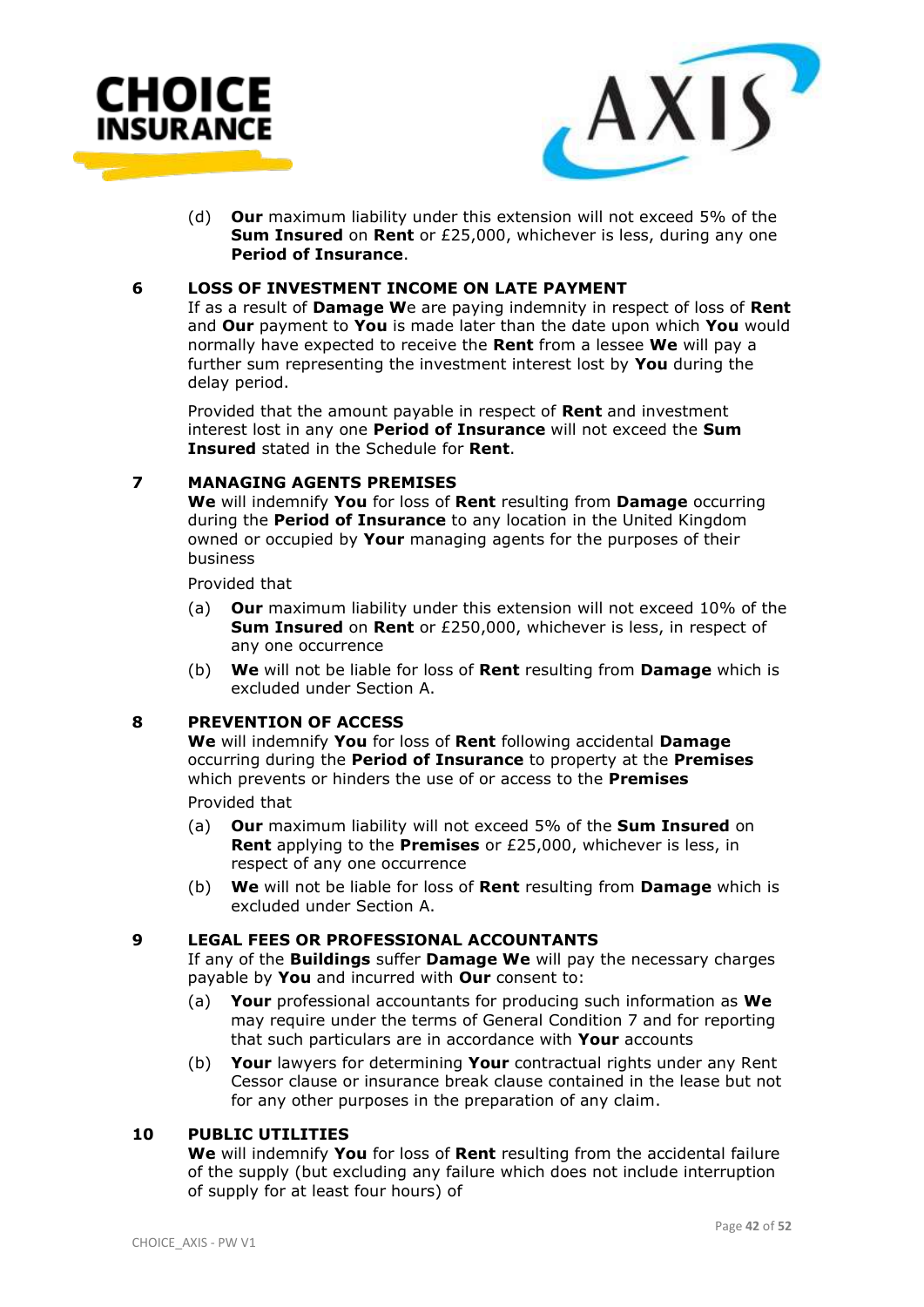![](_page_42_Picture_0.jpeg)

![](_page_42_Picture_1.jpeg)

- (a) electricity at the terminal ends of the supply authority's service feeders at the **Premises**
- (b) gas at the supply authority's meters at the **Premises**
- (c) water at the supply authority's main stop cock serving the **Premises** (other than by drought)

not occasioned by

- (i) the deliberate act of any supply authority nor by the exercise by any such authority of its power to withhold or restrict supply
- (ii) strikes or labour or trade disputes

Provided that

- (a) **Our** maximum liability will not exceed 25% of the **Sum Insured** on **Rent** applying to the **Premises** or £50,000, whichever is less, in respect of any one occurrence
- (b) **We** will not be liable for loss of **Rent** resulting from **Damage** which is excluded under Section A.

#### **11 ALTERNATIVE ACCOMMODATION – RESIDENTIAL PROPERTIES**

If **Buildings** that are occupied totally or partially for residential purposes suffer accidental **Damage** insured under Section A **We** will pay the costs **You** incur in providing comparable temporary alternative accommodation for the **Residents** who normally live in the **Buildings** if the residential property cannot be lived in or accessed because of **Damage** covered by this Insurance.

Provided that **We** will not be liable for:

- (a) any costs **You** or the **Residents** incur once the **Buildings** can be lived in again.
- (b) any costs **You** agree to pay without **Our** written permission.
- (c) any amount in excess of 10% of the **Sum Insured** on **Rent** applying to the **Premises** or £50,000, whichever is less, in respect of any one occurrence.

#### **12 RENT-FREE PERIOD**

If at the time of **Damage** the **Buildings** are subject to a rent-free period concession under the terms of the lease, then the **Maximum Indemnity Period** stated in the Schedule will be adjusted by adding the unexpired portion of the rent-free period to the number of months shown in the Schedule.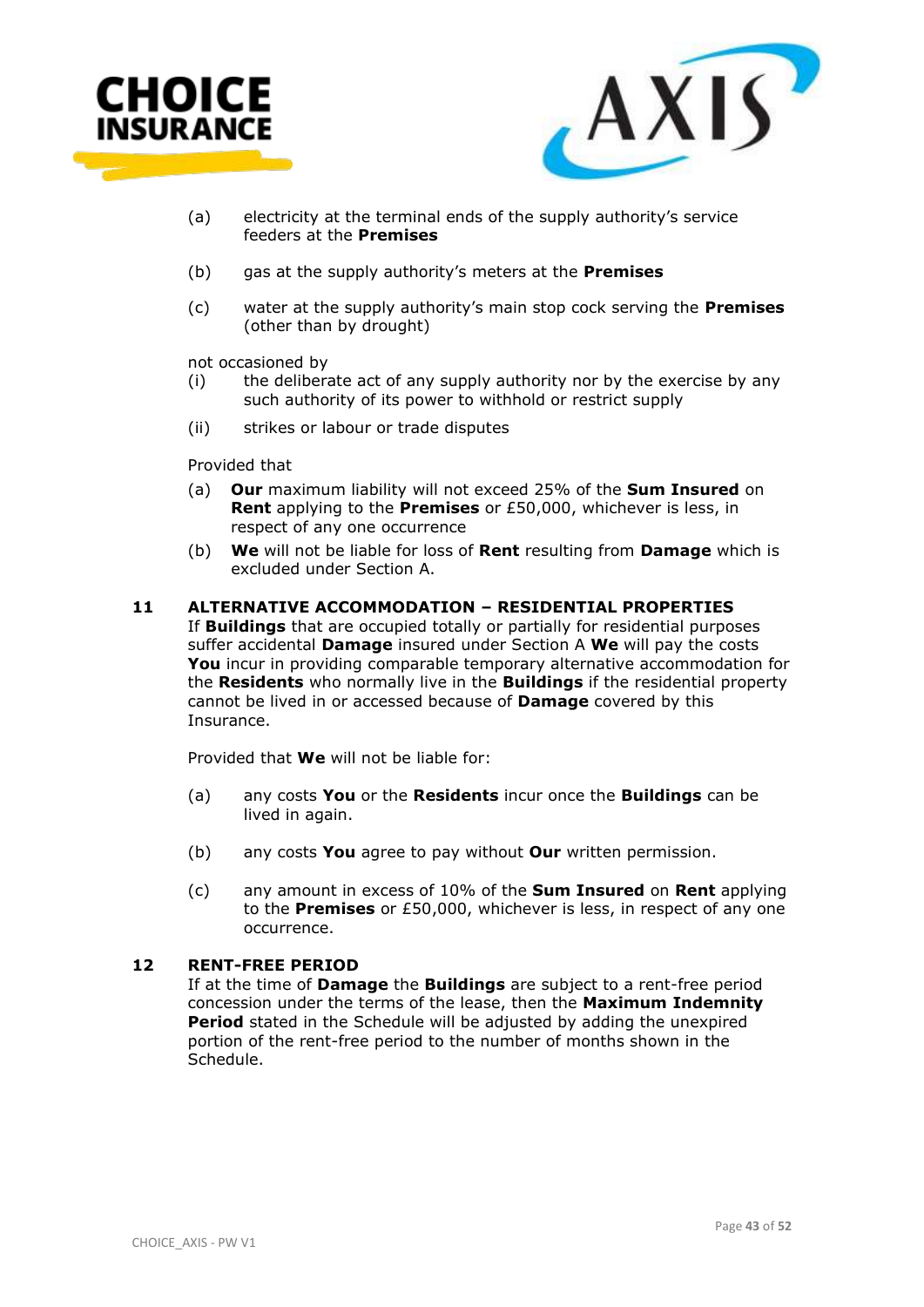![](_page_43_Picture_0.jpeg)

![](_page_43_Picture_1.jpeg)

# **SECTION C LIABILITY**

The following applies only if the Schedule shows that it is included.

# **DEFINITIONS – Specific to Section C**

Wherever the following words appear in **bold** and a capital letter, they will have the meaning shown below:

# **Aggravated Damages**

Damage awards that are awarded when a person's behaviour or the circumstances of a case increase the injury to the other person because they are humiliated, distressed, or embarrassed.

# **Liquidated Damages**

Damages where the amount to be paid for failing to keep to the terms of a contract has been agreed by the people involved in the contract at the time the contract was made.

# **Punitive or Exemplary**

Damage awards that punish the person they are awarded against, as well as compensate the person they are awarded to.

# **OPERATIVE AND INDEMNITY CLAUSE**

**We** will indemnify **You** against:

- 1 **Your** liability to pay damages (including claimants' costs fees and expenses)
- 2 all costs, fees, and disbursements **You** incur with **Our** prior written consent in the defence or settlement of any claim under this insurance (hereinafter called "Defence Costs")

Defence Costs include legal expenses:

- a) arising out of representation at any Coroner's Inquest or Fatal Accident Inquiry
- b) arising out of any criminal prosecution proceedings (including any appeal) relating to an offence alleged to have been committed during the **Period of Insurance** and in the course of the **Business** in respect of matters which may form the subject of indemnity by this insurance (including, with **Our** prior consent, **Your** directors, partners or **Employees**).

Provided that:

- i) **We** will not be liable for any fines or penalties imposed as a consequence of such prosecution or appeal including the cost of complying with a publicity or remedial order as defined in the Corporate Manslaughter and Corporate Homicide Act 2007 arising in respect of such prosecution or appeal
- ii) **We** will not be responsible for Defence Costs where at **Our** discretion **We** may require the opinion of counsel (whose appointment is at **Our** sole discretion) as to whether or not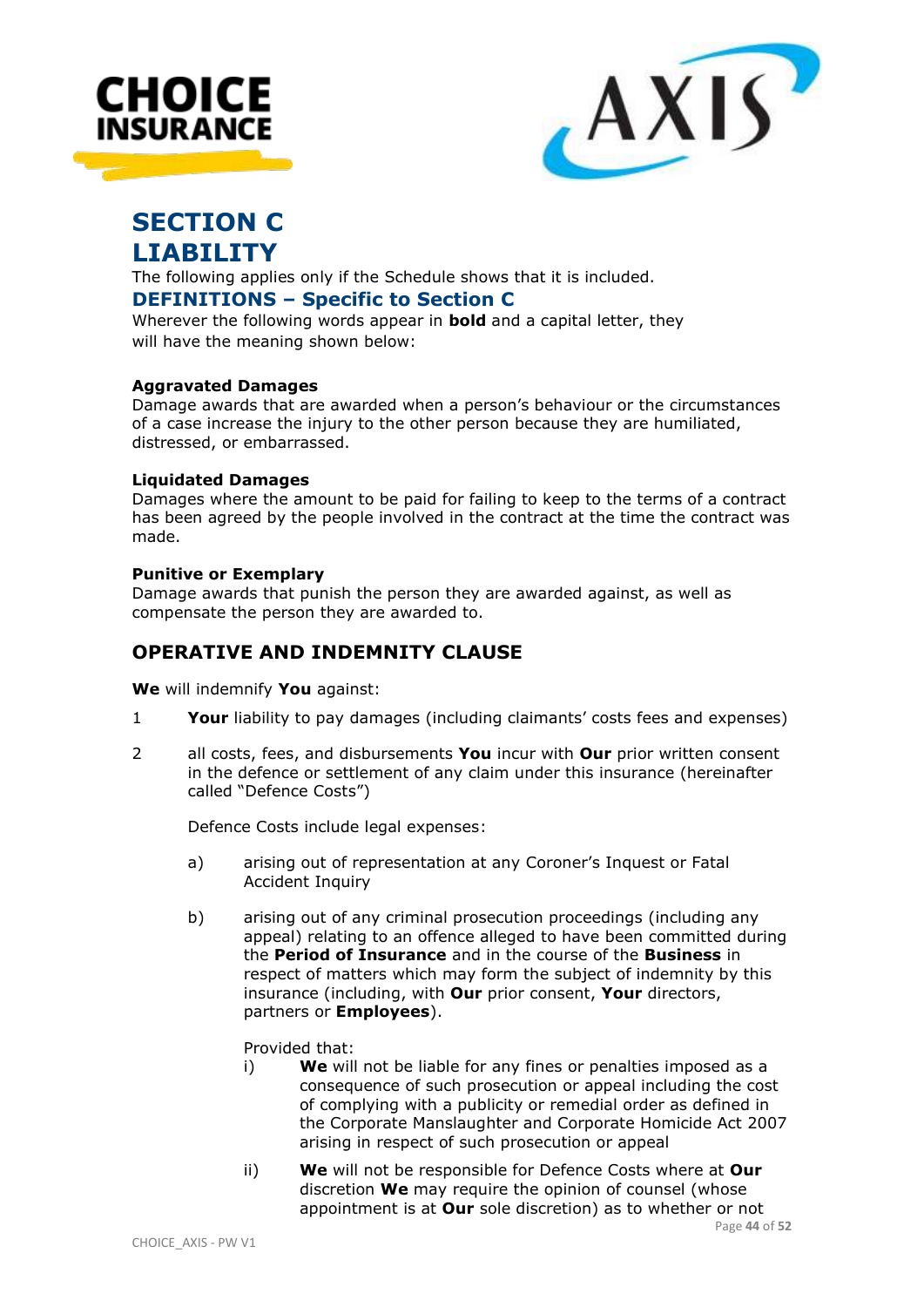![](_page_44_Picture_0.jpeg)

![](_page_44_Picture_1.jpeg)

such costs should extend or continue to extend to the support of such defence and where such counsel's opinion is that there is no reasonable defence to the prosecution

- iii) **Our** liability for Defence Costs in cases of breach or alleged breach of The Health and Safety at Work Act 1974 and such Regulations as are passed under or exist as a consequence of that Act are (unless with **Our** prior consent otherwise) limited to prosecutions under Section 33(1) (a) to (c) of the Act
- (iv) **We** will not be liable for Defence Costs consequent upon any deliberate act or omission by:
	-
	- (i) **You** any of **Your** partners or directors
	- (iii) any **Employee** with any specific responsibility for compliance with the legislation specified above which could reasonably have been expected to constitute a breach of the legislation specified above.

The indemnity applies only to such liability as defined by each insured Sub Section arising out of the **Business** specified in the Schedule subject always to the terms Conditions and Exclusions of such Sub Section and of the insurance as a whole.

# **SUB SECTION 1 - EMPLOYERS LIABILITY**

# **COVER**

**We** will indemnify **You** in accordance with the Operative and Indemnity Clause but only for **Injury** to an **Employee** where such **Injury** arises out of the **Business** and is caused during the **Period of Insurance** as stated in the Schedule within the **Territorial Limits**. Provided that **Our** liability to pay damages (including claimants' costs fees and expenses) and Defence Costs do not exceed the **Limit of Indemnity** stated in the Schedule in respect of any one occurrence or series of occurrences arising out of one originating cause.

# **SUB SECTION 2 - PROPERTY OWNERS' LIABILITY**

# **COVER**

**We** will indemnify **You** in accordance with the Operative and Indemnity Clause for:

- 1. Accidental **Injury**
- 2. Accidental **Damage** to **Property**
- 3. Nuisance, trespass to land, or trespass to goods, or interference with any easement right of air, light, water, or way, other than legal liability for damages which result from **Your** deliberate act or omission or which is a natural consequence of the ordinary conduct of the **Business** and which could reasonably have been expected by **You** having regard to the nature and circumstances of such act or omission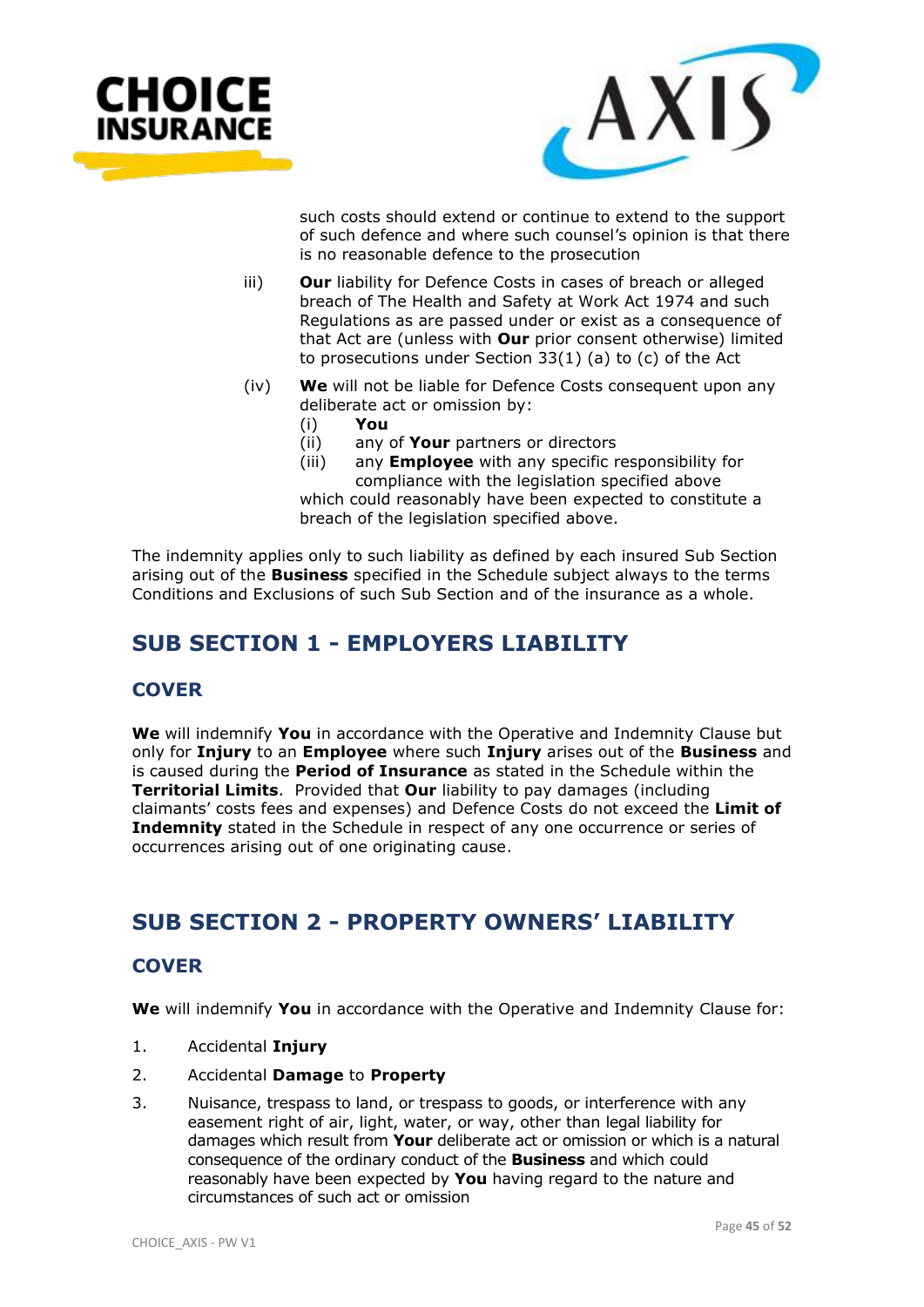![](_page_45_Picture_0.jpeg)

![](_page_45_Picture_1.jpeg)

4. Wrongful arrest, false imprisonment, or false eviction

occurring during the **Period of Insurance** as stated in the Schedule within the **Territorial Limits** and in the course of the **Business**. Provided that **Our** liability to pay damages will not exceed the **Limit of Indemnity** stated in the Schedule in respect of any one occurrence or series of occurrences arising out of one originating cause.

# **EXTENSIONS**

(Each Extension will show the Sub Section(s) to which it applies)

#### **1 ADDITIONAL PERSONS INSURED (Applicable to all Sub Sections)**

- (a) In the event of the death of any person entitled to indemnity under this Section, **We** will indemnify in the terms of this Policy the deceased's legal personal representatives but only in respect of liability incurred by such deceased person
- (b) At **Your** request indemnity will be extended to:
	- (i) any of **Your** directors, partners, or **Employees** in respect of liability arising in connection with the **Business**
	- (ii) any officer, committee, or member, of **Your** canteen, sports, social, or welfare organisation; fire, security, first aid, medical, or ambulance services, in their respective capacities as such but not including medical practitioners while working in a professional capacity
	- (iii) any of **Your** directors, partners, or senior officials, in respect of private work undertaken for them with **your** consent by any **Employee**
	- (iv) in respect of the **Premises** occupied for residential purposes:
		- 1) the **Residents**
		- 2) the managing agents
		- 3) the **Residents**' association
		- 4) the owner or lessee

but excluding the liability of any **Resident** arising from their occupation (and not ownership) of the residential property in which they are residing.

each of whom will be subject to the terms and conditions of this policy so far as they can apply as though the **Insured** and provided **You** would have been entitled to indemnity under this Section if the claim had been made against **You**.

For the purposes of the **Limit of Indemnity** all of the persons entitled to indemnity under this insurance will be treated as a one party or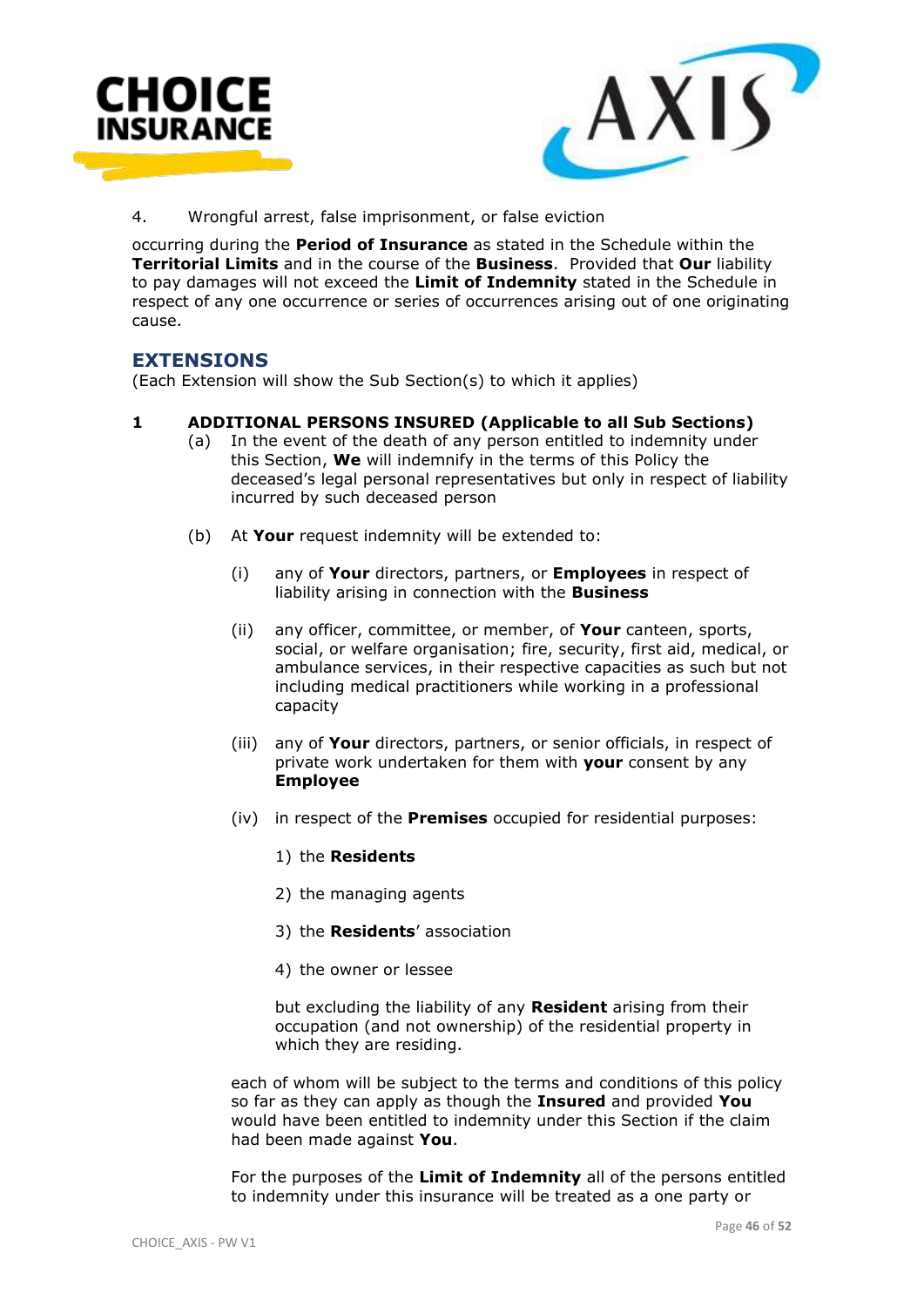![](_page_46_Picture_0.jpeg)

![](_page_46_Picture_1.jpeg)

legal entity so that there will be only two parties to the contract of insurance namely **You** and **Us**.

**2 COURT ATTENDANCE COSTS (Applicable to all Sub Sections)**

In the event of any of the under mentioned persons attending court as a witness at **Our** request in connection with a claim in respect of which **You** are entitled to indemnity under this insurance, **We** will provide compensation at the following rates per day on which attendance is required

| (a) |  | <b>You</b> or any of <b>Your</b> directors or partners |  | £500 |
|-----|--|--------------------------------------------------------|--|------|
|-----|--|--------------------------------------------------------|--|------|

| (b) | any <b>Employee</b> | £250 |
|-----|---------------------|------|
|     |                     |      |

Provided always that:

- (i) **We** will not be liable unless **We** have the sole conduct and control of all claims covered by this Extension
- (ii) this Extension will not apply to any liability which is covered by any other insurance.
- **3 UNSATISFIED COURT JUDGEMENTS (Applicable to Sub Section 1)** In the event of a judgement for damages being obtained by any **Employee**  or the personal representatives of any **Employee** in any court situated within Great Britain
	- (i) in respect of **Injury** to the **Employee** caused during any **Period of Insurance** and arising out of and in the course the **Business**, and
	- (ii) against any company or individual operating from premises within Great Britain, and
	- (iii) payment remaining unsatisfied in whole or in part six months after the date of such judgement,

at **Your** request **We** will pay to the **Employee** or personal representative of the **Employee** the amount of any such damages and any awarded costs to the extent that they remain unsatisfied.

Provided always that:

- (a) there is no appeal outstanding
- (b) if any payment is made under the terms of this Extension the **Employee** or personal representatives of the **Employee** will assign the judgement including damages and costs to **Us**.

#### **4 EXHIBITIONS (Applicable to all Sub Sections)**

**We** will indemnify **You** in respect of liability arising out of **Your** attendance at exhibitions and trade fairs during the **Period of Insurance** and within the **Territorial Limits** applicable to each Sub Section.

# **5 CROSS LIABILITIES (Applicable to Sub Section 2)**

Each person or party specified as the **Insured** in the Schedule is separately indemnified in respect of claims made against any of them by any other.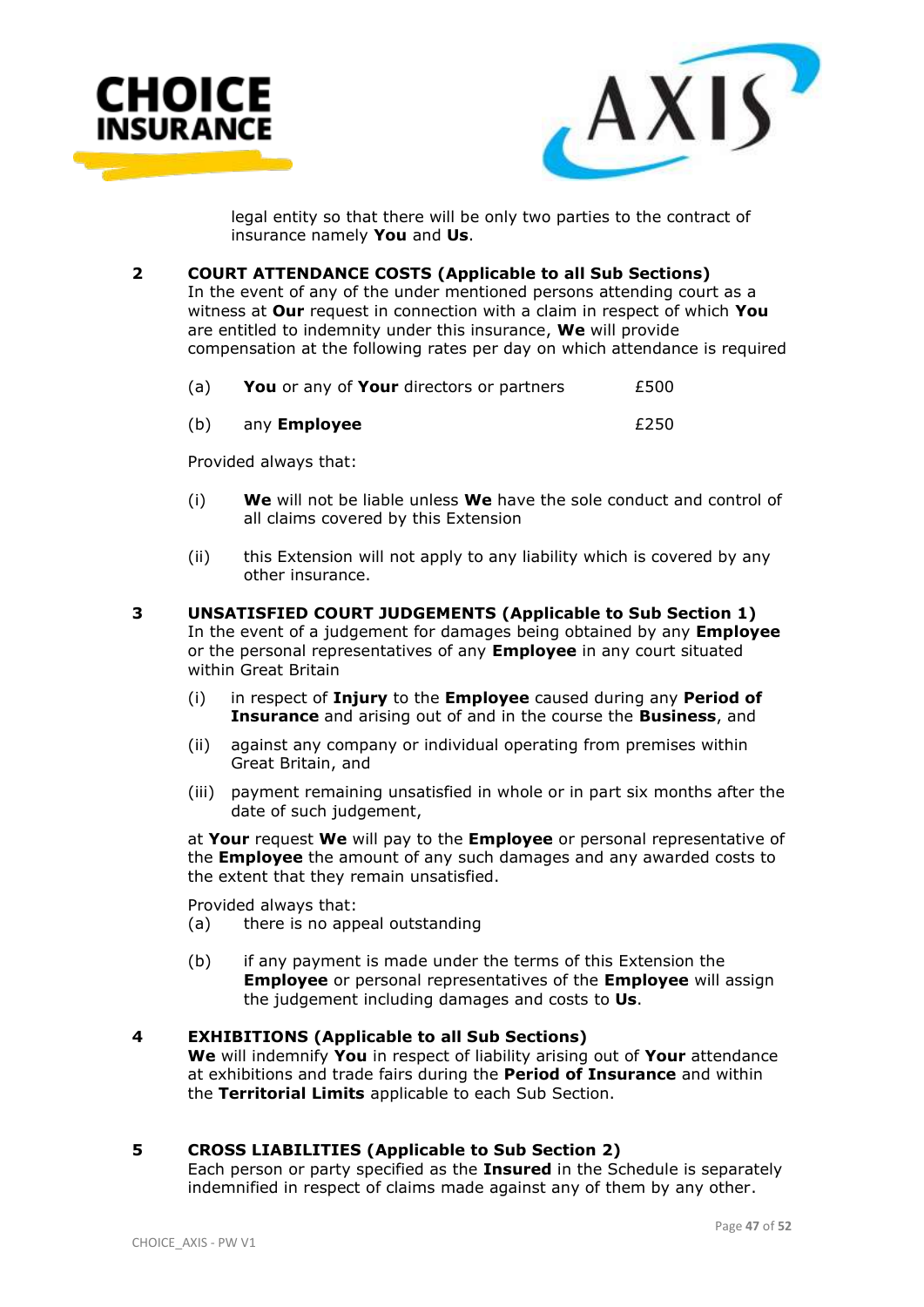![](_page_47_Picture_0.jpeg)

![](_page_47_Picture_1.jpeg)

Provided that **Our** total liability will not exceed the stated **Limits of Indemnity**.

### **6 DATA PROTECTION ACT (Applicable to Sub Section 2)**

The indemnity provided by this insurance extends to include liability for damage and distress under Article 82 of (Retained EU Legislation) Regulation (EU) 2016/679 (United Kingdom General Data Protection Regulation or the "UK GDPR") and Section 168 of the Data Protection Act 2018 (all as amended, updated, or re-enacted from time to time)

Provided that:

- (a) the liability arises from data for which **You** are registered under the Act and **You** have taken all reasonable care to comply with the requirements of the Data Protection Act
- (b) **You** are not in business as a Computer Bureau
- (c) **You** do not supply data for a fee other than to a data subject
- (d) a claim is first made against **You** during the **Period of Insurance**
- (e) **We** will not indemnity **You** in respect of:
	- (i) the cost of replacing, re-instating, rectifying, erasing, blocking, or destroying, any personal data
	- (ii) liability caused by or arising from a deliberate or intentional act or omission by **You** or any other party entitled to an indemnity under this section, the effect of which will knowingly result in liability under the Data Protection Act
	- (iii) claims which arise out of circumstances notified to previous insurers or are known to **You** at the inception of this insurance
	- (iv) liability for which indemnity is provided under any other insurance
	- (v) any claim or claims made by or on behalf of any of **Your**  directors or **Employees** in connection with employment in the **Business**
	- (vi) the payment of fines or penalties.

#### **7 DEFECTIVE PREMISES ACT (Applicable to Sub Section 2)**

**We** will indemnify **You** in respect of liability arising during the **Period of Insurance** under the Defective Premises Act 1972 or similar legislation in relation to any business premises or land of which **You** have disposed and prior to such disposal were owned by **You** in connection with the **Business**. Provided that:

- (a) such liability is not otherwise insured, and
- (b) **We** will not be liable in respect of the costs incurred by anyone in removing, rebuilding, repairing, or rectifying, any such premises.
- **8 MOTOR CONTINGENT LIABILITY (Applicable to Sub Section 2)** Notwithstanding Exclusion 6 of this Section this insurance will indemnify **You**  in respect of **Injury** or **Damage** arising out of the use of any motor vehicle owned by an **Employee** and being used in the course of the **Business**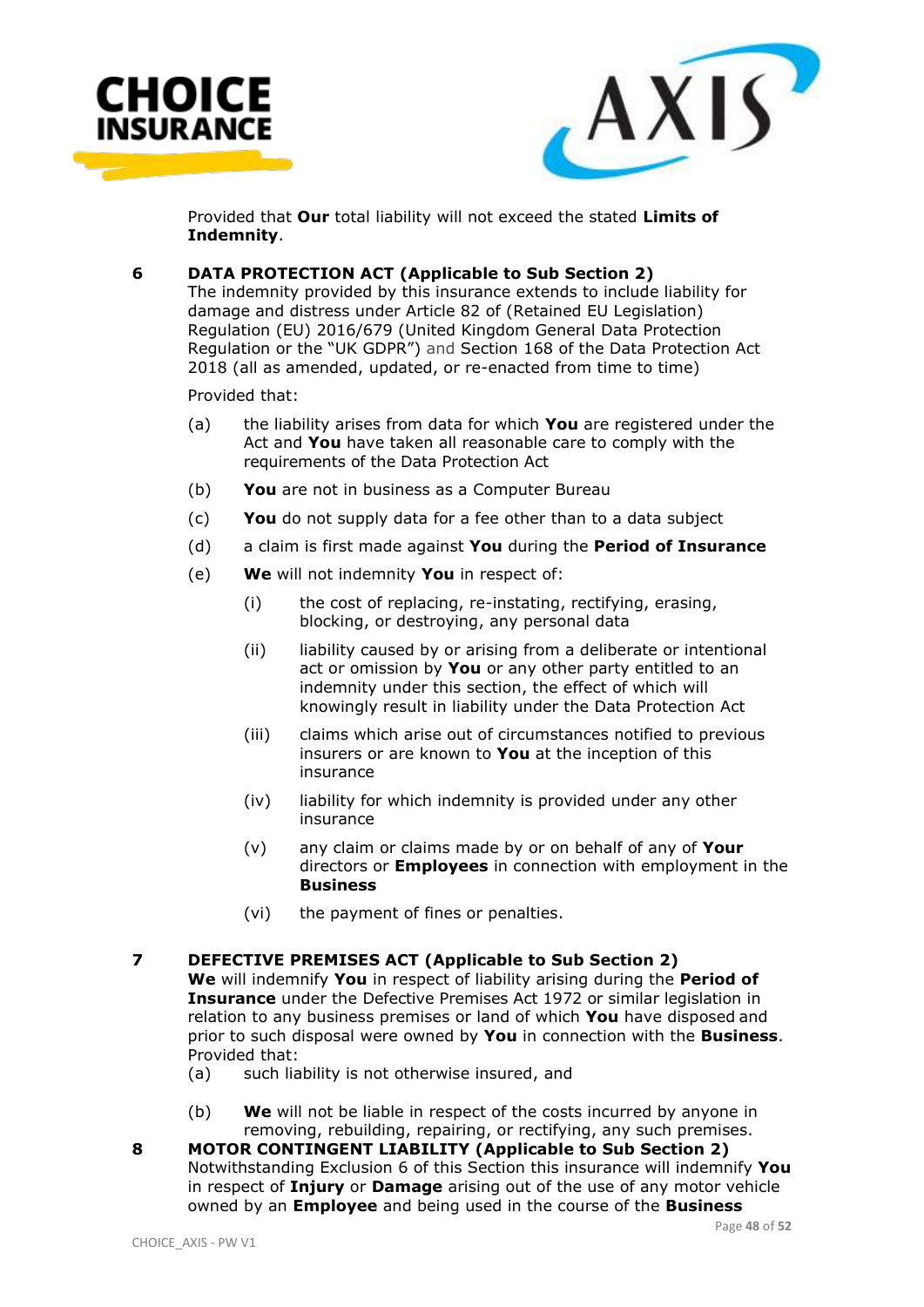![](_page_48_Picture_0.jpeg)

![](_page_48_Picture_1.jpeg)

Provided always that no indemnity is provided by this Extension:

- (a) in respect of **Injury** to any person being carried by motor-cycle otherwise than in a sidecar attached to it
- (b) for **Damage** to any vehicle and/or contents therein
- (c) **Injury** or **Damage** arising while such vehicle is being driven by **You** or any **Employee** other than the owner of such vehicle
- (d) if such vehicle is more specifically insured
- (e) for any **Employee** whilst driving or in charge of such vehicle
- (f) if such vehicle is being used outside Great Britain
- (g) if the vehicle is being used with **Your** general consent or that of **Your**  representative by any person who, to **Your** knowledge or the knowledge of such representative, does not hold a licence to drive such vehicle unless such person has held and is not disqualified from holding or obtaining such a licence.
- **9 OVERSEAS PERSONAL LIABILITY (Applicable to Sub Section 2) We** will indemnify **You** and, if **You** so request, any of **Your** directors or **Employees** (or immediate family accompanying **You** or them) against legal liability incurred in a personal capacity whilst temporarily outside Great Britain in connection with the **Business**

The indemnity will not apply:

- (a) to legal liability arising out of the ownership or occupation of land or buildings
- (b) where indemnity is provided by any other insurance.

# **CONDITIONS**

(Each Condition will show the Sub Section(s) to which it applies)

# **1 PROPORTIONMENT OF DEFENCE COSTS (Applicable to All Sub Sections)**

Except where the **Limit of Indemnity** is inclusive of Defence Costs, if a payment exceeding the **Limit of Indemnity** has to be made to dispose of a claim **Our** liability to pay all Defence Costs in connection with the claim will be limited to such proportion of the Defence Costs as the **Limit of Indemnity** bears to the amount paid to dispose of the claim.

# **2 RIGHTS OF RECOVERY (Applicable to Sub Section 1)**

This Section is deemed to be in accordance with the provisions of any law relating to compulsory insurance of liability to **Employees** in Great Britain and offshore installations in territorial waters around Great Britain and its continental shelf, but **You** must repay to **Us** all sums paid by **Us** which **We** would not have been liable to pay but for the provisions of such law ordinance or statute.

# **3 EMPLOYERS LIABILITY CERTIFICATES (Applicable to Sub Section 1)**

If this policy or this Section is cancelled any certificate of Employer's Liability insurance is cancelled at the same time.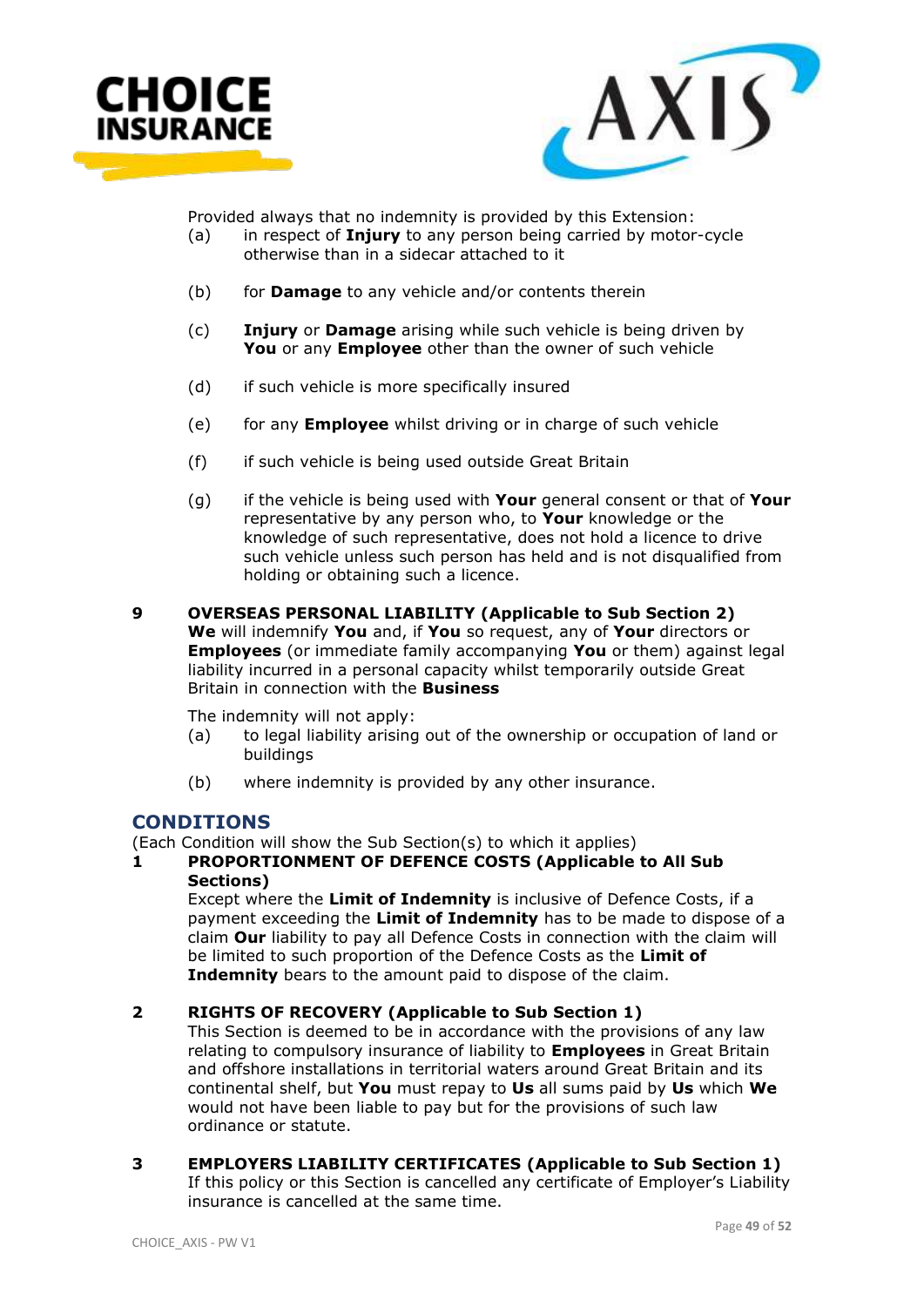![](_page_49_Picture_0.jpeg)

![](_page_49_Picture_1.jpeg)

**4 COSTS INCLUSIVE IN USA & CANADA (Applicable to Sub Section 2)** Where indemnity is provided in respect of occurrences in the United States of America or Canada or their dependencies or trust territories **Our** Liability inclusive of all costs and expenses will not exceed the **Limit of Indemnity** shown in the Schedule.

# **5 EXCESS (Applicable to Sub Section 2)**

The **Excess** will be payable before **We** will be liable to make any payment.

# **EXCLUSIONS – Applicable to Section C**

(Each Exclusion will show the Sub Section(s) to which it applies)

#### **1 ROAD TRAFFIC ACT (Applicable to All Sub Sections)**

This insurance does not provide any indemnity in respect of any liability for which compulsory motor insurance or security is required under the Road Traffic Act 1988 as amended by the Motor Vehicles (Compulsory Insurance) Regulations 1992 and the Road Traffic (Northern Ireland) Order 1981 as amended by the Motor Vehicles (Compulsory Insurance) Regulations (Northern Ireland) 1993 or any other Compulsory Road Traffic Legislation.

#### **2 LIABILITY ASSUMED UNDER CONTRACT (Applicable to All Sub Sections)**

**We** will not indemnify **You** in respect of any claims under this section in respect of liability which is assumed by **You** under any contract or agreement.

# **3 FINES OR PENALTIES (Applicable to All Sub Sections)**

**We** will not be liable in respect of:

- (i) any fines, penalties, or **Liquidated Damages**
- (ii) the costs of appeal against any improvement or prohibition notices
- (iii) fees for intervention payable under the Health and Safety Fees (Regulations) 2012
- (iv) compensation ordered or awarded by a Court of Criminal Jurisdiction.

#### **4 OFFSHORE WORK (Applicable to All Sub Sections)**

**We** will not be liable in connection with any work **Offshore**. If **We** are required by law to make a payment regarding **Offshore** cover then a **Limit of Indemnity** of £5,000,000 any one occurrence inclusive of all costs and expenses will apply.

# **5 MOTOR VEHICLES (Applicable to Sub Section 2)**

**We** will not pay for any liability arising out of the ownership, possession, or use, by **You** or on **Your** behalf of any motor vehicle or trailer for which compulsory insurance is required by legislation other than liability:

- (a) caused by the use of any tool or plant forming part of, or attached to, or used in connection with, any motor vehicle or trailer
- (b) arising beyond the limits of any carriageway or thoroughfare by the loading or unloading of any motor vehicle or trailer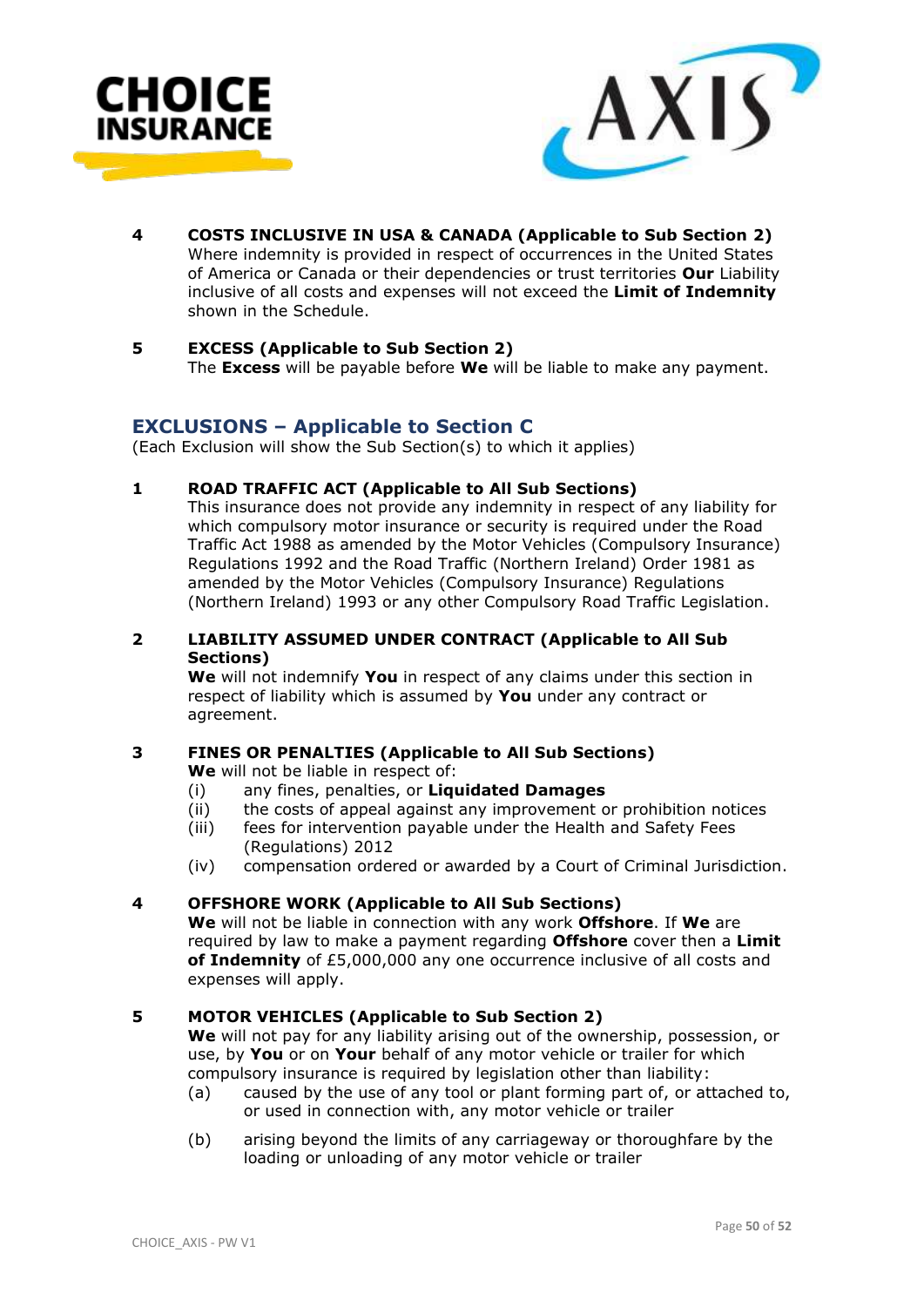![](_page_50_Picture_0.jpeg)

![](_page_50_Picture_1.jpeg)

- (c) for **Damage** to any bridge, weighbridge, road, or anything beneath, caused by the weight of any motor vehicle or trailer or of the load carried thereon
- (d) arising out of any motor vehicle or trailer temporarily in **Your**  custody or control for the purpose of parking

and where such liability does not require compulsory insurance by legislation governing the use of any motor vehicle or trailer.

#### **6 PRODUCTS SUPPLIED (Applicable to Sub Section 2)**

- **We** will not pay for any liability arising out of **Products** supplied other than:<br>(a) food or drink sold or supplied for consumption by **Your** directors. food or drink sold or supplied for consumption by **Your** directors, Employees, or visitors
- (b) the disposal of furniture and office equipment originally intended solely for use by **You** in connection with the **Business** and which is no longer required for that purpose.

# **7 AIR AND WATER CRAFT (Applicable to Sub Section 2)**

**We** will not pay for liability arising out of the ownership, possession, or use, by **You** or on **Your** behalf of any:

- (a) aircraft or other aerial device
- (b) aerospatial device
- (c) hovercraft
- (d) watercraft other than hand or sail propelled watercraft whilst being used on inland waterways.

# **8 CARE, CUSTODY AND CONTROL (Applicable to Sub Section 2)**

**We** will not pay for liability arising as a result of **Damage** to property owned, leased, or hired, by **You** or under hire purchase or on loan to **You** or otherwise in **Your** care, custody, or control, other than:

- (a) premises (or the contents thereof) temporarily occupied by **You** at which **You** are undertaking work in connection with the **Business** (but no indemnity is granted for **Damage** to that part of the property on which **You** are working and which arises out of such work)
- (b) directors', partners', **Employees**' and visitors' clothing and personal effects including vehicles and their contents
- (c) premises tenanted by **You** to the extent that **You** would be liable in the absence of any specific agreement.

# **9 DEFECTIVE WORK OR MATERIALS (Applicable to Sub Section 2)**

**We** will not indemnify **You** in respect of the cost of replacing or making good faulty, defective, or incorrect:

- (a) workmanship, or
- (b) materials, goods, or other property, supplied, installed, or erected, by **You** or on **Your** behalf.
- **10 INJURY TO AN EMPLOYEE (Applicable to Sub Section 2) We** will not pay for **Injury** to an **Employee** where such **Injury** arises out of the **Business**.

#### **11 POLLUTION (Applicable to Sub Section 2) We** will not pay for any liability arising: